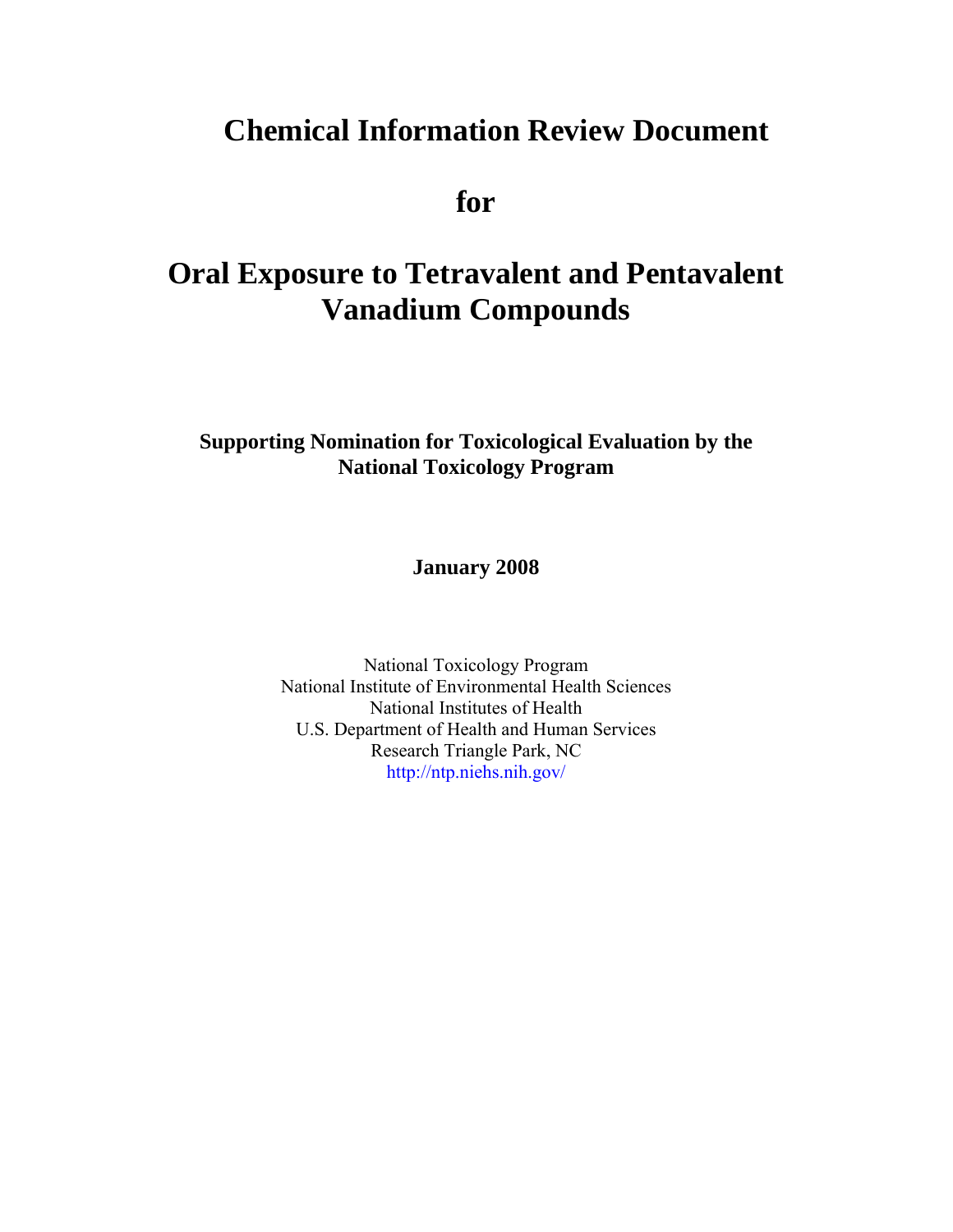#### **Abstract**

<span id="page-1-0"></span>Vanadium (CAS No. 7440-62-2) is an element that exists in a number of oxidation states ranging from -1 to +5 and can be found in various locales around the world. Absorption of vanadium from the gastrointestinal tract is poor and most ingested vanadium is typically converted to vanadyl. Excretion of absorbed vanadium is primarily via urine while unabsorbed vanadium is mainly eliminated in feces. Studies indicate that toxicity is dependent on the valence of vanadium, increasing with increasing valence. Thus, pentavalent vanadium is more toxic than tetravalent vanadium. Acute toxicity studies indicate that administration of vanadium compounds is associated with locomotor impairments and effects on respiratory and cardiovascular systems. Short-term studies indicate that while pentavalent vanadium compounds produced effects on a variety of hematological markers, tetravalent compounds do not appear to have similar effects. Both valence states are associated with alterations in body weight, and food and fluid intake after short-term oral administration. Chronic studies with vanadyl sulfate indicated effects on body weight in animals while studies with sodium metavanadate showed effects on urinary markers. A few studies indicated that toxicological effects of vanadium compounds can be modified by the presence of other compounds. Tetravalent vanadium compounds were shown to have impacts on the structures within reproductive organs, survival rate of weanlings, sperm density and motility, fertility, and litter size. Pentavalent vanadium compounds were shown to impact maternal body weight. Conflicting outcomes on the impact of vanadium exposure (via drinking water) on tumor development were observed in two studies. Over 20 studies have shown that vanadium compounds exert chemopreventive effects against chemically-induced carcinogenesis. Genotoxicity studies indicate that vanadium compounds can increases the number of cells with hypoploidy, the number of aberrant cells, and the number of micronucleated polychromatic erythrocytes. Immunotoxicity in animals was observed after administration of pentavalent vanadium compounds. Studies in offspring of dams administered sodium metavanadate indicated neurotoxicological effects, suggesting placental transfer of the chemicals to the fetuses.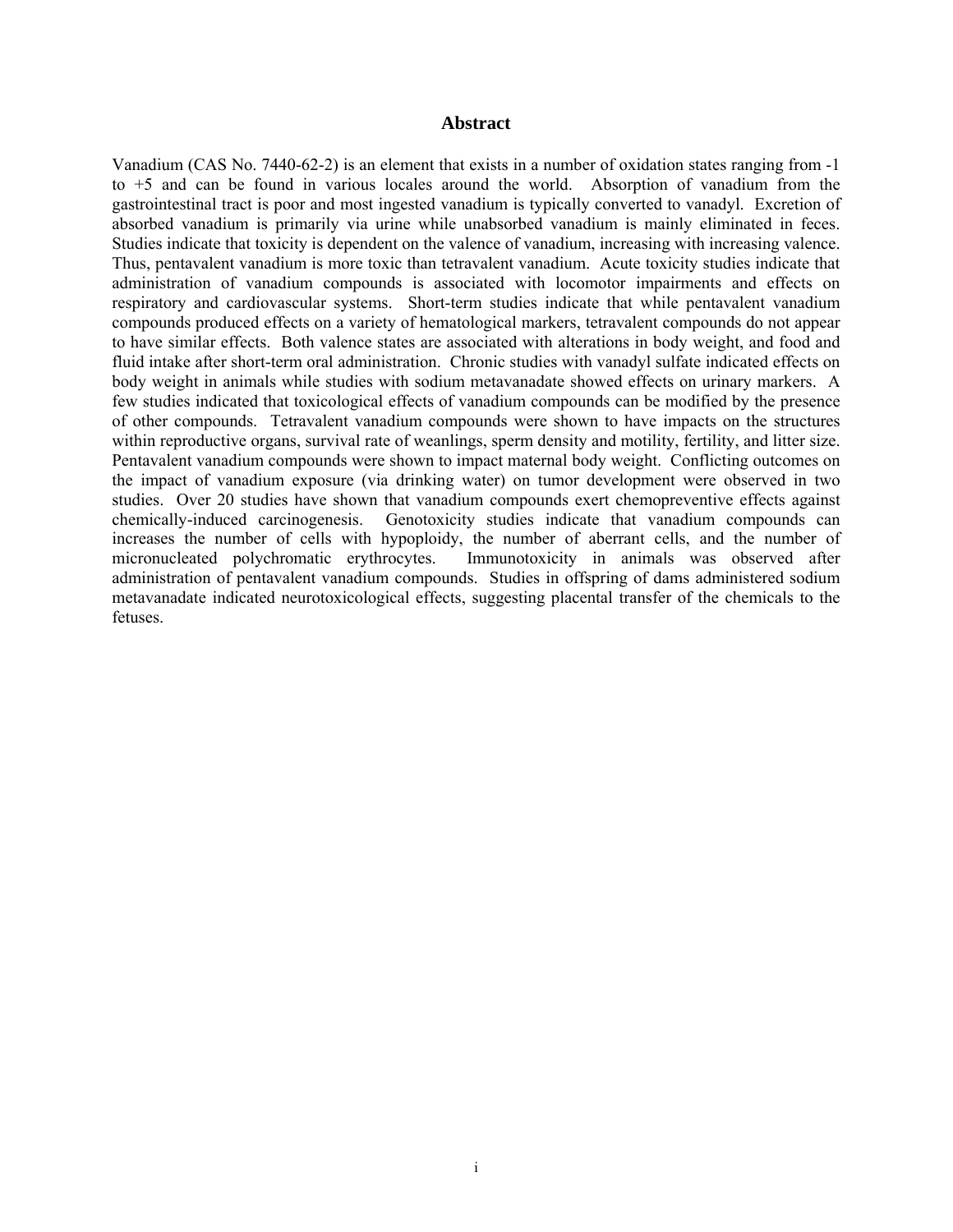#### **Executive Summary**

#### <span id="page-2-0"></span>**Basis for Nomination**

Tetravalent and pentavalent forms of vanadium, species present in drinking water and dietary supplements, were nominated by the National Institute of Environmental Health Sciences for comprehensive toxicological characterization including chronic toxicity and carcinogenicity studies and multigeneration reproductive toxicity studies via the oral route of administration. The nomination is based on known and anticipated exposure to humans due to the occurrence of vanadium as a drinking water contaminant and use as a dietary supplement, demonstrated carcinogenicity of the pentavalent form in experimental animals, research needs identified through the U.S. EPA's Drinking Water Contaminant Candidate List process and by other authoritative groups, and the overall lack of adequate toxicological data to assess the potential health risk of oral exposures.

#### Previous Evaluations by Authoritative Bodies

The Institute of Medicine has established a tolerable upper intake level (UL) of 1.8 mg/day of elemental vanadium for adults aged  $\geq$ 19 years. A UL for infants (0-12 months), children (1-13 years), adolescents (14-18 years), pregnant women (14-50 years), and lactating women (14-50 years) could not be derived. The European Food Safety Authority reported that no UL could be established. The available subacute and subchronic oral rat toxicity studies of vanadium compounds were deemed incapable of deriving a noobserved-adverse-effects level (NOAEL). A NOAEL also could not be established for developmental toxicity in rats; however, in mice, NOAELs of  $\sim$ 2 and 4 mg vanadium/kg body weight (bw)/day were reported for maternal toxicity and developmental toxicity, respectively. Additionally, an adequate evaluation of the carcinogenic potential of vanadium by oral exposure could not be made. However, a risk of adverse effects was noted as possible from prolonged ingestion of supplements containing vanadium. Athletes and body builders were estimated to have a daily intake of up to 18 mg vanadium/person from supplements taken, which is equivalent to  $\sim$ 300 µg vanadium/kg bw, a dose similar to that reported to cause gastrointestinal effects in humans and kidney lesions in rats. The International Programme on Chemical Safety agreed with the European Food Safety Authority in that "the toxicokinetic and toxicological database on vanadium and vanadium pentoxide is limited, and attempts to utilize information from other inorganic vanadium compounds are not entirely satisfactory." The U.S. Environmental Protection Agency (EPA) reference dose (RfD) for chronic oral exposure for vanadium pentoxide (0.009 mg/kg/day; 0.62 mg/day for a 70-kg person) is also reported with low confidence. Vanadium pentoxide is scheduled to be on the EPA Integrated Risk Information System (IRIS) 2008 agenda.

#### **Nontoxicological Data**

Vanadium (also called vanadium, elemental; V) exists in a number of different oxidation states (-1, 0, +2,  $+3$ ,  $+4$ , and  $+5$ ) with vanadium pentoxide (V<sub>2</sub>O<sub>5</sub>) being the most common commercial form. Vanadium is found in the environment in various forms. In the United States, vanadium is regulated by NIOSH and EPA. Depending on the sample form, vanadium can be detected using a variety of analytical methods. For solid and liquid samples, analytical methods such as electrothermal absorption spectrophotometry (AAS), graphite furnace AAS, gas chromatography, inductively coupled plasma mass spectrometry, and instrumental neutron activation analysis. For air samples, inductively coupled plasma-atomic emission spectrometry and flameless AAS have been used. Vanadium is available from several U.S. and international suppliers. It is mined in several countries and usually obtained as a recovery product from other materials (e.g., industrial waste). Physical-chemical properties of vanadium depend upon the oxidation state and the other elements present in the compound. Vanadium is used in a variety of products including tungsten carbide tool bits and pigments. It also is used for its catalyst properties in the production of maleic anhydride and sulfuric acid and in the refining stage of steelmaking. Vanadium is used as a constituent of pills and dietary supplements. Vanadium has been reported to have a variety of beneficial effects including treatment for osteoporosis or osteopenia, cancer, and diabetes. The average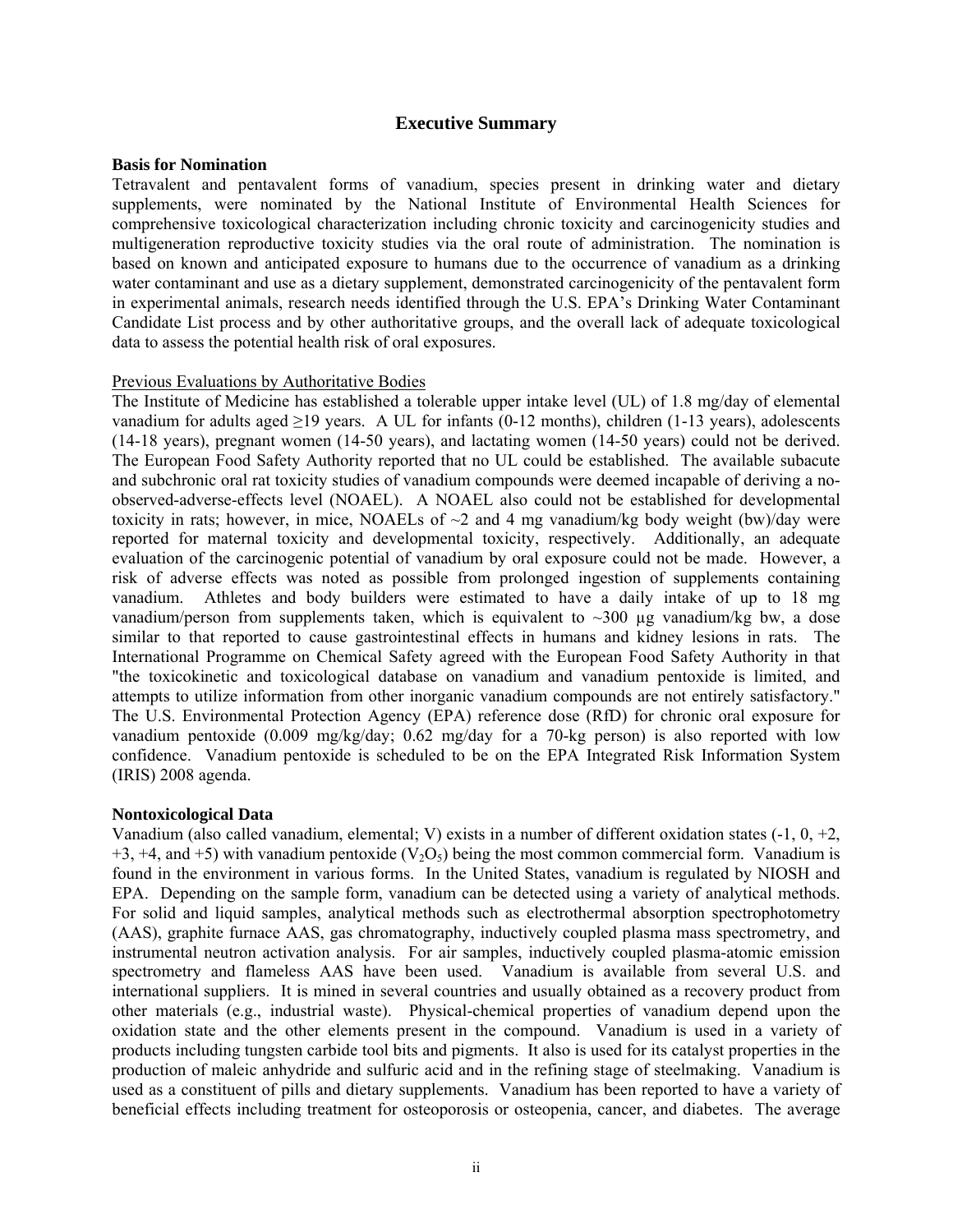dietary intake of vanadium in adults has been estimated to range from 10-60  $\mu$ g/day. Vanadium is currently on the U.S. EPA drinking water contaminant candidate list; research needs in this area include evaluation of neurotoxicity and toxicokinetics for inhalation and oral exposure, as well as further research to identify appropriate treatment technologies.

#### **Toxicological Data**

Toxicological data summarized here is generally restricted to studies of tetravalent and pentavalent compounds by the oral route of administration. No oral exposure studies of cytotoxicity, initiation/promotion, or antigenotoxicity were available for either the tetravalent or pentavalent forms of vanadium.

#### Human Data

Normal serum concentrations in unexposed human populations are  $\leq 1-2$  μg vanadium/L. Human studies indicate that exogenously administered vanadium compounds are poorly absorbed from the gastrointestinal tract. Short-term and subchronic studies with both tetravalent and pentavalent vanadium compounds indicate that the most severe observed effects included upper abdominal pain, anorexia, nausea, and weight loss. All effects were reversed with the dose was reduced or the treatment ended. Evaluation of various biochemical and hematological levels (e.g., serum cholesterol levels, blood glucose) also were not significantly affected by vanadium compound administration.

#### Chemical Disposition, Metabolism, and Toxicokinetics

Absorption of vanadium from the gastrointestinal tract is poor. Most ingested vanadium is typically converted to vanadyl in the stomach of nonruminants. In plasma and body fluids, vanadium is converted to vanadyl as vanadyl-transferrin and vanadyl-ferriting complexes. Excretion of absorbed vanadium is primarily via urine while unabsorbed vanadium is mainly eliminated in feces. Absorbed vanadium (tetravalent and pentavalent forms) is distributed mainly to the bone, liver, kidney, and the spleen. Studies in pregnant mice fed vanadyl sulfate pentahydrate showed increased vanadium concentrations in the whole fetus and placenta indicating that the chemical could cross the placental-fetal barrier.

#### Acute Toxicity

Animals treated with tetravalent vanadium compounds exhibited decreased locomotor activity, paralysis of the rear legs, high tolerance for pain, diarrhea, irregular respiration, increased cardiac rhythm, and/or increased ataxia.

Acute toxicity in animals treated with pentavalent vanadium compounds included lethargy, lacrimation, diarrhea, and coma; histologically, necrosis of liver cells and cloudy swelling of renal tubules were observed. Animals receiving aqueous sodium metavanadate exhibited the same effects as animals administered tetravalent vanadium compounds.

#### Short-term and Subchronic Exposure

There is conflicting data on the impact of tetravalent vanadium compounds on body weight. A shorterlength study (4 weeks) indicates that tetravalent compounds decrease body weight, while longer-length studies (12 weeks) show no effect. Diarrhea developed in some treated rats; however, no other evaluated physiological parameters appeared altered by administration of tetravalent vanadium compounds.

Overall, studies indicated that short-term and subchronic exposure to pentavalent vanadium compounds decreases food intake, fluid intake and body weights. Most studies indicated that exposure to pentavalent vanadium compounds decreased levels of measured hematological markers (e.g., erythrocyte levels, hemoglobin levels). Histopathological studies reports indicate effects on spleen, kidneys, and lungs. Locomotor behavior appears to be altered at doses starting at 1.5 mg V/kg bw/day.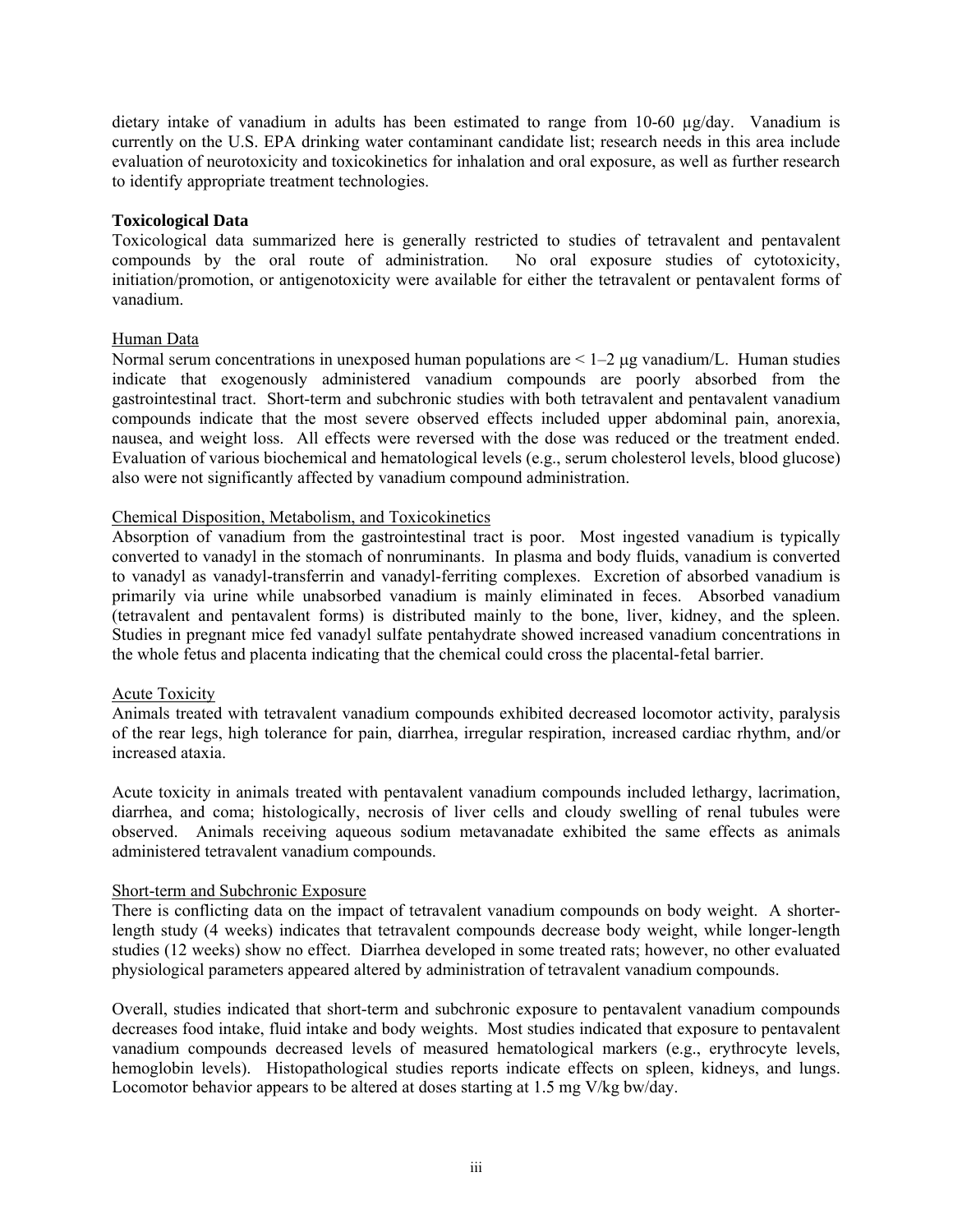#### Chronic Exposure

Rats treated with vanadyl sulfate in drinking water for up to one year, exhibited decreases in the rate of weight gain, which became more significant with increasing dose. When mice were administered vanadyl sulfate for their lifetime, increases in body weight were observed in both sexes and animals had lower mortality and longer lifespans.

When groups of male rats received varying doses of sodium metavanadate in drinking-water for 180 or 210 days no effect on cardiovascular function or histopathological changes in the brain, liver, lungs, heart, or blood vessels were observed. Urinary potassium and calcium levels were altered and urinary kininase activities I and II were increased at the high dose.

#### Synergistic/Antagonistic Effects

Vanadium was reported to increase the weight-reducing effects of leptin in rats. Treatment of rats with vanadium and 1α,25-dihydroxyvitamin D3 offered protection against diethylnitrosamine-induced rat liver carcinogenesis. In other studies, other compounds (e.g., Tiron, zinc sulfate, ascorbic acid) were shown to reduce the toxicity observed after vanadium administration.

#### Reproductive and Teratological Effects

Administration of tetravalent vanadium compounds was shown to have impacts on the structures within reproductive organs (e.g., seminiferous tubules and epididymides). Higher dose studies described decreases in survival rate of weanlings, sperm density and motility, fertility, and litter size.

Overall, pentavalent vanadium compounds were shown to have no significant effects on the number of implantations, resorptions, or live/dead fetuses. Maternal body weight was shown to decrease during exposures. Delayed ossification also was observed.

#### **Carcinogenicity**

Two studies, both with significant limitations, presented conflicting outcomes on the impact of vanadium exposure (via drinking water) on tumor development. One study indicated that the incidence of spontaneous tumors did not increase while in a second study the number of tumors in female mice, but not in male mice, was increased.

Whole-body inhalation exposure to vanadium pentoxide caused increased incidence of lung neoplasms in an NTP bioassay. Vanadium pentoxide also induced micronucleated erythrocytes in mouse peripheral blood. Based on these studies, several organizations have classified vanadium pentoxide as a possible human carcinogen.

#### Anticarcinogenicity

Over 20 studies were identified relating to chemopreventive effects of vanadium compounds.

#### Genotoxicity

The bone marrow of male mice given vanadyl sulfate had statistically significant increases in cells with hypoploidy, in the number of aberrant cells, and in the number of micronucleated polychromatic erythrocytes (PCE). Induction of polyploidy was not observed. Comparatively, another study did not show an increase the number of PCEs and slightly increased micronucleated reticulocytes.

In bone marrow of mice administered a single dose of sodium orthovanadate or ammonium metavanadate in water, there were increased numbers of chromosome aberrations. Statistically significant increases were seen in cells with hypoploidy and hyperploidy, but none with polyploidy. In another study, the bone marrow of mice given vanadium pentoxide exhibited no increased induction of micronuclei. Comparatively, mice treated with a range of concentrations of sodium orthovanadate in drinking water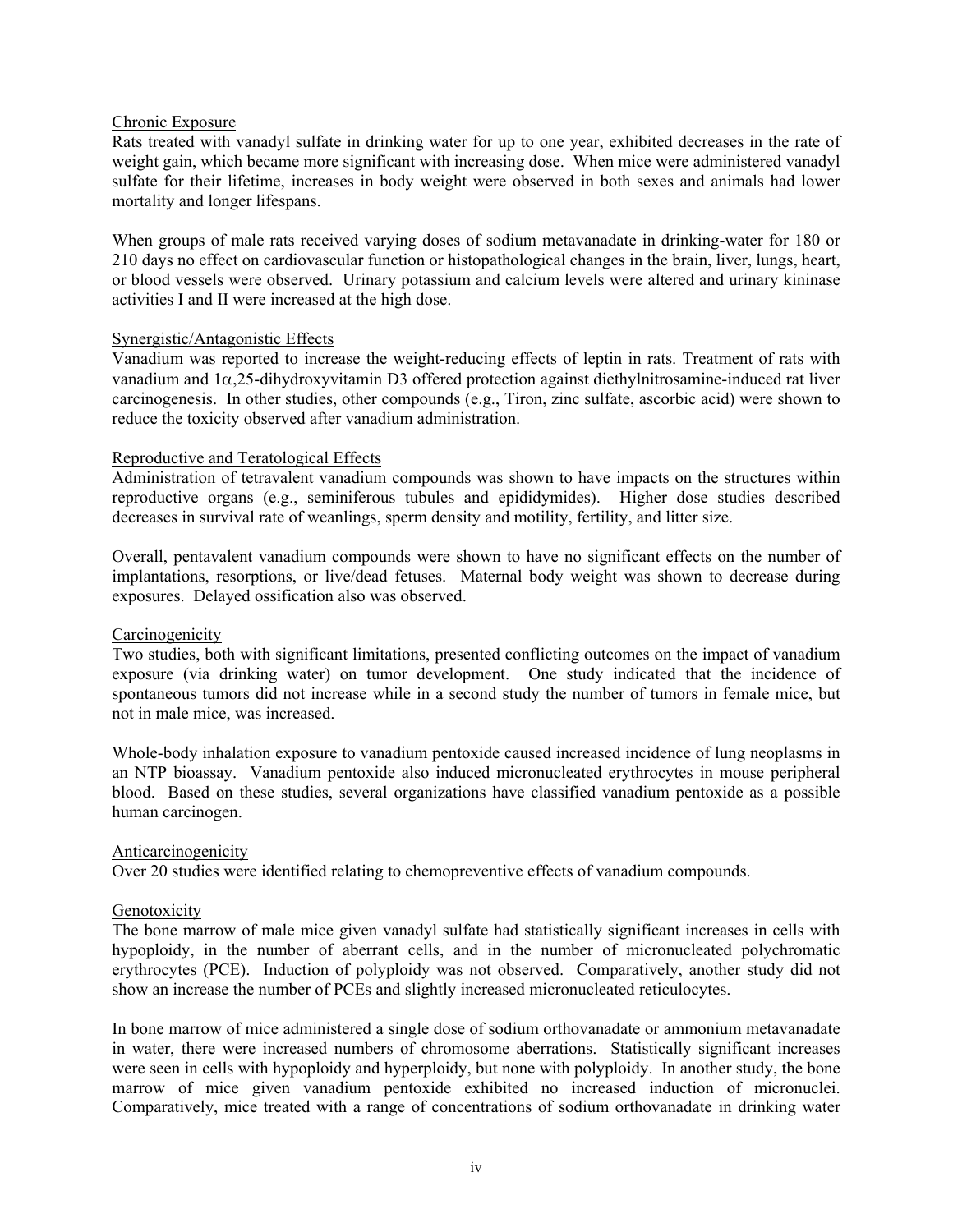exhibited statistically significant increases of micronuclei in bone marrow and increase of comet tail length in splenocytes also at the highest tested concentration.

#### Immunotoxicity

ICR mice administered vanadium pentoxide exhibited an enlargement of the spleen with weakened spleen cellularity. Significant increases in leukocyte count in peripheral blood and a decrease in phagocytosis were also observed. Activation of T- and B-cells and a strong mitogenic response to concanavalin A suggested potential hypersensitivity. Wistar rats administered vanadium pentoxide also exhibited an enlarged spleen, as well as a significant increase in leukocyte count in peripheral blood and a decrease in phagocytosis. Significant increases in antibody-synthesizing lymphocytes in the spleens of BALB/c mice and Wistar rats were observed after administration of ammonium vanadate.

#### Other Data

Lactation-exposed offspring of dams treated with sodium metavanadate exhibited neurological delays including delays in eye opening and decreases in forelimb support and locomotor activity.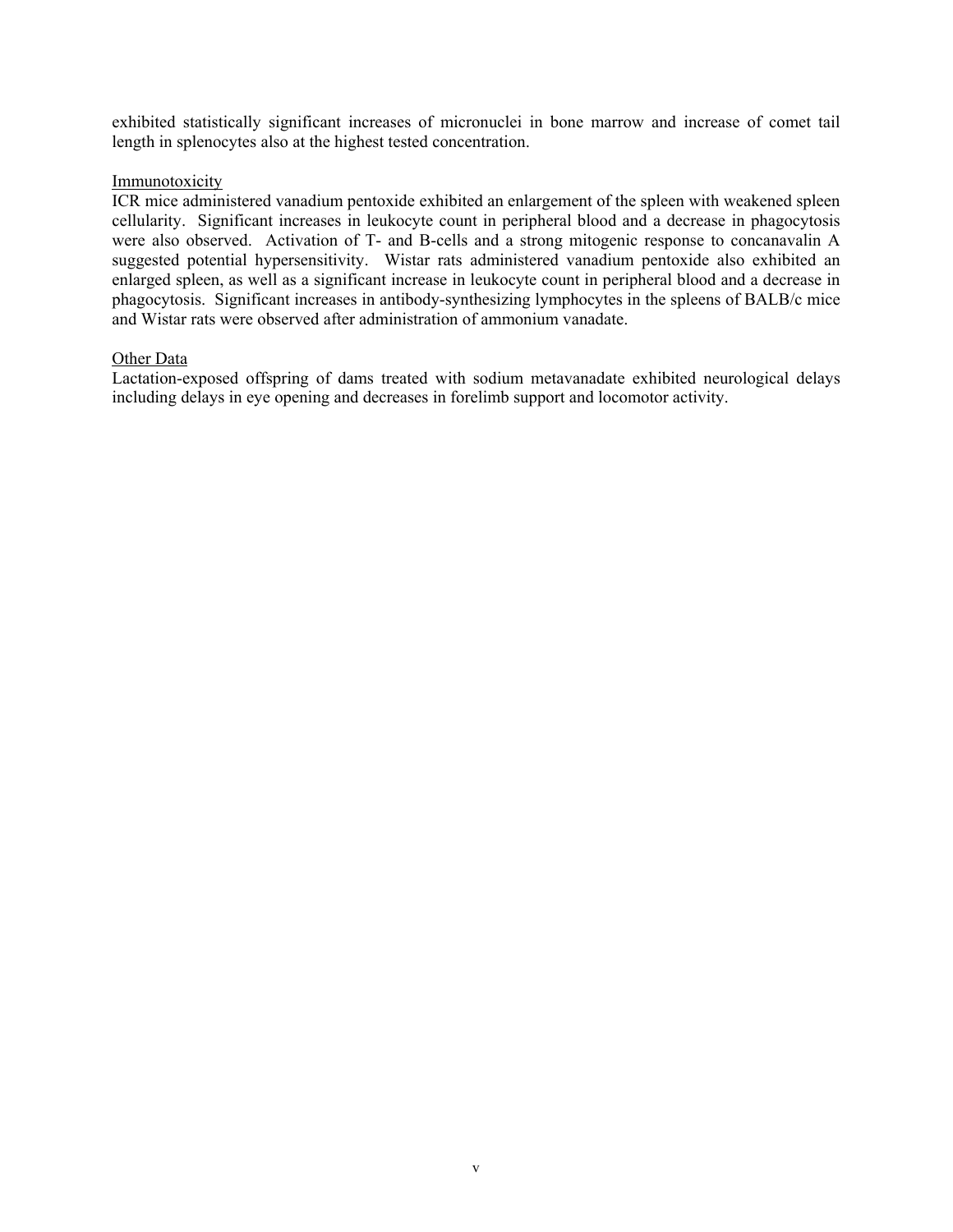| 1.0            |      |                                                                 |  |  |  |  |  |  |  |
|----------------|------|-----------------------------------------------------------------|--|--|--|--|--|--|--|
| 2.0            |      |                                                                 |  |  |  |  |  |  |  |
|                | 2.1  |                                                                 |  |  |  |  |  |  |  |
|                | 2.2  |                                                                 |  |  |  |  |  |  |  |
|                | 2.3  |                                                                 |  |  |  |  |  |  |  |
| 3.0            |      |                                                                 |  |  |  |  |  |  |  |
| 4.0            |      |                                                                 |  |  |  |  |  |  |  |
| 5.0            |      |                                                                 |  |  |  |  |  |  |  |
| 6.0            |      |                                                                 |  |  |  |  |  |  |  |
| 7.0            |      |                                                                 |  |  |  |  |  |  |  |
| 8.0            |      |                                                                 |  |  |  |  |  |  |  |
| 9.0            |      |                                                                 |  |  |  |  |  |  |  |
|                | 9.1  |                                                                 |  |  |  |  |  |  |  |
|                |      | 9.1.1                                                           |  |  |  |  |  |  |  |
|                |      | Chemical Disposition, Metabolism, and Toxicokinetics15<br>9.1.2 |  |  |  |  |  |  |  |
|                |      | 9.1.3                                                           |  |  |  |  |  |  |  |
|                |      | 9.1.4                                                           |  |  |  |  |  |  |  |
|                |      | 9.1.5                                                           |  |  |  |  |  |  |  |
|                |      | 9.1.6                                                           |  |  |  |  |  |  |  |
|                |      | 9.1.7                                                           |  |  |  |  |  |  |  |
|                | 9.2  |                                                                 |  |  |  |  |  |  |  |
|                | 9.3  |                                                                 |  |  |  |  |  |  |  |
|                | 9.4  |                                                                 |  |  |  |  |  |  |  |
|                | 9.5  |                                                                 |  |  |  |  |  |  |  |
|                | 9.6  |                                                                 |  |  |  |  |  |  |  |
|                | 9.7  |                                                                 |  |  |  |  |  |  |  |
|                | 9.8  |                                                                 |  |  |  |  |  |  |  |
|                | 9.9  |                                                                 |  |  |  |  |  |  |  |
|                | 9.10 |                                                                 |  |  |  |  |  |  |  |
| <b>10.0</b>    |      |                                                                 |  |  |  |  |  |  |  |
| <b>11.0</b>    |      |                                                                 |  |  |  |  |  |  |  |
|                | 11.1 |                                                                 |  |  |  |  |  |  |  |
|                | 11.2 |                                                                 |  |  |  |  |  |  |  |
| 12.0           |      |                                                                 |  |  |  |  |  |  |  |
|                |      |                                                                 |  |  |  |  |  |  |  |
|                |      |                                                                 |  |  |  |  |  |  |  |
|                |      |                                                                 |  |  |  |  |  |  |  |
| <b>Tables:</b> |      |                                                                 |  |  |  |  |  |  |  |

#### **Table of Contents**

Table 1 Short-term and Subchronic Exposure to Vanadium (Oral Studies)...............21 Table 2 Reproductive Toxicity and Teratology of Vanadium (Oral Studies)...............26 Table 3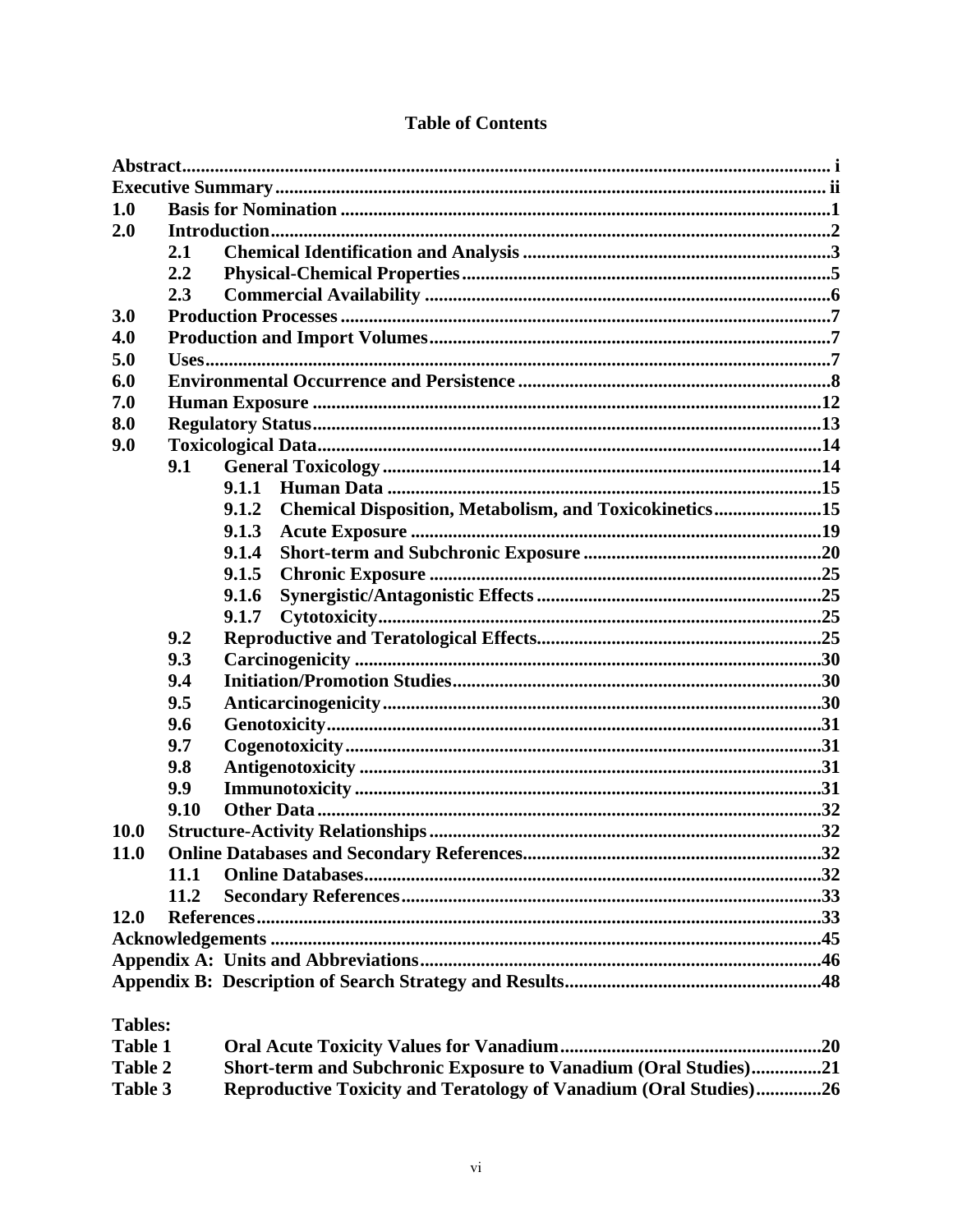#### <span id="page-7-0"></span>**1.0 Basis for Nomination**

Tetravalent and pentavalent forms of vanadium, species present in drinking water and dietary supplements, were nominated by the National Institute of Environmental Health Sciences for comprehensive toxicological characterization including chronic toxicity and carcinogenicity studies and multigeneration reproductive toxicity studies via the oral route of administration. The nomination is based on known and anticipated exposure to humans due to the occurrence of vanadium as a drinking water contaminant and use as a dietary supplement, demonstrated carcinogenicity of the pentavalent form in experimental animals, research needs identified through the U.S. EPA's Drinking Water Contaminant Candidate List process and by other authoritative groups, and the overall lack of adequate toxicological data to assess the potential health risk of oral exposures.

Based on an NTP two-year inhalation study of vanadium pentoxide (a pentavalent vanadium compound), the International Agency for Research on Cancer (IARC) concluded the chemical to be a possible human carcinogen (Group 2B). Vanadium remains on the U.S. EPA Drinking Water Contaminant Candidate List (CCL) as a priority contaminant with insufficient information to support a regulatory determination. Specific health effects research needs identified in the vanadium CCL listing include data on neurotoxicity and toxicokinetics studies by the oral and inhalation routes. The EPA Office of Water supports the nomination of vanadium for additional testing by the NTP and is especially interested in a 2-year cancer bioassay as well as a 2 generation reproductive/developmental toxicity study of a pentavalent vanadium compound (e.g. sodium metavanadate or ammonium metavanadate) via the drinking water route of exposure.

#### Previous Evaluations by Authoritative Groups

The Food and Nutrition Board, [Institute of Medicine \(2001\),](http://books.nap.edu/openbook.php?record_id=10026&page=R1) has established a tolerable upper intake level (UL) of 1.8 mg/day of elemental vanadium for adults aged  $\geq$ 19 years, based on a lowest-observed-adverse-effects level (LOAEL) of 7.7 mg/kg/day and an uncertainty factor of 300. A UL for infants (0-12 months), children (1-13 years), adolescents (14-18 years), pregnant women (14-50 years), and lactating women (14-50 years) has not been derived due to the lack of toxicity data for these sensitive life stage groups. The Institute of Medicine has recommended the following research:

- Determination of the biochemical role of vanadium in both higher animals and humans and a reliable status indicator of vanadium for further work in humans.
- The efficacy and safety of the use of vanadium as a nutritional supplement.

The International Programme on Chemical Safety [\(IPCS, 2001\)](http://www.inchem.org/documents/cicads/cicads/cicad29.htm) noted the following when discussing uncertainties in the evaluation of health effects for vanadium pentoxide and other inorganic vanadium compounds:

Overall, the toxicokinetic and toxicological database on vanadium and vanadium pentoxide is limited, and attempts to utilize information from other inorganic vanadium compounds are not entirely satisfactory. Of particular concern is the limited understanding of the potential for dermal absorption and the potential longterm effects as a result of sequestration in body tissues such as bone. Furthermore, the significance of effects seen in developmental toxicity studies using vanadium pentoxide is not well understood. At present, studies are generally poorly reported or poorly conducted. Skeletal anomalies have been seen in a number of studies with pentavalent and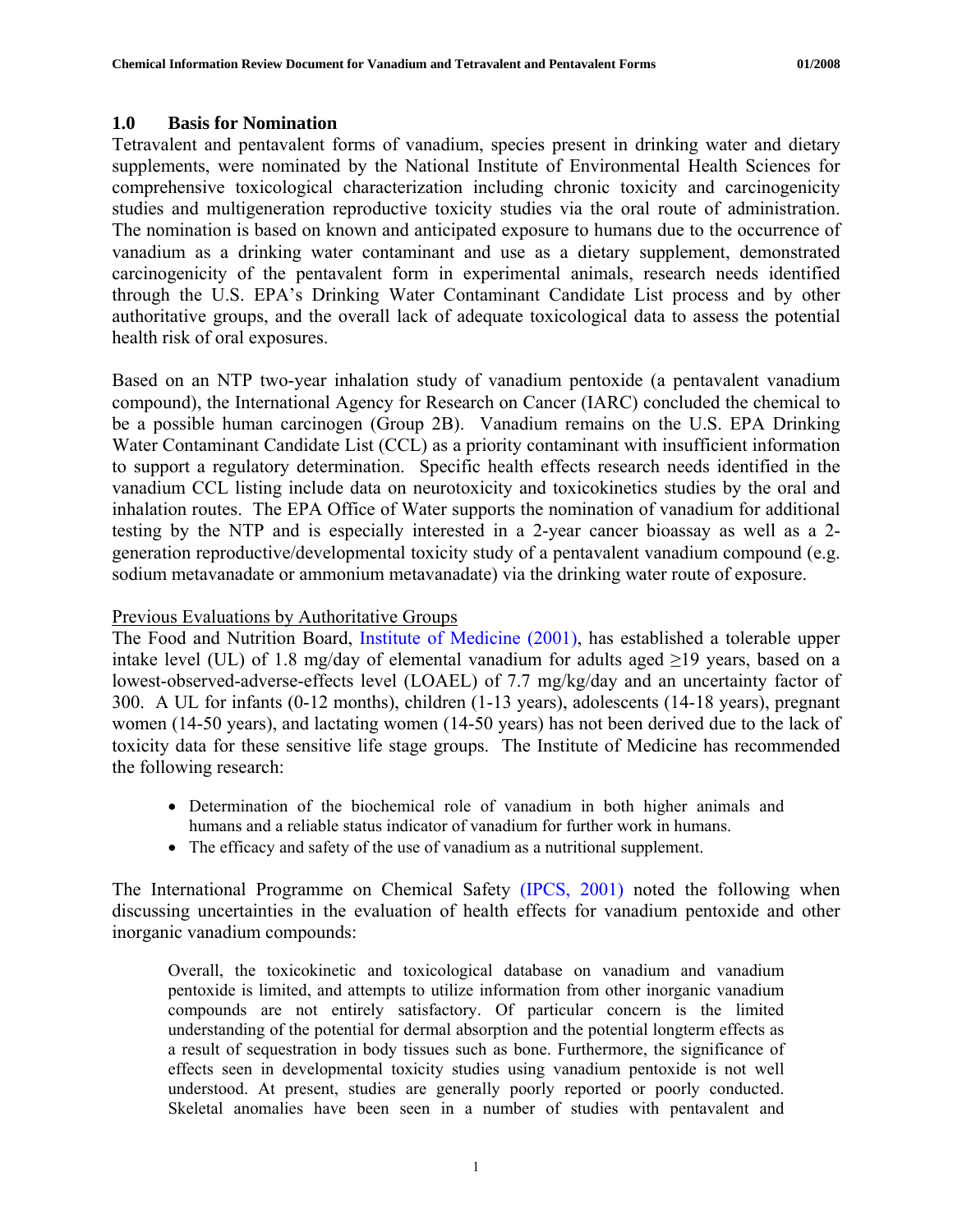<span id="page-8-0"></span>tetravalent vanadium compounds, although it is difficult to ascertain the role of the severe maternal toxicity that has also been evident. It is plausible that the skeletal anomalies in pups may be related to the disturbance of calcium balance (Younes & Strubel 1991) and interference with phosphate metabolism.

According to a more recent publication by the [European Food Safety Authority \(2004\),](http://www.efsa.europa.eu/EFSA/Scientific_Opinion/opinion_nda05_ej33_vanadium_en11,0.pdf) the available subacute and subchronic oral rat toxicity studies with vanadium compounds do not allow the derivation of a no-observed-adverse-effects level (NOAEL). Additionally, no NOAEL for developmental toxicity has been established for rats; however, in mice, NOAELs of  $\sim$ 2 and 4 mg vanadium/kg body weight (bw)/day have been reported for maternal toxicity and developmental toxicity, respectively. No adequate evaluation of the carcinogenic potential of vanadium by oral exposure can be made. Furthermore, a UL cannot be made. (Note: This is in contrast to those established by the Institute of Medicine noted above.) However, the risk of adverse effects is possible from the prolonged ingestion of supplements containing vanadium. Athletes and body builders are estimated to intake a daily dose of up to 18 mg vanadium/person in supplements, which is equivalent to  $\sim$ 300 µg vanadium/kg bw, a dose similar to those reported to cause gastrointestinal effects in humans and kidney lesions in rats.

Furthermore, the reference dose (RfD) for chronic oral exposure for vanadium pentoxide (0.009 mg/kg/day; 0.62 mg/day for a 70-kg person), established by the U.S. Environmental Protection Agency (EPA) in 1986, is reported with low confidence. The RfD is based on a single unpublished study and coupled with the lack of other available data for the compound ([U.S.](http://www.epa.gov/iris/subst/0125.htm)  [EPA, 2002a](http://www.epa.gov/iris/subst/0125.htm) [IRIS]), low confidence was assigned to the reference study and the database. Vanadium pentoxide is scheduled for review in the U.S. EPA's Integrated Risk Information System (IRIS) program beginning in 2008 (U.S. EPA, 2007 [[72FR72715 12/21/07](http://www.epa.gov/fedrgstr/EPA-RESEARCH/2007/December/Day-21/r24844.htm)]).



## **2.0 Introduction**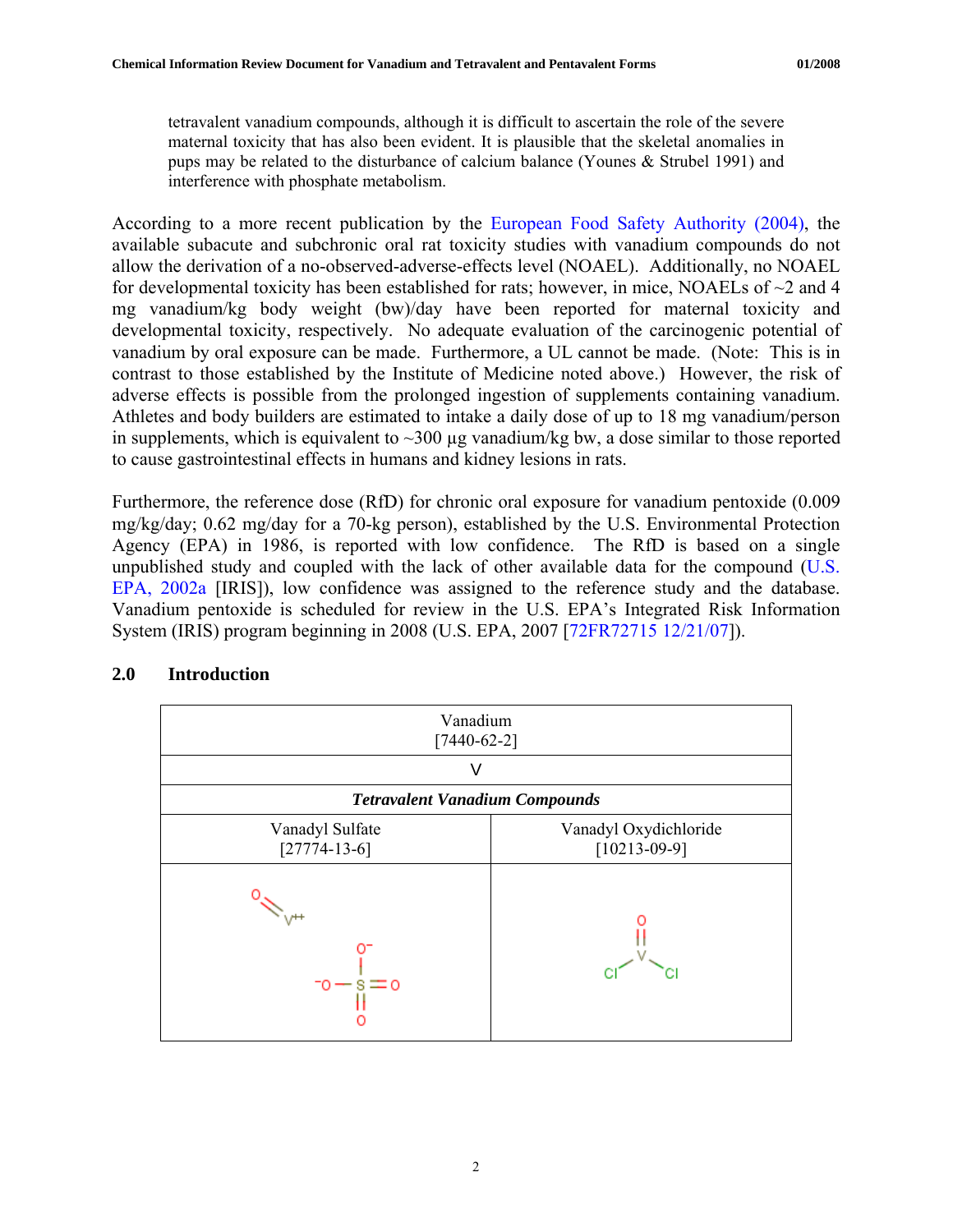<span id="page-9-0"></span>

#### **2.1 Chemical Identification and Analysis**

Vanadium (V; mol. wt. = 50.94) also is called vanadium, elemental (ChemIDplus, undated). It exists in a number of different oxidation states  $(-1, 0, +2, +3, +4,$  and  $+5)$  with vanadium pentoxide  $(V_2O_5)$  being the most common commercial form [\(IPCS, 2001\)](http://www.inchem.org/documents/cicads/cicads/cicad29.htm).

## **2.1.1 Tetravalent Vanadium Compounds**

Vanadyl sulfate (VOSO<sub>4</sub>; mol. wt.  $= 163.00$ ) also called:

Vabadub(IV) oxide sulfate Vanadic sulfate Vanadium oxide sulfate (VO(SO4)) Vanadium, oxo(sulfato(2-)-O)- Vanadium, oxosulfato-Vanadium oxysulfate Vanadium sulfate Vanadyl(IV)-sulfate hydrate Vanadyl monosulfate

Source(s): Chemfinder (2004); ChemIDplus (undated); Registry (1984)

Vanadyl oxydichloride (VOCl<sub>2</sub>; mol. wt. = 137.85) also called:

Dichlorooxovanadium Oxovanadium (IV) chloride Vanadium chloride oxide Vanadium dichloride oxide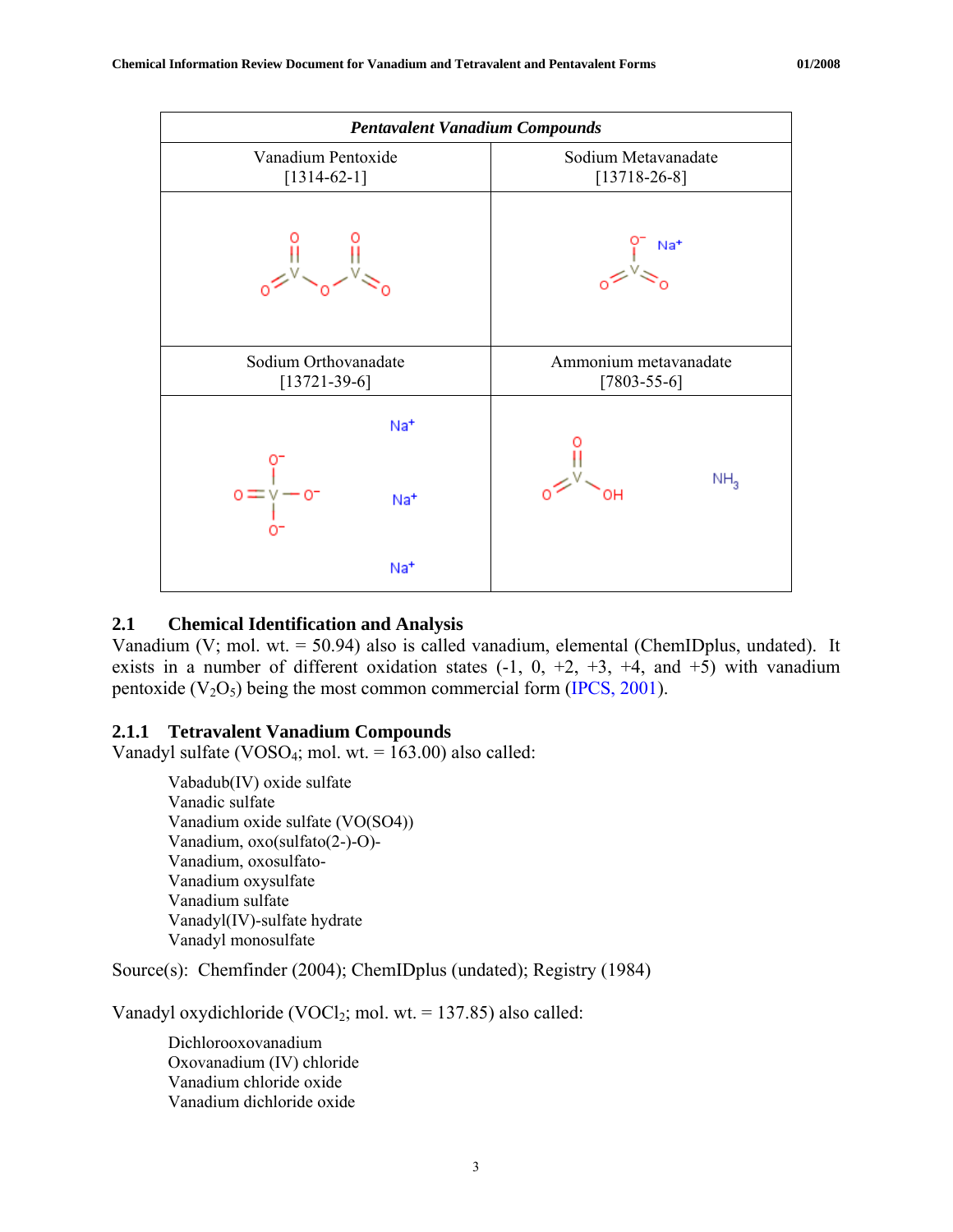Vanadium, dichlorooxo-Vanadium oxychloride Vanadyl chloride Vanadyl dichloride

Source(s): ChemIDplus (undated); Registry (1984)

#### **2.1.2 Pentavalent Vanadium Compounds**

Vanadium pentoxide  $(V_2O_5$ ; mol. wt. = 181.90) also called:

Divanadium pentaoxide Divanadium pentoxide Vanadic acid anhydride Vanadic anhydride Vanadin(V) oxide Vanadium oxide Vanadium pentaoxide Vanadium pentoxide

Source(s): ChemIDplus (undated); [IPCS \(2001\)](http://www.inchem.org/documents/cicads/cicads/cicad29.htm)

Sodium metavanadate (NaVO<sub>4</sub>; mol. wt. = 121.93) also called:

```
Monosodium trioxovanadate (1-) 
Sodium vandate (V) (NaVO3) (6CI, 7CI) 
Sodium trioxovanadate (1-) 
Sodium vanadate 
Sodium vanadate oxide (NaVO3) 
Sodium vanadate trioxide 
Vanadate (VO31-). sodium (9CI) 
Vanadic acid (HVO3), sodium salt (8CI)
```
Source(s): Registry (1984)

Sodium orthovanadate (Na<sub>3</sub>O<sub>4</sub>V; mol. wt. = 183.91) also called:

Sodium *o*-vanadate Sodium tetraoxovanadate (3-) Sodium vanadate (V) (Na3VO4) Vanadate (VO43-), trisodium, (t-4)- Vanadic acid (H3VO4), trisodium salt (8CI)

Source(s): Chemfinder (2004); Registry (1984)

Ammonium metavanadate (NH<sub>4</sub>VO<sub>3</sub>; mol. wt. = 116.98) also called:

Ammonium vandate (V) ((NH4 (VO3) (6CI, 7CI) Vanadate (VO31-), ammonium (9CI) Vanadic acid (HVO3), ammonium salt (8CI) Ammonium monovanadate Ammonium trioxovanadate Ammonium vanadate (VO31-) Ammonium vanadium oxide (NH4VO3) Ammonium vanadium trioxide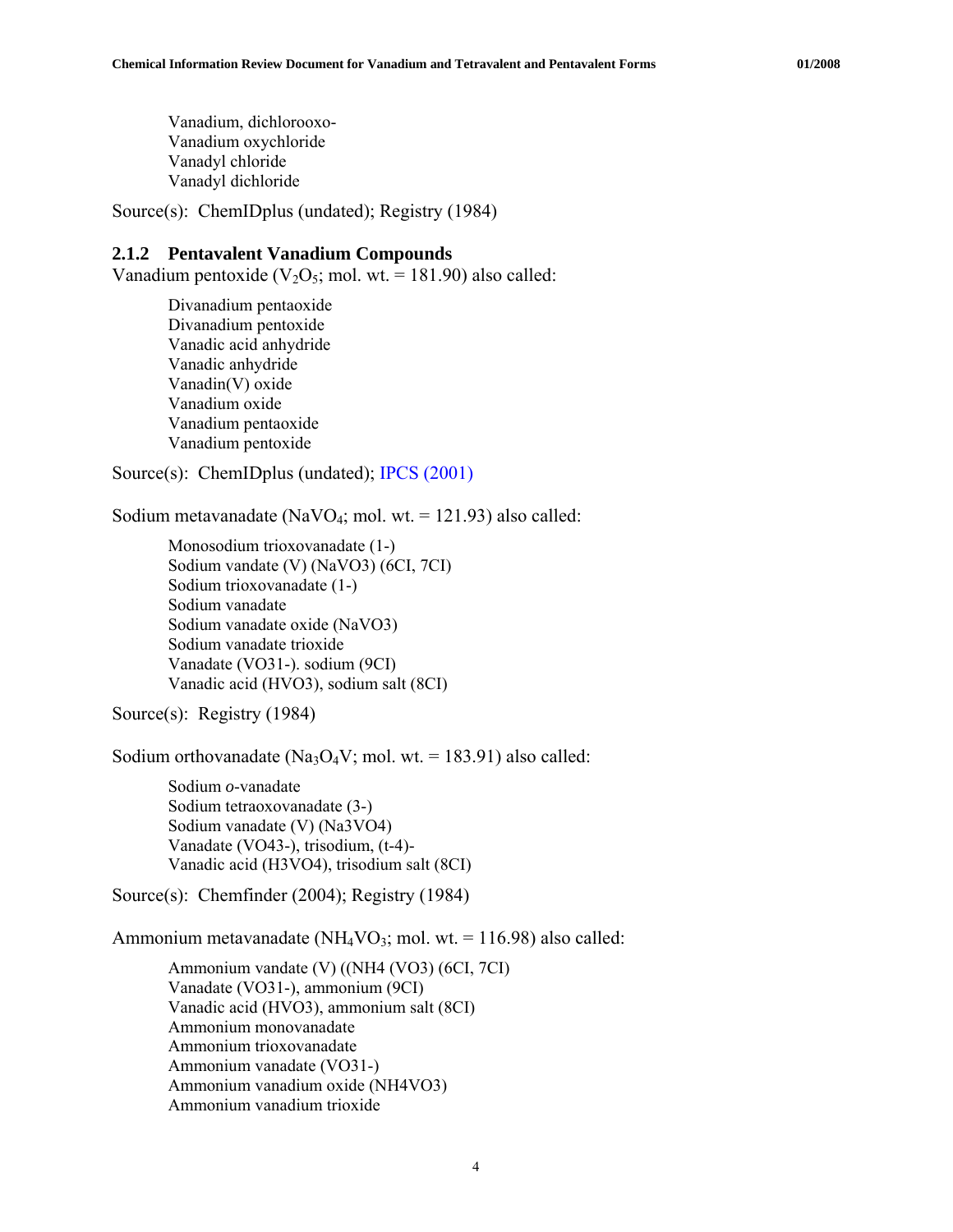<span id="page-11-0"></span>Source(s): ChemIDplus (undated) Registry (1984)

| <b>Property</b>                       | <b>Information</b>                     | Reference(s)                         |  |  |  |  |  |
|---------------------------------------|----------------------------------------|--------------------------------------|--|--|--|--|--|
|                                       | Vanadium [7440-62-2]                   |                                      |  |  |  |  |  |
| Physical State                        | soft, silvery-grey metal               | <b>IPCS</b> (2001)                   |  |  |  |  |  |
| Boiling Point (°C)                    | 3380                                   | <b>IPCS</b> (2001)                   |  |  |  |  |  |
| Melting Point $(^{\circ}C)$           | $1890 \pm 10$ ; 1917                   | <b>IPCS</b> (2001)                   |  |  |  |  |  |
| Vapor Pressure (mm Hg)*               | N/A                                    |                                      |  |  |  |  |  |
| Specific Gravity                      | not provided                           |                                      |  |  |  |  |  |
| Water Solubility                      | insoluble                              | <b>IPCS</b> (2001)                   |  |  |  |  |  |
| Octanol-water partition               | N/A                                    |                                      |  |  |  |  |  |
| coefficient (log $K_{\text{OW}}$ )*   |                                        |                                      |  |  |  |  |  |
| <b>Tetravalent Vanadium Compounds</b> |                                        |                                      |  |  |  |  |  |
|                                       | Vanadyl Sulfate [27774-13-6]           |                                      |  |  |  |  |  |
| <b>Physical State</b>                 | blue crystalline powder                | Chemfinder (2004)                    |  |  |  |  |  |
| Boiling Point (°C)                    | not applicable                         | Fisher Scientific (2005)             |  |  |  |  |  |
| Melting Point $(^{\circ}C)$           | decomposes                             | Fisher Scientific (2005)             |  |  |  |  |  |
| Specific Gravity                      | 3.0                                    | Fisher Scientific (2005)             |  |  |  |  |  |
| Water Solubility                      | very soluble in cold water, 20-25 °C   | <b>IPCS</b> (2001)                   |  |  |  |  |  |
|                                       | Vanadyl Oxydichloride [10213-09-9]     |                                      |  |  |  |  |  |
| <b>Physical State</b>                 | yellow to brown liquid                 | Chemicalland <sub>21</sub> (undated) |  |  |  |  |  |
| Boiling Point (°C)                    | 126-127                                | Chemicalland21 (undated)             |  |  |  |  |  |
| Melting Point $(^{\circ}C)$           | $-76.5$                                | Chemicalland21 (undated)             |  |  |  |  |  |
| Specific Gravity                      | 1.83                                   | Chemicalland21 (undated)             |  |  |  |  |  |
| Water Solubility                      | decomposes in cold water, $20-25$ °C   | <b>IPCS</b> (2001)                   |  |  |  |  |  |
|                                       | <b>Pentavalent Vanadium Compounds</b>  |                                      |  |  |  |  |  |
|                                       | Vanadium Pentoxide [1314-62-1          |                                      |  |  |  |  |  |
| Physical State                        | yellow-red or green crystalline powder | <b>IPCS</b> (2001)                   |  |  |  |  |  |
| Boiling Point (°C)                    | 1750                                   | <b>IPCS</b> (2001)                   |  |  |  |  |  |
| Melting Point (°C)                    | 690                                    | <b>IPCS</b> (2001)                   |  |  |  |  |  |
| Specific Gravity                      | $3.4$ g/cm <sup>3</sup>                | Registry (1984)                      |  |  |  |  |  |
| Water Solubility                      | 8 g/L (cold water, 20-25 °C)           | <b>IPCS</b> (2001)                   |  |  |  |  |  |
|                                       | Sodium Metavanadate [13718-26-8]       |                                      |  |  |  |  |  |
| Physical State                        | colorless to yellow crystals           | Chemfinder (2004)                    |  |  |  |  |  |
| Boiling Point (°C)                    | not provided                           |                                      |  |  |  |  |  |
| Melting Point (°C)                    | 690                                    | Registry (1984)                      |  |  |  |  |  |
| Specific Gravity                      | 3.241 g/cm <sup>3</sup> @ 20 °C        | Registry (1984)                      |  |  |  |  |  |
| Water Solubility                      | 211 g/L (cold water, 20-25 °C)         | <b>IPCS</b> (2001)                   |  |  |  |  |  |
|                                       | 388 g/L (hot water, $75^{\circ}$ C)    |                                      |  |  |  |  |  |
|                                       | Sodium Orthovanadate [13721-39-6]      |                                      |  |  |  |  |  |
| Physical State                        | Not provided                           |                                      |  |  |  |  |  |
| Boiling Point (°C)                    | Not provided                           |                                      |  |  |  |  |  |
| Melting Point $(^{\circ}C)$           | 850-856                                | <b>IPCS</b> (2001)                   |  |  |  |  |  |
| Specific Gravity                      | Not provided                           |                                      |  |  |  |  |  |
| Water Solubility                      | soluble in cold water, 20-25 °C        | <b>IPCS</b> (2001)                   |  |  |  |  |  |
|                                       | Ammonium Metavanadate [7803-55-6]      |                                      |  |  |  |  |  |
| Physical State                        | white or slightly yellow crystals      | Chemfinder (2004)                    |  |  |  |  |  |
| Boiling Point (°C)                    | Not provided                           |                                      |  |  |  |  |  |
| Melting Point $(^{\circ}C)$           | 200 (decomposes)                       | <b>IPCS</b> (2001)                   |  |  |  |  |  |
| Specific Gravity                      | 2.326                                  | Registry (1984)                      |  |  |  |  |  |
| Water Solubility                      | 58 g/L (cold water, $20-25$ °C)        | <b>IPCS</b> (2001)                   |  |  |  |  |  |

# **2.2 Physical-Chemical Properties**

\*Vapor pressures and octanol/water partition coefficients are not available for vanadium compounds [\(IPCS, 2001\).](http://www.inchem.org/documents/cicads/cicads/cicad29.htm)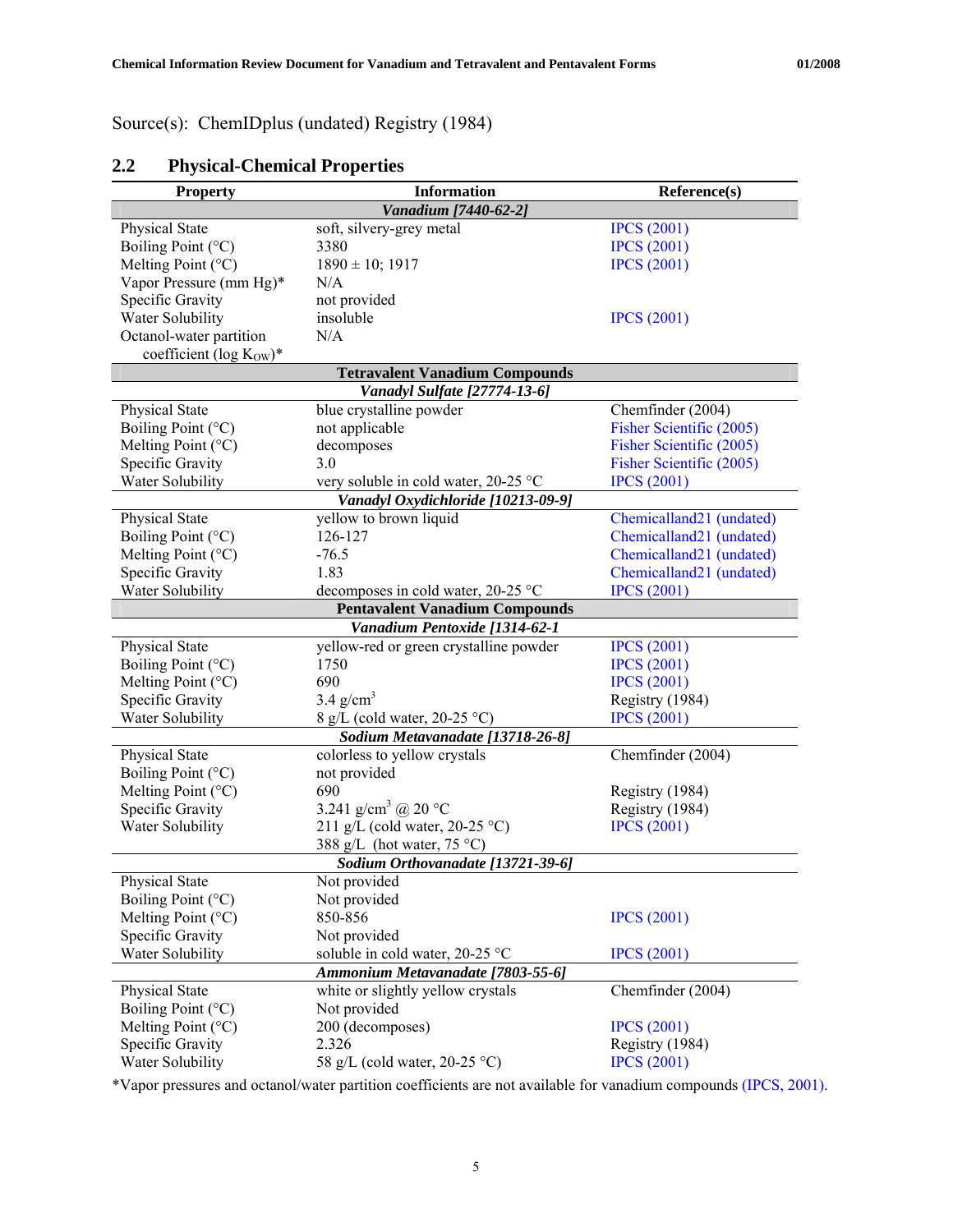## <span id="page-12-0"></span>Analytical Methods for Measuring Vanadium Levels in Solid and Liquid Samples

A widely used technique for measuring vanadium in urine, which is pre-concentrated by chelation and solvent extracted, is electrothermal atomic absorption spectrophotometry (AAS; detection limits of 0.1 μg/L urine). This method is reported to have an analytical precision of 11% relative standard deviation at 1 μg/L and 4% at 10 μg/L [\(IPCS, 2001](http://www.inchem.org/documents/cicads/cicads/cicad29.htm)).

Vanadium in water can be determined by direct aspiration and analysis by graphite furnace AAS (detection limits at 200 and 4 μg/L, respectively, as reported by the U.S. EPA) [\(IPCS, 2001\)](http://www.inchem.org/documents/cicads/cicads/cicad29.htm). Vanadium in bottled drinking water and in composite diets was quantified by inductively coupled plasma mass spectrometry (ICP-MS) (Al-Dayel et al., 2005; Melnyk et al., 2003; Suzuku et al., 2000).

Vanadium in sea mammal tissues have been measured by instrumental neutron activation analysis and by ICP-MS, both have a detection limit of 0.1  $\mu$ g/g tissue [\(IPCS, 2001](http://www.inchem.org/documents/cicads/cicads/cicad29.htm)). Infant foods in Nigeria also have been analyzed by instrumental neutron activation using thermal and epithermal neutrons from a 30-kw research reactor (Jonah et al., 2003).

Vanadium (0-0.31 mg/kg) in canned fish samples was determined by direct mercury analyzer and inductively coupled plasma-optical emission spectrometer (ICP-OES) (Iken and Egiebor, 2005).

## Analytical Methods for Measuring Vanadium Levels in Air Samples

The MDHS 91 *Metals and metalloids in workplace air by X-ray fluorescence spectrometry* method published by the Health and Safety Executive (1998; cited by [IPCS, 2001](http://www.inchem.org/documents/cicads/cicads/cicad29.htm)) determines vanadium in workplace air; no data were reported on the performance of this method.

Generic methods for measuring metals and metalloids have been published by the U.S. National Institute of Occupational Safety and Health Administration (NIOSH, 1994; cited by [IPCS, 2001\)](http://www.inchem.org/documents/cicads/cicads/cicad29.htm) and the U.S. Occupational Safety and Health Administration (OSHA, 1991; cited by [IPCS,](http://www.inchem.org/documents/cicads/cicads/cicad29.htm)  [2001](http://www.inchem.org/documents/cicads/cicads/cicad29.htm)). Methods for the collection of air samples via a membrane filter mounted in a cassettetype filter holder, dissolving in acid on a hotplate and analyzing by inductively coupled plasmaatomic emission spectrometry are described. The lowest detection limit for a 500-liter sample was determined at  $\sim 0.005$  mg/m<sup>3</sup> for both methods ([IPCS, 2001](http://www.inchem.org/documents/cicads/cicads/cicad29.htm)).

Flameless AAS with a detection limit of 1 ng vanadium/mL air, relating to an absolute sensitivity of 0.1 ng vanadium, had a working range of 5-2000  $\mu$ g/m<sup>3</sup> for a 500-liter air sample (NIOSH, 1994; [IPCS, 2001\)](http://www.inchem.org/documents/cicads/cicads/cicad29.htm).

# **2.3 Commercial Availability**

Numerous companies in the United States (e.g. Acros Organics, Fisher Chemicals, International Laboratory Limited, Spectrum Chemicals, and Laboratory Products Inc.), Germany (e.g., ABCR GmBH, Fox Chemicals, Alfa Aeser), China (e.g., Leputech, Debayer Chemical Co., Ltd.), and India (e.g., Adarsh Petrochemical Agency, Loba Chemie Pvt. Ltd.) supply vanadium and its tetravalent and pentavalent forms ([Chemexper.com, 2007](http://www.chemexper.com/)). Strategic A minerals plant in Hot Springs Arkansas produces and supplies high-purity vanadium oxides and vanadates [\(Stratcor](http://www.stratcor.com/steel/steel.html)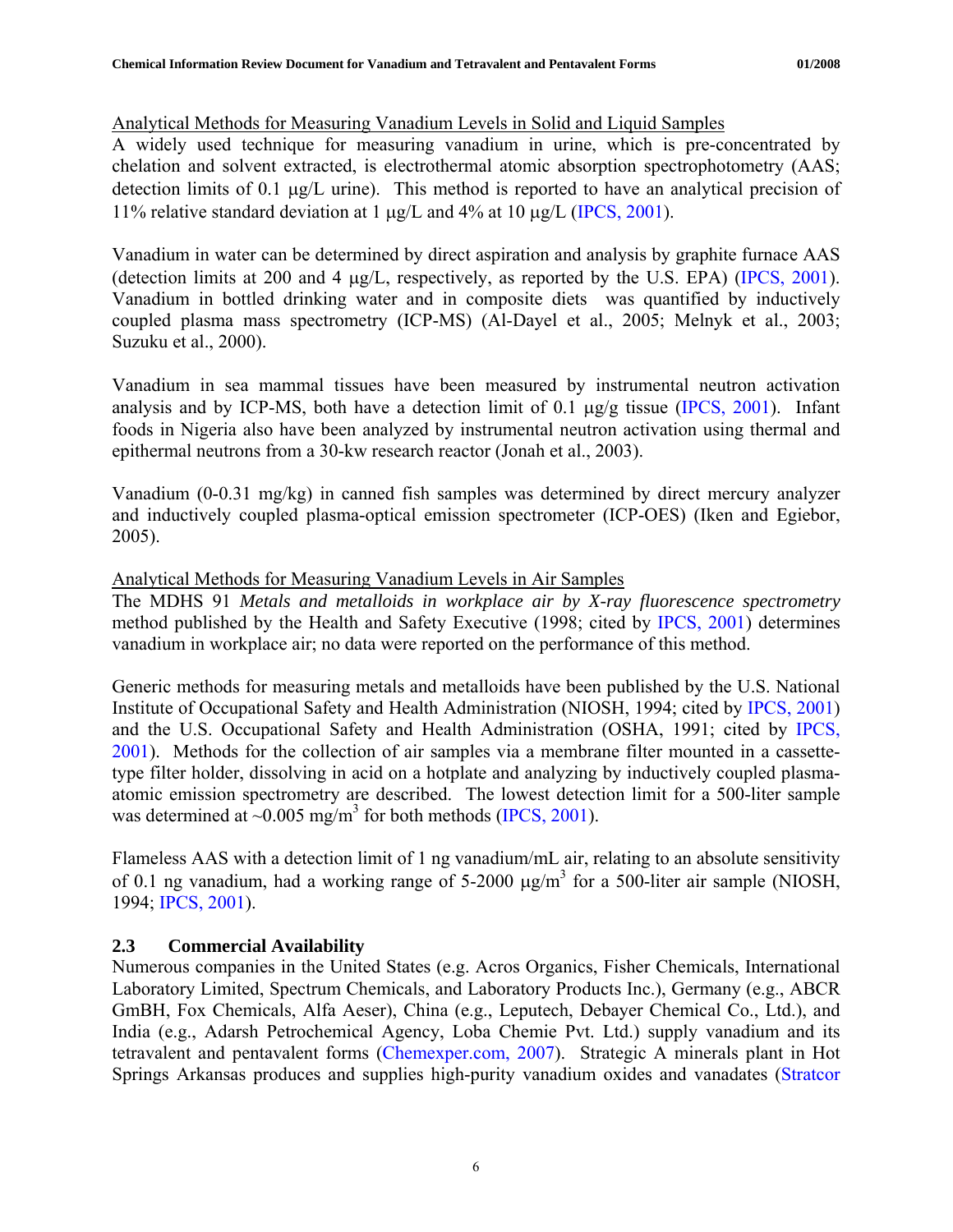<span id="page-13-0"></span>[Inc., 2007](http://www.stratcor.com/steel/steel.html)). Gallade Chemical in California supplies sodium metavanadate in 2.5 kg containers and ammonium metavanadate in 125 g containers ([Gallade Chemical, 2007\)](http://store.galladechem.com/shared/StoreFront/default.asp?CS=gallade&BusType=BtoC&).

## **3.0 Production Processes**

Vanadium is mined in South Africa, Russia, and China. Slag containing vanadium pentoxide, which is formed during iron ore smelting, is used for manufacturing vanadium metal. A solvent extraction of uranium ores and a salt roasting process of boiler residues or residues from elemental phosphate plants also produce vanadium pentoxide [\(IPCS, 2001\)](http://www.inchem.org/documents/cicads/cicads/cicad29.htm). In the U.S. vanadium production is entirely from recovery of various industrial waste materials, such as vanadium-bearing fly ash, petroleum residues, pig iron slag, and spent catalysts [\(Magyar, 2007\)](http://minerals.usgs.gov/minerals/pubs/commodity/vanadium/vanadmyb05.pdf).

## **4.0 Production and Import Volumes**

Between 1976 and 1990, worldwide production of vanadium was 27,000 tonnes/annum. In 1990, the estimated production was 30,700 tonnes (15,400 from South Africa, 4100 from China, 8200 from the former USSR, 2100 from the United States, and <900 from Japan) ([IPCS, 2001\)](http://www.inchem.org/documents/cicads/cicads/cicad29.htm).

From 2001 to 2005, estimated vanadium production (in metric tons) was reported in Australia (100-3060); China (12,000-17,000); Kazakhstan (1000); Russia (5,800-15,100); and South Africa (18,184-27,172). Japan reported production from petroleum residues and ash spent catalysts ranging from 499-560 metric tons. The U.S. imported a total of 1,230,000 kg of vanadium-bearing ash, residues, and slags in 2004 and 10,500,00 kg in 2005. Other imports in 2002-2006 included vanadium pentoxide anhydride (406-2370 metric tons) and other vanadium oxides and hydroxides ranging from 66 to 231 metric tons ([Magyar, 2007](http://minerals.usgs.gov/minerals/pubs/commodity/vanadium/vanadmyb05.pdf)).

## **5.0 Uses**

The hard metals industry uses vanadium carbide in the production of tungsten carbide tool bits. In the United Kingdom, vanadium is used in some ferrovanadium alloys during the refining stage of steelmaking. Vanadium pentoxide is used as a catalyst for various gas-phase oxidation processes, in pigments, inks, and as a coloring agent that provides ultraviolet filtering properties in some glasses [\(IPCS, 2001](http://www.inchem.org/documents/cicads/cicads/cicad29.htm)). Vanadium also is used in the production of ferrovanadium, vanadium pentoxide, vanadium metal, and vanadium-bearing chemicals or specialty alloys from processing materials such as petroleum residues, spent catalysts, utility ash, and vanadiumbearing pig iron slag. It is used as an alloying agent for iron and steel and as catalyst for the production of maleic anhydride and sulfuric acid. Small amounts of pure vanadium are also used in research [\(Magyar, 2007](http://minerals.usgs.gov/minerals/pubs/commodity/vanadium/vanadmyb05.pdf)). Vanadium is used as a constituent in several pills and other dietary supplements to enhance strength and prevent diabetes (NRC, 2005). Pentavalent vanadium ions in drinking water purportedly improve sugar, nitrogen and lipid metabolism and thereby decrease blood glucose and lipid levels, avert obesity, increase insulin resistance, ease gout symptoms, increase motor functions, and/or hasten sweating and urination (Aoki and So, 2005 pat.).

## Dietary/Therapeutic Applications

Vanadium has been reported to have a number of beneficial effects as a dietary supplement. Although some dietary supplements recommend it for building muscle strength, vanadium compounds have not been shown to be effective for this purpose (Fawcett et al., 1996; cited by [IPCS, 2001\)](http://www.inchem.org/documents/cicads/cicads/cicad29.htm). Use as a therapeutic agent, including applications for cancer treatment and treatment for osteoporosis or osteopenia also has been reported (Evangelou, 2002; Hulley et al.,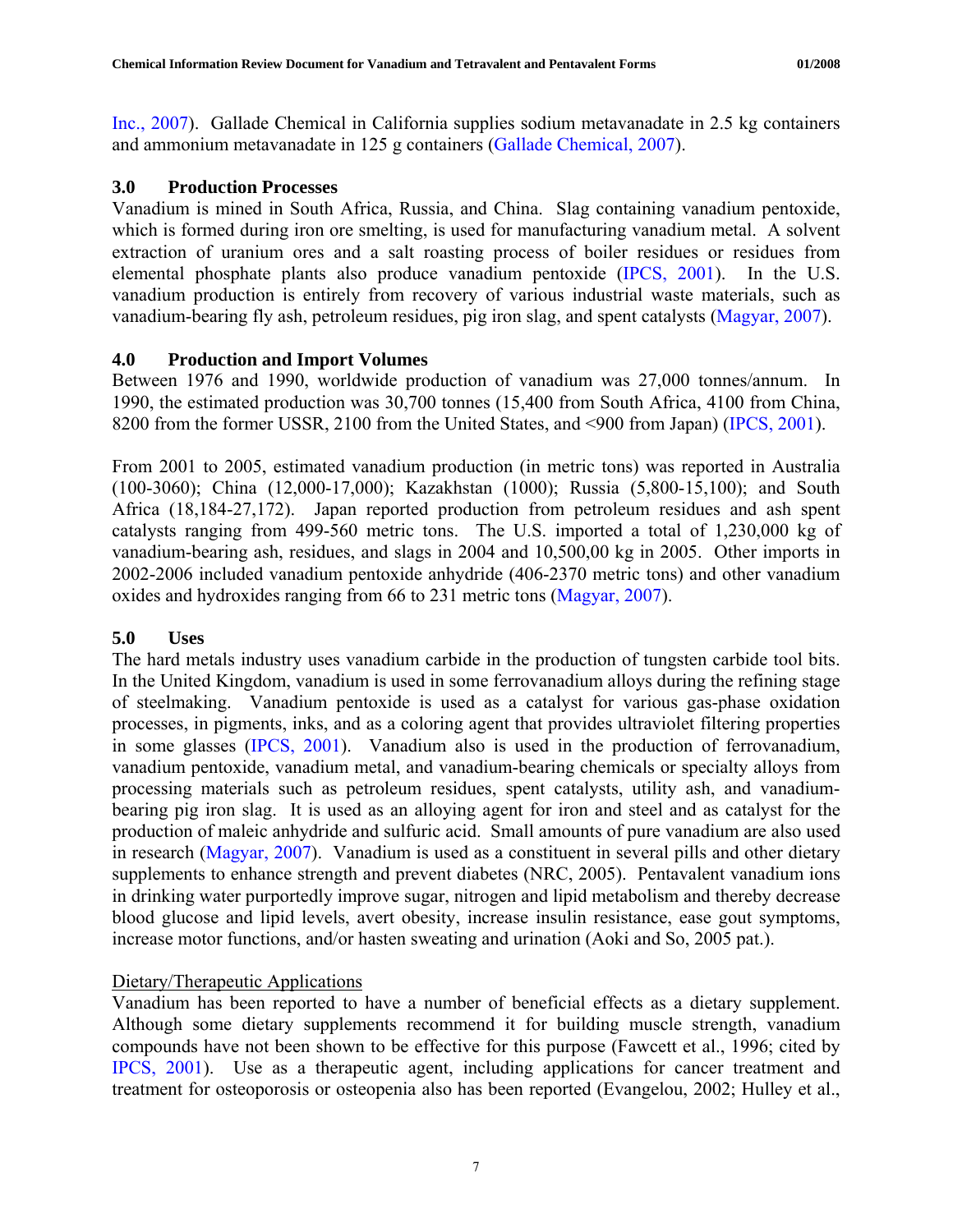<span id="page-14-0"></span>2002). One recent opinion however stated that: "...since many toxic metals also accumulate in the bones without strengthening them, this doesn't prove that vanadium is good for bones" ([EBSCO, 2007\)](http://healthlibrary.epnet.com/GetContent.aspx?token=8482e079-8512-47c2-960c-a403c77a5e4c&chunkiid=21881).

The best documented application of vanadium is use as an insulin mimetic. A large portion of the studies of V(IV) and V(V) in the literature pertain to the antidiabetic action and related activity of different vanadyl inorganic salts and complexes with organic ligands, of inorganic vanadates, and of vanadate compounds, usually with ester-like linkages to organic moieties (e.g., see publications listed by [Willsky and Crans\)](http://www.smbs.buffalo.edu/bch/faculty/willsky.htm). Antidiabetic arylalkylamine vanadium salts also have been tested in diabetic rats (García-Vicente et al., 2007). Several reviews related to this application are available (e.g., human studies: Balasubramanyam and Mohan, 2001; and Gutierrez, 2002; comparison of bioavailability and lability: Sakurai et al., 2003; and chemistry and biochemistry of organic complexes: Sakurai et al., 2006; Srivastava and Mehdi, 2005; Yeh et al., 2003). Although "preliminary studies involving humans have been conducted, with mostly promising results [6 citations]…no meaningful double-blind placebo-controlled studies on vanadium as a treatment for diabetes have yet been reported" [\(EBSCO, 2007](http://healthlibrary.epnet.com/GetContent.aspx?token=8482e079-8512-47c2-960c-a403c77a5e4c&chunkiid=21881) [based on data reviewed through 2003]).

Vanadyl compounds have been shown to completely or partially correct several conditions associated with induced diabetic states in rats, including hyperglycemia, polydipsia, polyphagia, and high cholesterol and triglyceride levels. Results from a number of *in vitro* and *in vivo* toxicity studies on the insulin-mimetic and anticarcinogenic activity of various vanadium compounds were tabulated in a review by Scior et al. (2005). The authors noted that both V(IV) and V(V) complexes with ligands having O and/or N donor atoms were less toxic than those with one or two S donor atoms. The nonspecific inhibition of protein tyrosine phosphatase family enzymes (PTPs) by vanadium compounds may result in negative as well as positive effects on the action of insulin. PTPs are signaling enzymes involved in many cell functions such as growth, mitogenesis, motility, cell-cell interactions, metabolism, gene transcription, and the immune response. Vanadium mediated enzyme actions that may influence cell signaling include:

- Direct activation of tyrosine kinases
- Inhibition of glucose-6-phosphatase
- Inhibition of protein degradation
- Alteration of phosphoinositide metabolism
- Binding to ADP, GDP, and NADH

Intracellular vanadyl compounds were weaker inhibitors than vanadate. The only effective insulin-mimetic V(V) organic compound was dipicolinato[di]oxovanadium(V) (Scior et al., 2005).

# **6.0 Environmental Occurrence and Persistence**

Vanadium occurs in ~60 known vanadium-containing minerals as sulfide or oxidized forms, only four of which–vanadinite, roscoelite, patronite, and the uranium ore carnotite–are used as commercial sources of vanadium (Anke, 2004). Erosion of rocks and soil release natural vanadium generally through oxidation of V(III) in mineral particles to more soluble V(V) species ([ATSDR, 1992\)](http://www.atsdr.cdc.gov/toxprofiles/tp58.pdf). Vanadium pentoxide is found in fuel oils, solid residues, soot, boiler scale, and fly ash when fuel oils in boilers and furnaces are burned. The vanadium content of the residues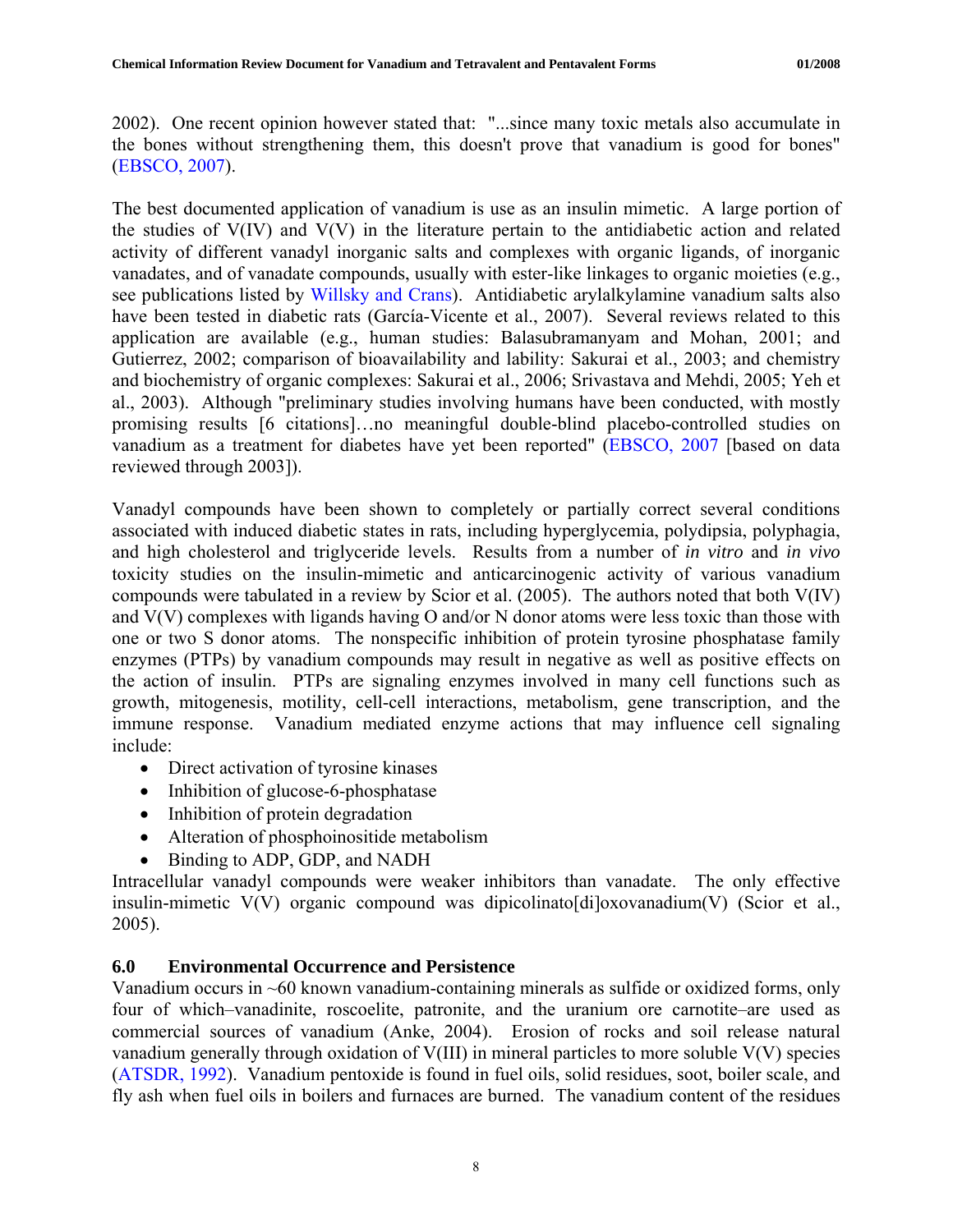ranged from <1 to 60%. An estimated 90% of the ~64,000 tonnes of vanadium released into the atmosphere each year from both natural and anthropogenic sources comes from oil and coal combustion. Natural and anthropogenic vanadium is released to the atmosphere primarily as simple or complexed vanadium oxides and some sulfates ([IPCS, 2001\)](http://www.inchem.org/documents/cicads/cicads/cicad29.htm).

Worldwide atmospheric emission (~8.4 tonnes/annum; range: 1.5-49.2 tonnes) from natural sources (continental dust, volcanoes, sea salt spray, forest fires, and biogenic processes) also contributes to vanadate in the soil and water. Surface fresh water contains <3 μg vanadium/L with levels of up to around 70 μg/L in areas with high geochemical sources. Vanadium in water from the Colorado River basin ranged 0.2-49.2 μg/L; the highest levels were attributed to uranium-vanadium mining. A broader survey reported 2.0-9.0 μg/L vanadium levels in Wyoming, Idaho, Utah, and Colorado. Unfiltered water from the Yangtze River in China was reported to contain between 0.24 and 64.5 μg/L; filtered water ranged from 0.02-0.46 μg/L. The highest levels in surface waters reported in two springs (14.8 and 16.4 μg/L) and five river samples (range 17.7-48.8 μg/L) were in the Mount Fuji area in Japan. Seawater levels in the open ocean ranged 1-3 μg/L; highest level at 7.1 μg/L. Sediment levels ranged 20-200 μg/g dry weight with coastal sediments showing higher concentrations. Vanadium levels in the United States ranged from  $\leq$  to 500 mg/kg; median around 60 mg/kg and 90<sup>th</sup> percentile at 130 mg/kg. Average worldwide soil levels were reported at ~100 mg/kg [\(IPCS, 2001\)](http://www.inchem.org/documents/cicads/cicads/cicad29.htm).

Vanadium plant concentrations vary depending on the content of vanadium in the environment. For example, crops grown on alluvial, riverside soils have  $~60\%$  of the vanadium content of crops grown on loess soils (Anke, 2004).

## Environmental Speciation

Two comprehensive descriptions of vanadium speciation in aqueous media augment their descriptions with numerous speciation diagrams and equilibrium equations (Baes and Mesmer, 1976; [Langmuir et al., 2003 draft](http://oaspub.epa.gov/eims/eimscomm.getfile?p_download_id=379035)). **Figure 1** is a Pourbaix diagram showing the hydrolyzed and unhydrolyzed vanadium species in valences from V(II) through V(V) at different oxidation potential (Eh) and pH.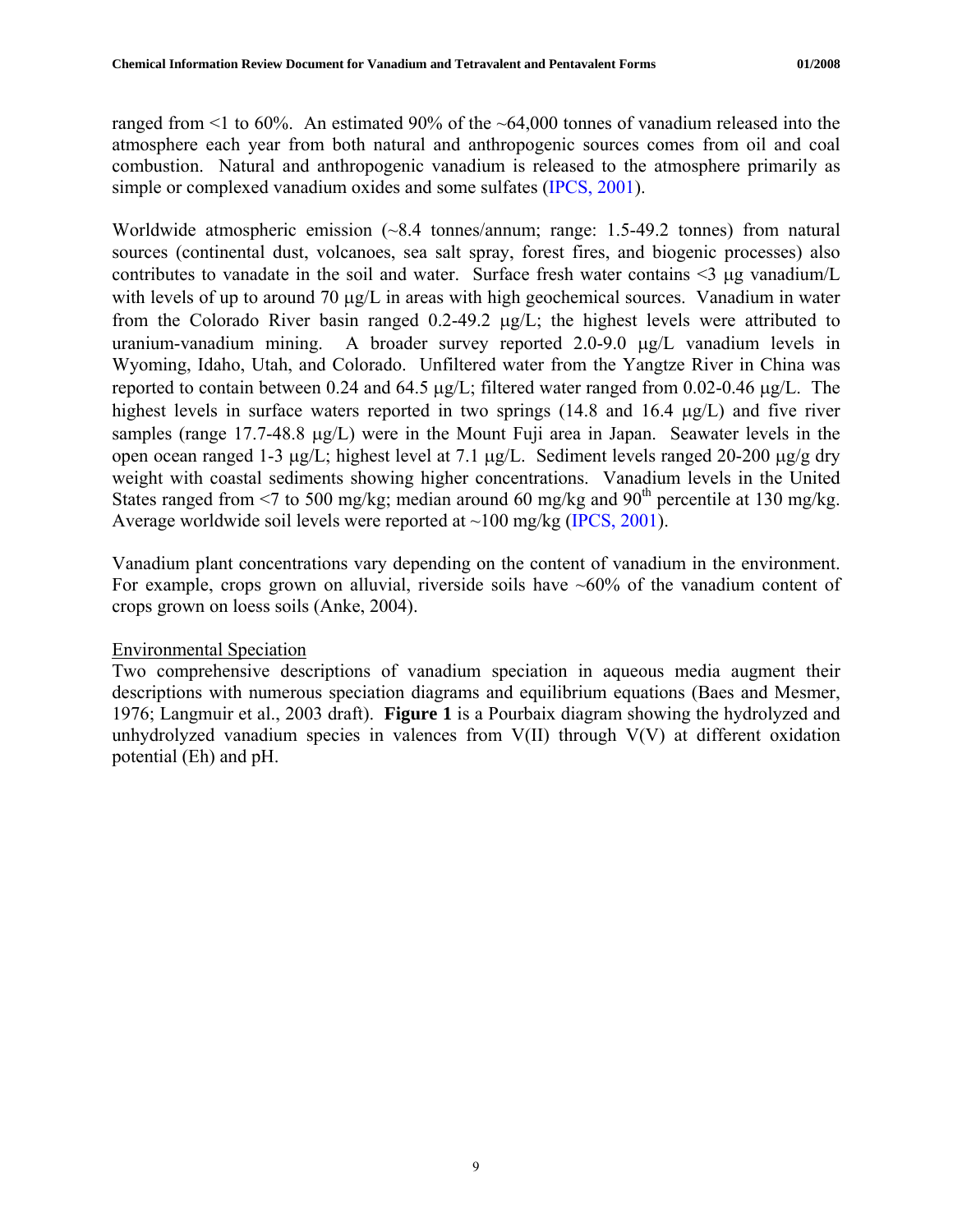

**Figure 1.** Eh-pH diagram for the system  $V$ -O<sub>2</sub>-H<sub>2</sub>O, for total dissolved vanadium <0.0001 mol/kg (11.5 mg/L as orthovanadate). Source: [Langmuir et al. \(2003 draft\)](http://oaspub.epa.gov/eims/eimscomm.getfile?p_download_id=379035)

In **Figure 2** below, which depicts speciation of V(III)-V(V) at different vanadium concentrations and pH, the dashed lines represent  $V_2O_5$  solubility in terms of  $V(V)$  concentration. [Note: VO<sub>3</sub>(OH)<sup>2-</sup> is also represented as HVO<sub>4</sub><sup>2-</sup> and VO<sub>2</sub>(OH)<sub>2</sub><sup>-</sup> is also represented as H<sub>2</sub>VO<sub>4</sub><sup>-</sup> by other authors.] Except for toxicity studies and perhaps specific intracellular compartments having nonneutral pH, most aqueous V(V) solutions are dilute  $(2 \times 10^{-5} \text{ m})$  and only mononuclear (monomeric) species are expected:  $VO_2^+$ ,  $VO(OH)_3$  (aq.),  $VO_2(OH)_2$ ,  $VO_3(OH)^2$ , and  $VO_4^3$ , depending on pH. At pH  $\sim$ 2 to  $\sim$ 6 and V(V) concentrations higher than 0.0001 *m*, decavanadates may be present. These species are  $V_{10}O_{26}(OH)<sub>2</sub><sup>4</sup>$ ,  $V_{10}O_{27}(OH)<sup>5</sup>$ , and  $V_{10}O_{28}^{6}$ . From pH 6 to 9, metavanadates,  $(VO_3)_x^x$ , form slowly at 25 °C from depolymerization of decavanadates. Species formed include trimer,  $V_3O_9^3$ ; tetramer,  $V_4O_{12}^4$ , and hydrolyzed  $VO_3$ ,  $V_2O(OH)_2$  (H<sub>2</sub>VO<sub>4</sub>). In the pyrovanadate region (pH 9 to 12) at higher  $V(V)$  concentrations, the predominant species is  $V_2O_7^4$  with  $V_2O_6(OH)^3$  and OH in equilibrium with  $VO_3(OH)^2$  (HVO<sub>4</sub><sup>2</sup>). The orthovanadate species,  $VO<sub>4</sub><sup>3</sup>$ , exists in aqueous solution above pH 13 (Baes and Mesmer, 1976).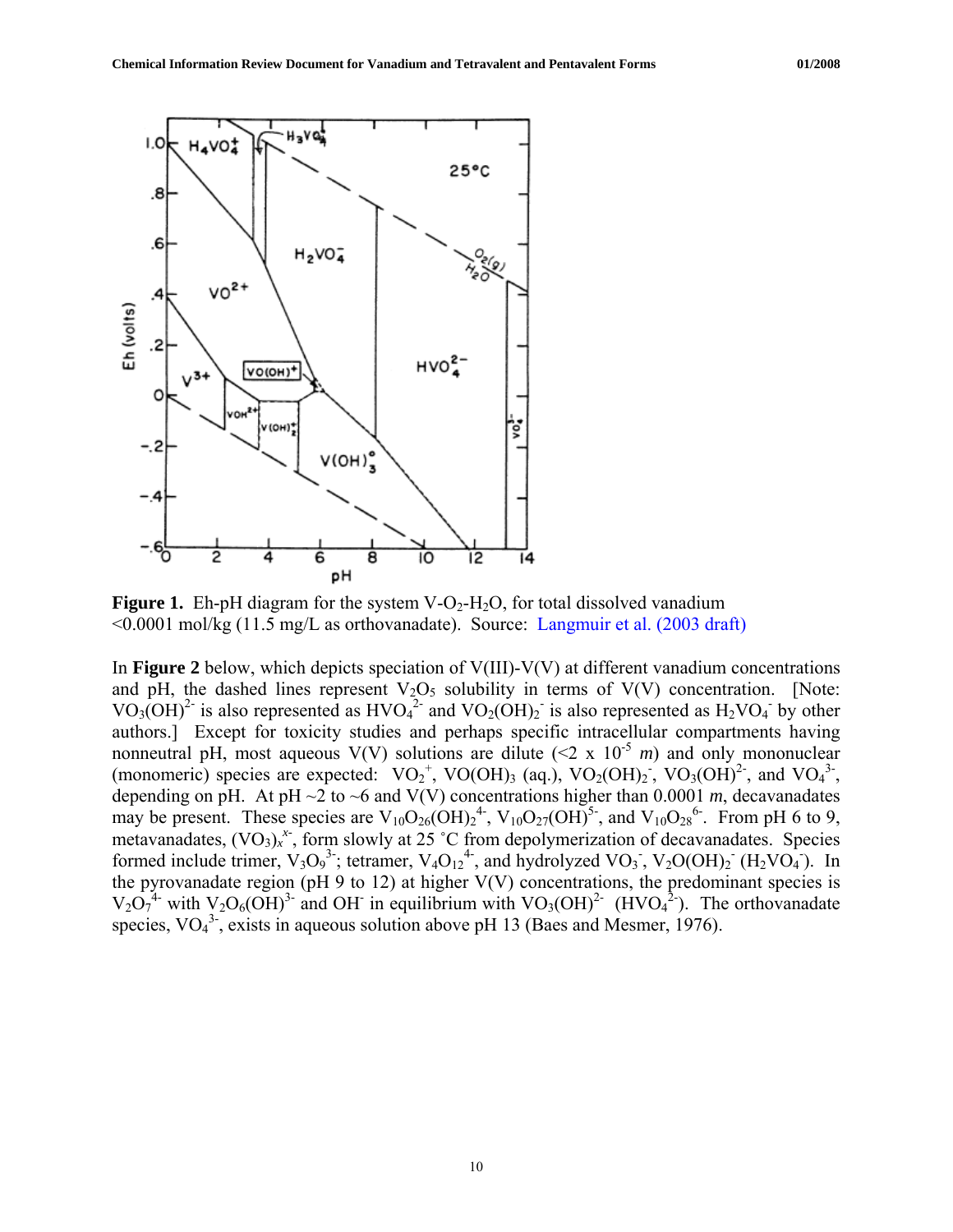

**Figure 2.** Predominance diagram for  $V(V)$ -OH species at varying aqueous  $V(V)$  concentrations and pH at 1 *m* (1 molal) solution ionic strength and 25 °C ([Weckhuysen and Keller, 2003;](http://igitur-archive.library.uu.nl/chem/2007-0524-200721/weckh_03_chemistryspectroscopy.pdf) Note: erroneously called a Pourbaix diagram [potential vs. pH] in publication).

Most aqueous  $V(V)$  solutions in the environment are dilute and only mononuclear species are expected (e.g.,  $VO_2^+$ ). In aerobic natural waters and soils, vanadium occurs most often as vanadates. Reduced forms of vanadium in natural waters and mineral systems are  $VO_2^+$ , the vanadyl ion, and uncharged V(OH)<sub>3</sub> ([Langmuir et al., 2003 draft\)](http://oaspub.epa.gov/eims/eimscomm.getfile?p_download_id=379035). Approximately 87% of the total vanadium present (both V(V) and V(IV)) are strongly bound by complexation or adsorption to mineral and biogenic compounds that are present [\(ATSDR, 1992\)](http://www.atsdr.cdc.gov/toxprofiles/tp58.pdf).

Groundwater that is a source of drinking water in the Mount Etna region of Sicily, Italy had mean vanadium concentrations of 165 μg/L as compared to vanadium concentrations in bottled spring water from Switzerland which ranged from 4-290 μg/L. Although V(IV) was the predominated species (90-100%) in the groundwater, sodium hypochlorite disinfection increased the fraction of V(V) to nearly 20%. Different residence times and the distribution systems did not alter the original V(IV):V(V) ratio of the finished drinking waters (Veschetti et al., 2007).

The vanadium particulates in surface waters may adsorb to hydroxides or be associated with organic compounds, being eventually deposited on the sea bed. Redox potential, pH, the presence of particulates, and other factors govern the transport, partitioning, valence, and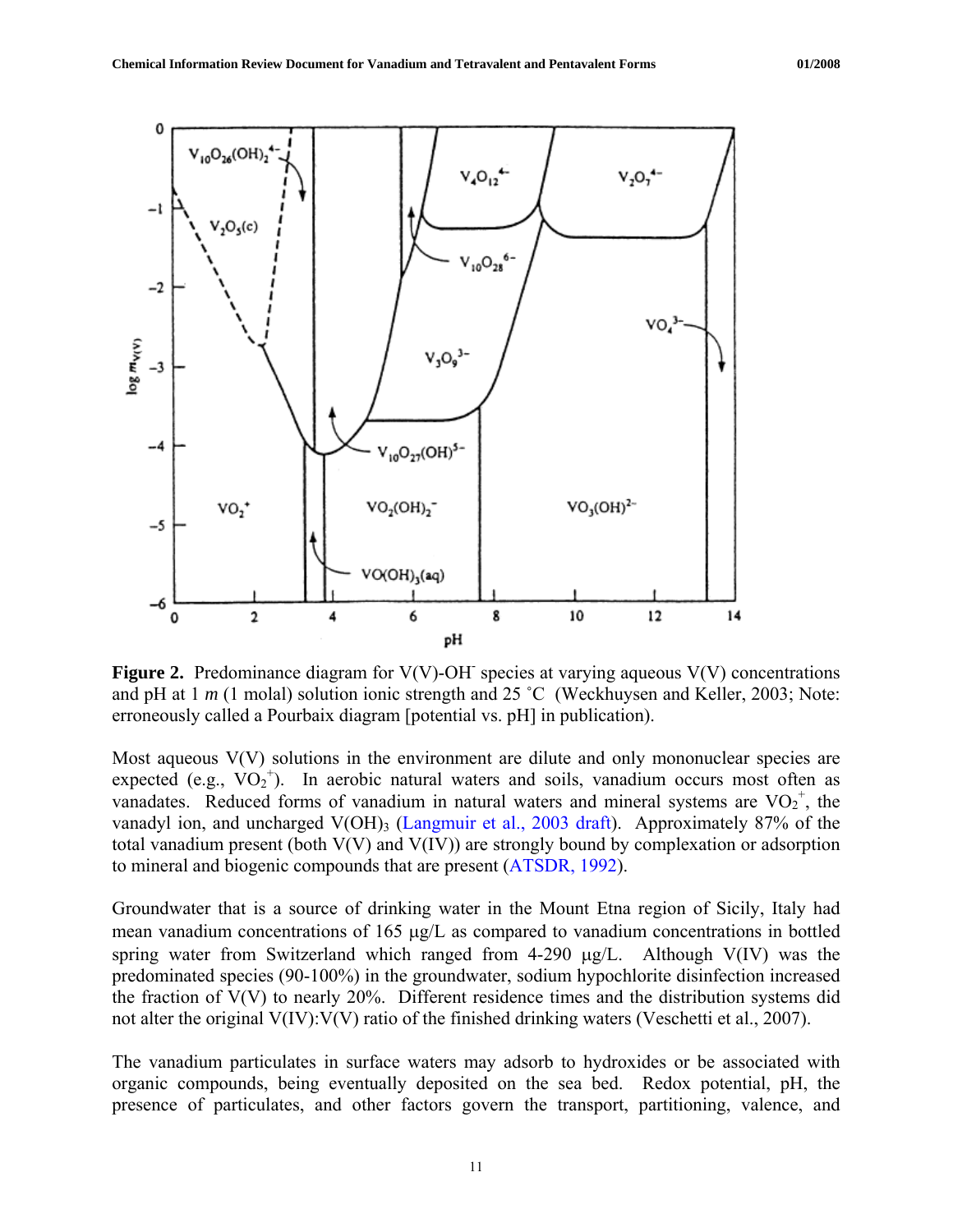<span id="page-18-0"></span>hydrolysis in surface waters, soils, and sediments. The vanadates  $H_2VO_4$  and  $HVO_4^2$  and particulate-adsorbed V(V) predominate in oxidizing conditions, and  $VO^{2+}$  and  $VO(OH)^{+}$ predominate under reducing conditions. [Uncomplexed  $VO^{2+}$  is stable only at  $\leq$  pH 2, being gradually oxidized at pH 5 to 6 and rapidly oxidized to V(V) in air at pH  $\geq$ 9 (Hu and Coetzee, [2007](http://www.wrc.org.za/downloads/watersa/2007/Apr%2007/2090.pdf)).] Only about 0.001% of vanadium remains soluble in seawater. Seawater-soluble species are most likely  $H_2V_4O_{13}^4$ ,  $HVO_4^2$ , and  $VO_3$ . Adsorption to seabed sediments is largely to manganese and iron hydrous oxides and organic matter. During sedimentation in soils, vanadium is largely associated with ferric hydroxides and solid bitumens. Vanadates are somewhat mobile in oxidizing conditions in neutral and alkaline soils while the less soluble V(III) and V(IV) species exist under reducing conditions and/or acidic soils. Humic acids will convert the mobile metavanadate ions to immobile vanadyl ions. The metavanadates may be held in anion-exchange positions in clays [\(ATSDR, 1992\)](http://www.atsdr.cdc.gov/toxprofiles/tp58.pdf).

Analytical methods using various chromatographic and ion-exchange columns and chelating agents to determine both V(IV) and V(V) species in environmental and biological samples (not further speciated beyond the valence state) were reviewed recently (e.g., [Hu and Coetzee, 2007\)](http://www.wrc.org.za/downloads/watersa/2007/Apr%2007/2090.pdf).

## **7.0 Human Exposure**

Only sources and pathways relevant to oral exposures are presented in this section. More complete human exposure information can be found in [ATSDR \(1992\)](http://www.atsdr.cdc.gov/toxprofiles/tp58.pdf) and [IPCS \(2001\).](http://www.inchem.org/documents/cicads/cicads/cicad29.htm)

Food: The average dietary intake of vanadium in the general population (adults) was estimated to be 11-30 μg/day by the [IPCS \(2001\)](http://www.inchem.org/documents/cicads/cicads/cicad29.htm) and 10-60 μg/day by the NRC (2005). Vanadium in the vanadyl form is present in food at  $\leq 1$  ng/g. However, some foods such as black pepper, mushrooms, parsley, dill seed, shellfish and some prepared foods have high vanadium content (0.05-2 μg/g). Dairy products, meat, seafood, and whole grains can contain 5-30 ng/g. Vanadium measured in diets from five regions of the United States ranged from  $30.9 \pm 1.5 \,\mu g/kg$ dry weight in the southeast region to  $50.5 \pm 1.5$  µg/kg dry weight in the western region (Harland and Harden-Williams, 1994). Tissue levels of vanadium in muscle, kidney, liver and milk from cattle farmed near a vanadium processing plant and slaughtered over a 5 year period were <0.05- 11.51 mg/kg (wet-mass basis); potential daily vanadium intake from milk was >0.44 µg/kg/day for adults (Gummow et al., 2005). The recommended tolerable upper intake level (maximum daily nutrient intake that is likely to pose no risk of adverse effects) is 1.8 mg/day for males and females age 19 to >70 years (Trumbo et al., 2001).

Human infants (<1 year old) have been shown to have several-fold higher concentrations of vanadium in their kidneys, prostate glands, and ribs than older children and adults (Anke, 2004). The higher concentration is apparently not correlated to vanadium concentrations in infant formula or breast milk. Vanadium concentrations of 0.1-0.2 ng/g and 34 µg/L have been reported in human milk (Anke, 2004; [WHO, 2000\)](http://www.euro.who.int/document/aiq/6_12vanadium.pdf). Vanadium concentration of 9.1 µg/L has been reported in infant formula (Anke, 2004). Vanadium (no levels specified) was found to be one of several elements present in four infant foods marketed in Nigeria (Jonah et al., 2003).

Limited effort was expended searching for vanadium speciation in foods. The distributions of vanadium and other metals among cytosolic ligands of the mussel (*Mytilus edulis*) were reported recently (Ferrarello et al., 2000). Vanadyl porphyrins also were identified in mussel tissues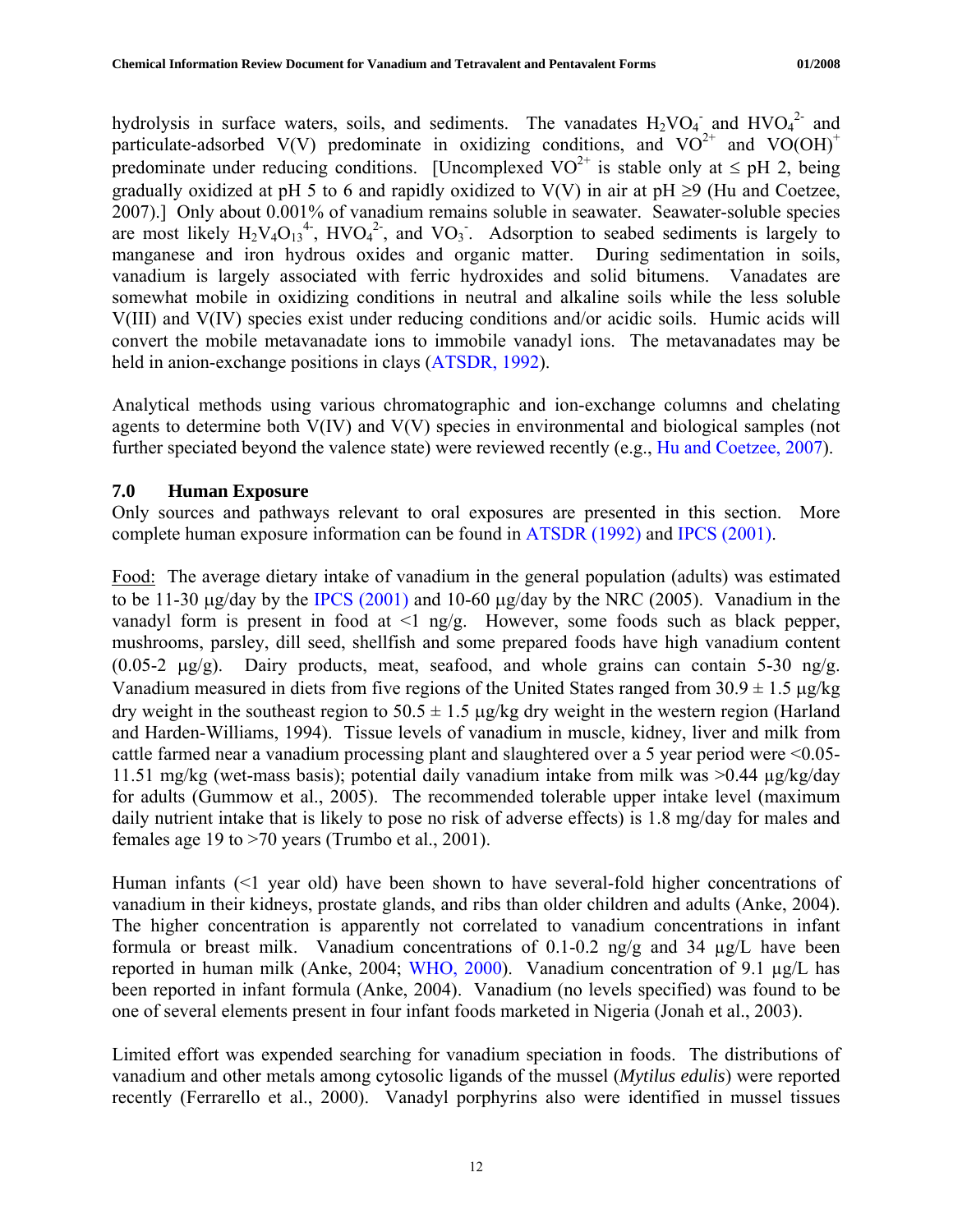<span id="page-19-0"></span>(Rivaro and Frache, 1997). Plants growing in soils contaminated with vanadium mining wastes in South Africa contained up to 24.3  $\mu$ g V(V)/g while total vanadium was found at up to 350 µg/g (Mandiwana and Panichev, 2006; Panichev et al., 2006).

Drinking Water: Vanadium levels up to 100 μg/L in drinking water have been reported. The average content in drinking water in Cleveland, Ohio, was 5 μg/L with a maximum level of 100 μg/L. Wells near a vanadium slag processing plant in the Czech Republic had vanadium levels of 0.01-0.44 μg/L (the local municipal supply reported a concentration of 0.01 μg/L). The vanadium concentration in samples of drinking water from Kanagawa Prefecture in Japan was 22.6 μg/L ([IPCS, 2001\)](http://www.inchem.org/documents/cicads/cicads/cicad29.htm).

Vanadium intake from drinking water ranged from negligible to 140 μg/day with a mean of 8 μg/day and in some areas was the greatest contributor to daily vanadium intake. In the older literature, a median of <4.3 μg/L was reported for U.S. Public Water Supplies, a mean of 1-6 μg/L was reported for municipal water supplies, and a mean of 19 μg/L was reported for drinking water from nine New Mexico municipalities ([Irwin et al., 1997\)](http://www.nature.nps.gov/hazardssafety/toxic/vanadium.pdf).

The National Tap Water Quality Database, reporting on 927 U.S. communities that served vanadium-contaminated water, noted that most suppliers do not report testing for vanadium; between 1998 and 2003, only 1,610 of 39,751 water suppliers tested for vanadium. In California, 926 water suppliers, serving nearly 41 million customers, distributed vanadiumcontaminated water. Average vanadium concentrations for the nine most highly vanadiumcontaminated California systems serving 15,357 customers ranged from 50.6-90 μg/L. In New Mexico, drinking water from one system serving 56,000 customers contained 83 μg V/L ([EWG,](http://www.ewg.org/tapwater/contaminants/contaminant.php?contamcode=1088)  [2007](http://www.ewg.org/tapwater/contaminants/contaminant.php?contamcode=1088)).

Dietary supplements: Vanadium is present in many dietary supplements, including multicomponent vitamin and mineral supplement formulations and products marketed for weight control, bodybuilding, and diabetes control. The National Library of Medicine's Dietary Supplements Label Database ([http://dietarysupplements.nlm.nih.gov/dietary/\)](http://dietarysupplements.nlm.nih.gov/dietary/) lists >50 multicomponent products containing vanadium from dozens of manufacturers or distributors. Most of these products contain low concentrations (1-10 μg) of vanadium, often as a vanadium amino acid chelate (undefined), while products with higher concentration usually contain vanadyl sulfate (up to 12.5 mg/tablet or capsule). Stand-alone vanadyl sulfate dietary supplements products containing up to 20 mg/tablet or capsule are widely available on the internet and in retail outlets.

# **8.0 Regulatory Status**

The OSHA permissible exposure limit of vanadium fume is 0.1 mg  $V_2O_5/m^3$ , and the NIOSH recommended exposure limit is 0.05 mg V/m<sup>3</sup> (15-minute) [\(NIOSH, 2007](http://www.cdc.gov/niosh/npg/npgd0654.html)). Vanadium was listed in the first U.S. EPA Drinking Water Contaminant Candidate List (CCL) in 1998. Since then, the EPA has found that there is insufficient information to support a regulatory determination for vanadium; research is needed on the neurotoxicity and toxicokinetics of vanadium exposure by inhalation and oral routes and to identify appropriate treatment technologies (U.S. EPA, 2002b [40CFR141, [67FR38222 6/3/02\]](http://www.epa.gov/EPA-WATER/2002/June/Day-03/w13796.htm)). As of 2005, vanadium was still listed in the second CCL (i.e., final CCL2) (U.S. EPA, 2005 [40CFR141, [70FR9071](http://www.epa.gov/EPA-WATER/2005/February/Day-24/w3527.htm)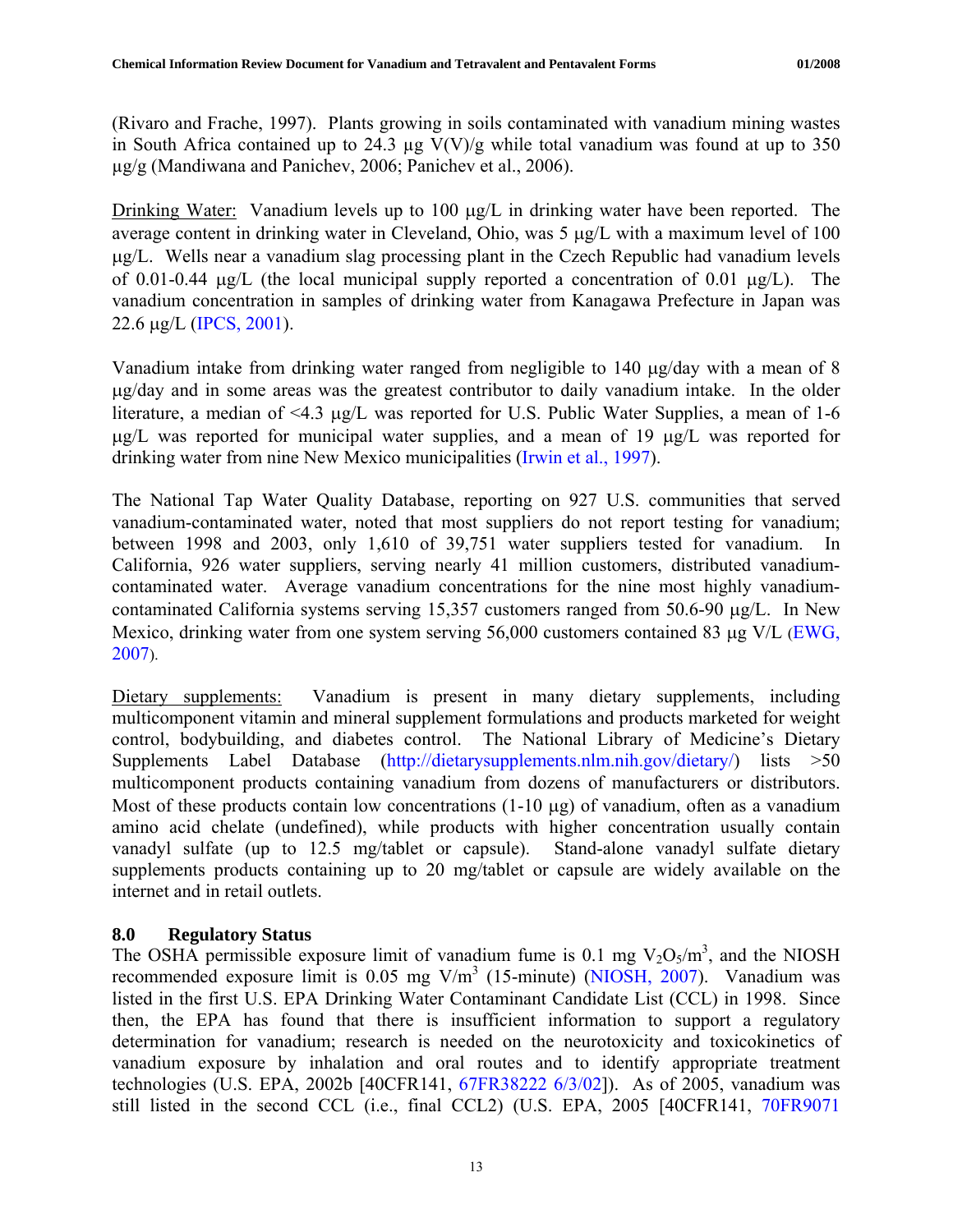<span id="page-20-0"></span> $2/24/05$ ]). The [U.S.](http://www.epa.gov/iris/subst/0125.htm) EPA provides an oral RfD for vanadium pentoxide of 9  $\mu$ g/kg/day (U.S. [EPA, 2002a](http://www.epa.gov/iris/subst/0125.htm) [IRIS]).

A Preliminary Remediation Goal of 260 μg/L for tap water was set by the U.S. EPA; the Virginia Department of Environmental Quality set an alternate level for groundwater of 110 μg/L, and Arizona has a drinking water guideline of 7 μg/L ([Irwin et al., 1997\)](http://www.nature.nps.gov/hazardssafety/toxic/vanadium.pdf). The California Department of Public Health (CDPH) briefly required monitoring of vanadium in community drinking water systems (four quarterly samples for surface waters and two for groundwater at least 5-7 months apart). Monitoring was to be completed by December 31, 2003 ([CDPH, 2001\)](http://www.cdph.ca.gov/certlic/drinkingwater/Documents/UCMR/UCMRregulation.pdf). Vanadium was detected in 5,483 samples taken 2000 through 2004, reflecting its natural occurrence. Only 146 samples from 16 counties were above the 0.05 mg/L notification level (NL) for vanadium (2.7% frequency). In most of these 16 counties, the frequency of occurrence greater than the NL was  $\leq 7.7\%$ , with frequencies of 20% and 25% for counties with 10 and four sources, respectively [\(CDPH, 2005\)](http://www.cdph.ca.gov/certlic/drinkingwater/Pages/UCMRmonitoringresults.aspx). The NLs are health-based advisory levels for chemicals lacking U.S. EPA-promulgated maximum contaminant levels. The response level (concentration at which CDPH will recommend removal of the drinking water source from service) for vanadium is 10 times the NL. Several kinds of public notice are recommended when water is served above the response level, including monthly sampling and analysis so long as the contaminant exceeds its response level. After the level drops below the response level, the CDPH recommends quarterly sampling for 12 months thereafter ([CDPH, 2007a](http://www.cdph.ca.gov/certlic/drinkingwater/Pages/NotificationLevels.aspx)). The vanadium detection limit for purposes of reporting (DLR) was 3 μg/L. Only one of the unregulated chemicals monitored had a DLR of 0.005 μg/L, which was considered the minimum for data with nondetects to provide meaningful information for standard setting. The all-facility monitoring regulations were repealed effective October 18, 2007 [\(CDPH, 2007b](http://www.cdph.ca.gov/certlic/drinkingwater/Pages/UCMR.aspx)).

Vanadium pentoxide (orthorhombic crystalline form) is listed as a carcinogen by the Office of Environmental Health Hazard Assessment of the California EPA for the purposes of the Safe Drinking Water and Toxic Enforcement Act of 1986 (Health and Safety Code section 25249.5 et seq., Proposition 65) effective February 11, 2005 ([OEHHA, 2005\)](http://www.oehha.ca.gov/prop65/prop65_list/files/21105NotVanpent.pdf).

## **9.0 Toxicological Data**

# **9.1 General Toxicology**

In general, vanadium toxicity is fairly low via ingestion, moderate via inhalation, and high via injection (EVM, 2002; NRC, 2005). Toxicity increases with increasing valence; thus, vanadate  $(V^{+5})$  is more toxic than vanadyl  $(V^{+4})$  (EVM, 2002; [IPCS, 2001](http://www.inchem.org/documents/cicads/cicads/cicad29.htm); NRC, 2005). When rats were exposed via inhalation, vanadium was found to accumulate in the lungs. Intratracheal studies in animals showed that vanadium (as tetravalent or pentavalent compounds) was significantly absorbed from the lungs, while oral studies showed vanadium compounds to be poorly absorbed from the gastrointestinal tract  $(\sim]3\%$  of the administered dose) ([IPCS, 2001](http://www.inchem.org/documents/cicads/cicads/cicad29.htm)).

The following sections summarize toxicological data related to oral exposures to vanadium and its tetravalent and pentavalent forms. Data from studies where vanadium or vanadium compounds were administered by other routes are presented only where particularly relevant. A more thorough discussion of the toxicology of vanadium compounds can be found in [ATSDR](http://www.atsdr.cdc.gov/toxprofiles/tp58.pdf)  [\(1992\),](http://www.atsdr.cdc.gov/toxprofiles/tp58.pdf) [IARC \(2006\),](http://monographs.iarc.fr/ENG/Monographs/vol86/volume86.pdf) and [IPCS \(2001\)](http://www.inchem.org/documents/cicads/cicads/cicad29.htm).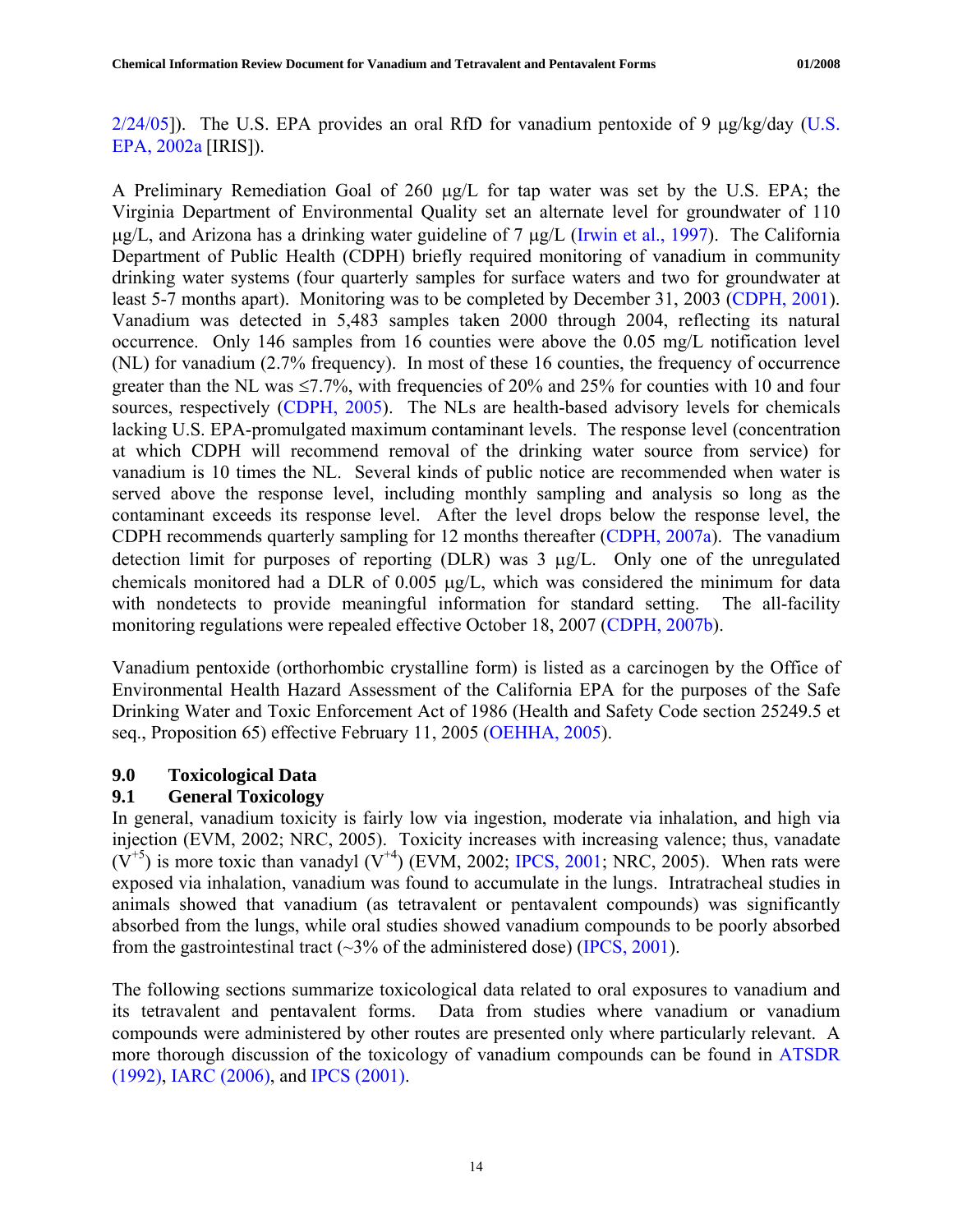#### <span id="page-21-0"></span>**9.1.1 Human Data**

When volunteers were given ammonium vanadyl tartrate (50-125 mg) daily (exposure period not provided), poor absorption from the gastrointestinal (GI) tract was observed; <1% of the dose was eliminated in the urine within the 24 hours after administration (Dimond et al., 1963; cited by [IPCS, 2001\)](http://www.inchem.org/documents/cicads/cicads/cicad29.htm). In a study using diammonium oxytatrateovanadate (100 mg V) [see section below for further study details presented by IPCS], 0.1-1.0% of the administered dose was absorbed from the GI tract and 60% excreted in urine within 24 hours (Curran et al., 1959; cited by EVM, 2002). Analytical methods indicate that normal serum concentrations of vanadium in unexposed human populations were  $\langle -2 \mu g/L \rangle$ . Approximately 90% of the vanadium transported in the plasma was bond by transferrin. The mean serum concentration of vanadium in patients with kidney failure and on dialysis was high  $(24\pm 11 \text{ µg}/L)$ , likely from the transfer of vanadium from the purified water used for the dialysate into the blood. No deleterious effects were reported for these concentrations (Barceloux, 1999).

Short-term and subchronic toxicity studies have been conducted with both tetravalent and pentavalent vanadium compounds. When 12 volunteers were given diammonium vanadotartrate (75 mg/day for two weeks and then 125 mg/day for the next 5.5 months), five reported experiencing upper abdominal pain, anorexia, nausea, and weight loss; these were reversible when treatment was reduced or ended. Serum cholesterol levels remained unchanged (Somerville and Davies, 1962; cited by [IPCS, 2001](http://www.inchem.org/documents/cicads/cicads/cicad29.htm)). When six volunteers were given ammonium vanadyl tartrate (50-125 mg/day) for 45-90 days, no toxicity was reported; measurements on hematological or biochemical measurements were conducted (Dimond et al., 1963; cited by [IPCS, 2001](http://www.inchem.org/documents/cicads/cicads/cicad29.htm)). Weight-training athletes (11 males, 4 females) administered vanadyl sulfate (0.5 mg/kg body weight [bw]/day for 12 weeks) also exhibited no toxic signs; measurements included body weight, blood pressure, and standard hematological and blood biochemistry measurements (Fawcett et al., 1996, 1997; cited by [IPCS, 2001\)](http://www.inchem.org/documents/cicads/cicads/cicad29.htm). When seven volunteers (5 male, 2 female) were given vanadyl sulfate (100 mg initial dose followed by 50 mg doses twice daily for 6 days), no effect was found in fasting plasma glucose and insulin concentrations (Jentjens and Jeukendrup, 2002).

Five male volunteers receiving an oral administration of diammonium oxytartratovandate (100 or 125 mg/day  $\lceil \sim 1.7 \rceil$  mg/kg bw/day, assuming a bw of 70 kg]) for six weeks exhibited no toxic signs or symptoms. Analysis included blood counts, urine, blood urea nitrogen, blood glucose, serum cholesterol esters, serum alkaline phosphatase, serum transaminase, and serum bilirubin (Curran et al., 1959; cited by [IPCS, 2001\)](http://www.inchem.org/documents/cicads/cicads/cicad29.htm).

## **9.1.2 Chemical Disposition, Metabolism, and Toxicokinetics**

Neither the state of oxidation nor of complexation is predictive of vanadium tissue uptake or the effect on other trace metal concentrations in the tissue. Accumulation of vanadium (unspeciated) in bone, liver and kidney of rats that received vanadyl sulfate, vanadyl bis(acetylacetonate) (BMOV), or ammonium metavanadate in drinking water (100 or 250 mM for 12 weeks) was greatest for BMOV and ammonium metavanadate than for vanadyl sulfate. The difference in uptake is likely due to the more rapid excretion of vanadyl sulfate. (None of the vanadium treatments significantly affected V, Fe, Cu, or Zn concentrations in muscle tissue.) Both of the vanadyl compounds significantly decreased  $Zn^{2+}$  concentrations in kidney tissue but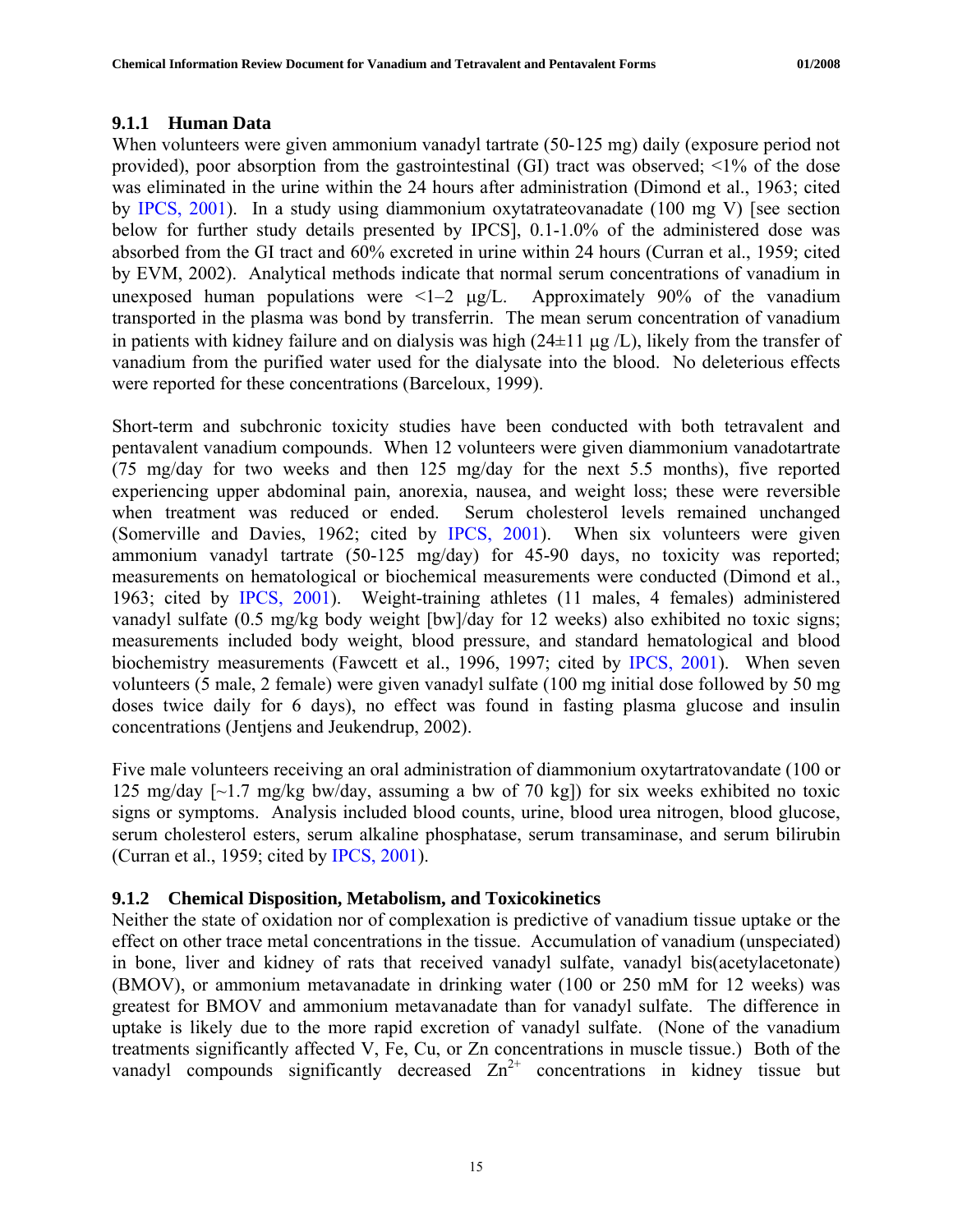metavanadate did not, which suggests that V(IV) compounds may remain unchanged long enough to compete with 2+-cations before intracellular incorporation (Thompson et al., 2002).

In oral studies in rats, absorption of vanadium from the GI tract was reported as  $\sim$ 3% of the administered dose [\(IPCS, 2001](http://www.inchem.org/documents/cicads/cicads/cicad29.htm)). Values as low as  $\leq$ 1% and >10% have been reported (NRC, 2005). For instance, 40% of an administered dose of sodium metavanadate (5 or 25 ppm) in the diet of rats was retained, while 59% was excreted in the feces (Bodgen et al., 1982; cited by EVM, 2002). Most ingested vanadium is typically converted to vanadyl in the stomach of nonruminants. Interestingly, studies indicate that unmetabolized vanadate, was absorbed in the GI tract three to five times more efficiently than vanadyl (NRC, 2005). In plasma and body fluids, vanadium is converted to vanadyl as vanadyl-transferrin and vanadyl-ferriting complexes (EVM, 2002). Excretion of absorbed vanadium is primarily via urine. It is a fast process, with 40-60% of an administered dose removed in one to three days; a half-time of 12 days was reported in rats given vanadyl sulfate in drinking water. Unabsorbed vanadium was mainly eliminated in feces (EVM, 2002; [IPCS, 2001\)](http://www.inchem.org/documents/cicads/cicads/cicad29.htm).

Absorbed vanadium (tetravalent and pentavalent forms) is distributed mainly to the bone (10- 25% of the administered dose after 3 days), followed by the liver  $(-5\%)$ , kidney  $(-4\%)$ , and the spleen  $(\sim 0.1\%)$ ; small amounts also have been detected in the testes  $(\sim 0.2\%)$  ([IPCS, 2001\]](http://www.inchem.org/documents/cicads/cicads/cicad29.htm)). In general, vanadium levels in tissues increase with increasing dose (NRC, 2005). In pregnant mice fed vanadyl sulfate pentahydrate (37.5, 75, and 150 mg/kg bw) daily on gestation days 6-15, the increases in concentrations were seen in the liver (1.59 mg/kg wet weight [ww] at the high dose vs. 0.48 mg/kg ww at the low dose), kidney (1.91 vs. 0.49 mg/kg ww), spleen (2.37 vs. 0.70 mg/kg ww), whole fetus, and placenta (Paternain et al., 1990; cited by EVM, 2002, and NRC, 2005). [Noted: The study showed that tetravalent could cross the placental-fetal barrier ([IPCS,](http://www.inchem.org/documents/cicads/cicads/cicad29.htm)  [2001](http://www.inchem.org/documents/cicads/cicads/cicad29.htm)).] In rats, administration of sodium vanadate (1.71, 3.42, and 6.84 mg/kg bw) daily for eight weeks also showed the linear relationship in several organs, including bone (2.85 mg/kg ww at the high dose vs. 0.54 mg/kg ww at the low dose), liver (0.39 vs. 0.08 mg/kg ww), kidney (1.38 vs. 0.41 mg/kg ww), muscle (0.20 vs. 0.04 mg/kg ww), and spleen (2.53 vs. 0.92 mg/kg ww) (Sanchez et al., 1998; cited by NRC, 2005). [See Tables 30-2 and 30-2 in NRC (2005) for additional studies.] Studies by Delbono and colleagues (2003) in pigs given feed with varying concentrations of vanadium oxide (doses not provided) led to increased levels of vanadium in the liver, spleen, and kidneys compared to control animals.

Experimental results from *in vitro* studies published in 1996 suggested that intracellular reduction of  $V(V)$  to  $V(IV)$  may not be rapid and that  $V(IV)$  may be re-oxidized spontaneously inside the cell at pH 7.4 and 37 °C. For example, vanadyl added to rat adipocytes or to a cellfree system was 45- to 100-fold more potent than vanadate in activating cytosolic proteintyrosine kinase (CytPTK) after a 20-minute incubation. The study also showed that reduced glutathione was a poor reducing agent for  $V(V)$  [contrary to accepted "dogma"] and that organically complexed BMOV was a better insulin mimic in stimulating lipogenesis in rat adipocytes than vanadyl sulfate because of greater resistance to intracellular oxidation and hydrolysis (Li et al., 1996 [co-authors included D.C. Crans]).

Earlier *in vitro* experiments indicated that interconversion between oxidation states of vanadium was rapid relative to the residence time of vanadium in the blood stream. Results from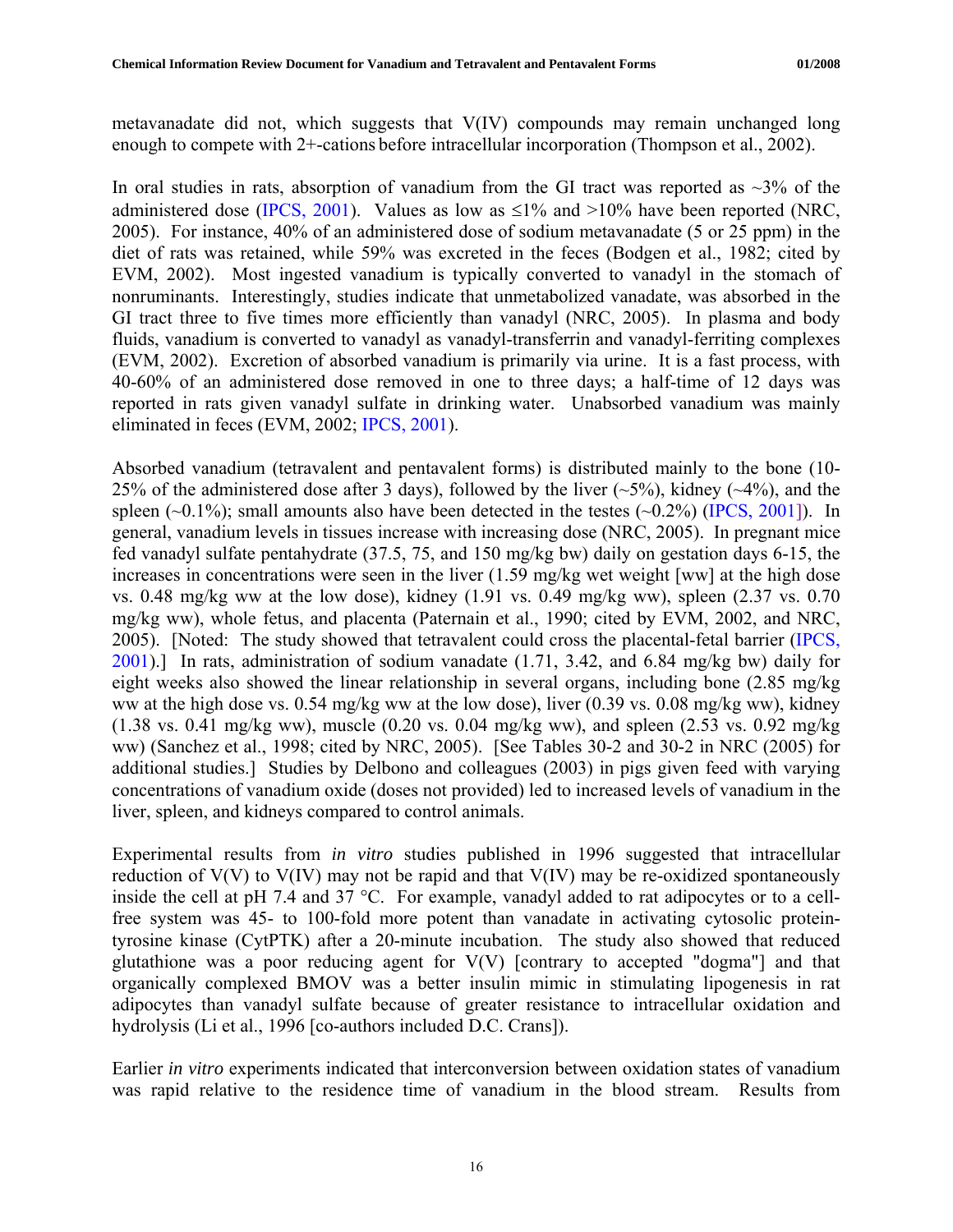incubating a 50% human erythrocyte suspension with 1.3 mM sodium metavanadate at 37 °C, showed  $\sim$ 70% of the vanadate that had entered the cells after one-hour had been reduced to vanadyl complexes, primarily with hemoglobin. The total intracellular vanadium concentration, as determined by EPR, was 1.14 mM and the vanadyl concentration was 0.8 mM [\(Cantley and](http://www.jbc.org/cgi/reprint/254/6/1781.pdf)  [Aisen, 1979](http://www.jbc.org/cgi/reprint/254/6/1781.pdf)). Other studies reported that vanadate was rapidly acquired by adipocytes and yeast cells and reduced to V(IV) [\(Chasteen et al., 1986\)](http://pubs.acs.org/cgi-bin/abstract.cgi/inocaj/1986/25/i16/f-pdf/f_ic00236a021.pdf?sessid=6006l3). Vanadate added to fresh serum was quantitatively reduced to vanadyl by the reducing substances present in the serum. Albumin and transferrin complexes that were formed were subject to air oxidation. Half-lives for the reduction and oxidation reactions at pH 7.5 were in the range 5-30 minutes, suggesting that vanadium in the bloodstream is present in both oxidation states ([Chasteen et al., 1986](http://pubs.acs.org/cgi-bin/abstract.cgi/inocaj/1986/25/i16/f-pdf/f_ic00236a021.pdf?sessid=6006l3)).

*In Vivo* **Speciation:** Although the comment that vanadium valence "interconversion *in vivo* is common" was made in a recent review without attribution (Thompson et al., 2002) and redox cycling is occasionally mentioned in the vanadium biological literature, evidence for the extent of interconversion is less readily found. [Evangelou \(2002\)](http://www.osteosarcomasupport.org/osteo28/vanadium-cancer-treatment.pdf) summarized (with appropriate attributions) the Fenton-like and other reactions proposed to accompany redox cycling of V(IV) and V(V) with formation of superoxide anion radical, hydroxyl free radicals, and possibly peroxovanadyl and vanadyl hydroperoxide. Other researchers have proposed variations on the reactions accompanying vanadium redox cycling (e.g., Byczkowski et al., 1988; [Ramasarma,](http://www.new.dli.ernet.in/insa/INSA_1/20008a2f_649.pdf)  [2003](http://www.new.dli.ernet.in/insa/INSA_1/20008a2f_649.pdf)). The Fenton-like reaction is especially favored in cancer cells due to their constant production of hydrogen peroxide and low pH. [Hydrogen peroxide and superoxide anion are generated in mitochondria as a consequence of aerobic respiration and are reduced by glutathione ([Fernández-Checa et al., 1998\)](http://iospress.metapress.com/app/home/contribution.asp?referrer=parent&backto=issue,2,29;journal,43,50;linkingpublicationresults,1:103144,1).] A proposed mechanism for the lung toxicity of vanadium pentoxide given to rats intratracheally involved one-electron redox cycling of V(V) in the presence of NAD(P)H with reoxidation of V(IV) initiating lipid peroxidation under aerobic conditions (Zychlinski et al., 1991; cited by [NTP, 2002](http://ntp.niehs.nih.gov/ntp/htdocs/LT_rpts/tr507.pdf); [Toya et al., 2001](http://66.102.1.104/scholar?num=100&hl=en&lr=&q=cache:U3ncIGlm16kJ:server11.niih.go.jp/jp/indu_hel/2001/pdf/IH39_02.pdf+vanadyl+%22redox+cycling%22) [who proposed an alternative mechanism involving generation of reactive oxygen species accompanying acute inflammatory lung injury]).

The following discussion of vanadium speciation *in vivo* is not a comprehensive review but rather presents an overview of *in vivo* speciation. An expert review on many vanadium speciation and biological topics is available from Crans (2005). Studies of vanadium speciation usually include one or more of the following determinations:

- Valence changes most frequently summarized as extracellular  $V(V)$  and intracellular V(IV) (e.g., Nechay et al., 1986). V(III) species also were reported in acidic blood cells of *Ascidians* (sea squirts) (Michibata et al., 2002).
- Complexes of V(V) [\(Gorzsás, 2005 diss.;](http://www.diva-portal.org/diva/getDocument?urn_nbn_se_umu_diva-489-2__fulltext.pdf) [Gorzsás et al., 2006;](http://cat.inist.fr/?aModele=afficheN&cpsidt=18113581) Shrivastava et al., 2007)
- Complexes of V(IV) (Setyawati et al., 1998)
- Complexes with ligands in blood and various tissues (no valence identifications or molecular formulas) (De Cremer et al., 2002)
- Protein complexes in human and bovine blood (Wang et al., 1999)
- Lability (metabolism) of xenobiotic ligand complexes such as V(V) with maltol or picolinic acid (e.g., [Gorzsás, 2005 diss.;](http://www.diva-portal.org/diva/getDocument?urn_nbn_se_umu_diva-489-2__fulltext.pdf) [Gorzsás et al., 2006\)](http://cat.inist.fr/?aModele=afficheN&cpsidt=18113581)
- Rates of formation and dissociation (oligomers, complexes, redox reaction products) (e.g., Yokel et al., 2006).
- Oligomerization (See below)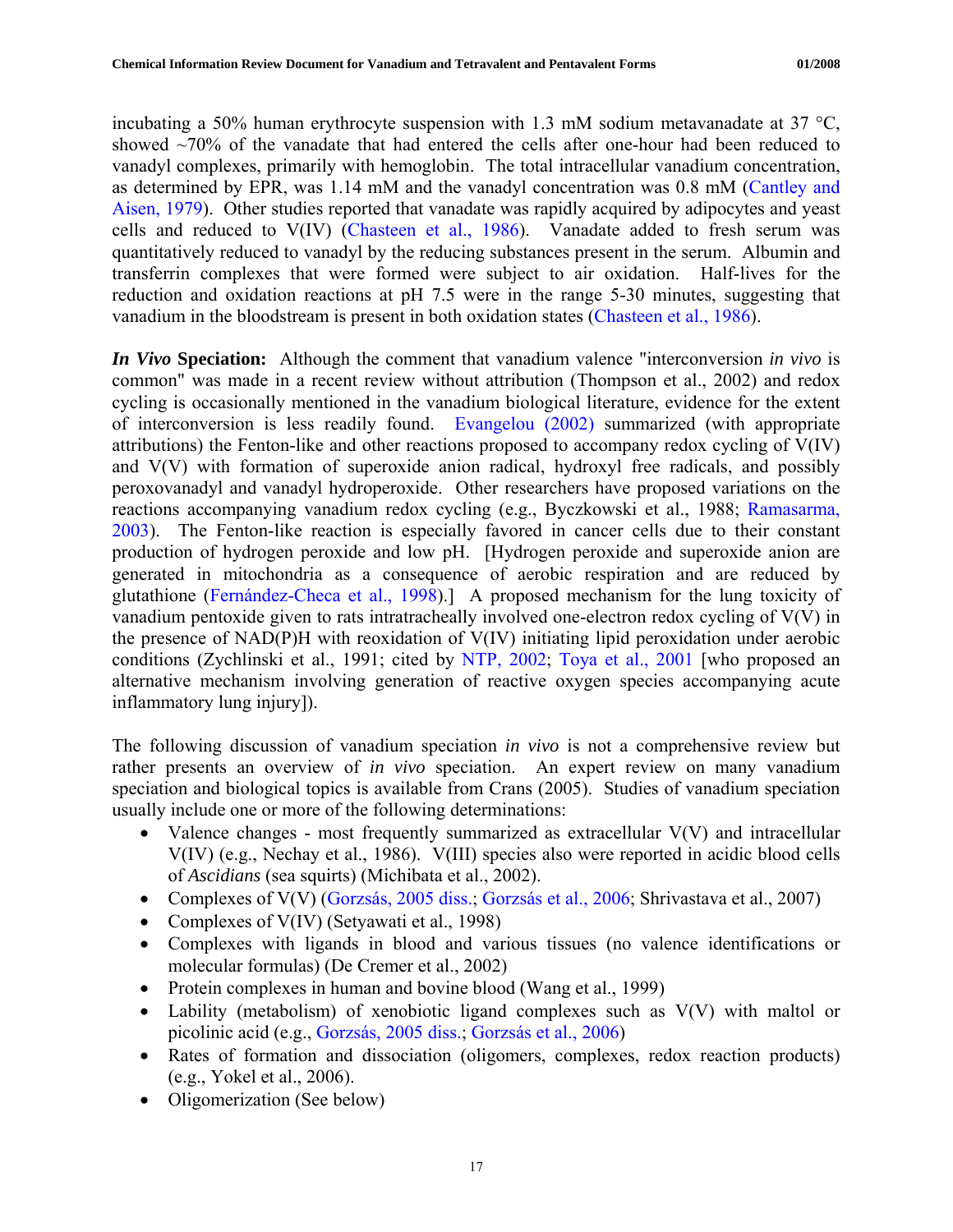**Speciation in Blood:** A model of the distribution of  $V(V)$  (1  $\mu$ M V) in human blood was constructed based on studies of various serum constituents at physiological concentrations [Note: Source, purity, preparation, and identity of the metavanadate salt were not given; formation of V(IV) species was neglected.] Transferrin  $(37 \mu M)$  was predicted to be the major carrier of V(V) according to findings from other studies. It was also noted that V(IV) bound more strongly to transferrin than V(V) ([Gorzsás, 2005 diss.;](http://www.diva-portal.org/diva/getDocument?urn_nbn_se_umu_diva-489-2__fulltext.pdf) [Gorzsás et al., 2006\)](http://cat.inist.fr/?aModele=afficheN&cpsidt=18113581). The intracellular neutral pH and binding of vanadyl to chemicals such as ATP, ADP, AMP, inorganic phosphate, creatine phosphate, glutamic acid, aspartic acid, human serum albumin, glutathione, ascorbic acid, and citric acid protect it from reoxidation to vanadates (Nechay et al., 1986). Experiments in dogs indicated the interconversion of vanadate and vanadyl in the blood. Erythrocyte uptake of  $^{48}V$ labeled vanadate or vanadyl injected i.v. was initially greater for vanadate, but the rates equalized after five hours. Thirty hours after injection of either species, 77% of the plasma vanadium was bound to transferrin [\(Harris et al., 1984\)](http://www.ncbi.nlm.nih.gov/sites/entrez?Db=pubmed&Cmd=ShowDetailView&TermToSearch=6609223&ordinalpos=2&itool=EntrezSystem2.PEntrez.Pubmed.Pubmed_ResultsPanel.Pubmed_RVDocSum).

**Speciation in Tissues:** Complexes with both oxidized and reduced glutathione lead to reduction of vanadate to vanadyl. Inside the cell, vanadate is reduced to  $VO^{2+}$  [V(IV)], the predominant intracellular species. The major V(V) complexes in serum and packed cells from rats injected with V(V) were transferrin and hemoglobin, respectively. Residual blood was stated to be inside the tissues, and ferritin, transferrin, and/or hemoglobin complexes were found in all tissues studied (kidney, spleen, liver and lung). Readily exchangeable vanadium species and an unidentified complex that was unique to the lung were also found. Total vanadium, but not speciation, was given for bone, heart, stomach, bladder, small intestine, and skin and hair (De Cremer et al., 2002). Reduced bioenergetic functions of liver mitochondria in rats dosed intratracheally with vanadium pentoxide was also reported. Accumulation of significant amounts of vanadate in the intermembrane space of liver mitochondria was proposed as an explanation for the observed effect [\(Zychlinski and Buczkowski, 1990](http://www.ncbi.nlm.nih.gov/sites/entrez?Db=pubmed&Cmd=ShowDetailView&TermToSearch=2331148&ordinalpos=5&itool=EntrezSystem2.PEntrez.Pubmed.Pubmed_ResultsPanel.Pubmed_RVDocSum)).

Coordination of vanadyl with amino acids is dependent upon pH and concentration of the vanadium ion and occurs through the carboxylate oxygen (or with sulfur, if present) and nitrogen atoms. Vanadyl interacts in acid media with phosphate groups of nucleotides. At high pH, it interacts through deprotonated D-ribose hydroxyl groups. Most carbohydrates complex vanadyl (usually through the carboxyl group) and reduce vanadates. The best detoxification agent for vanadate poisoning may be L-ascorbic acid, which will both reduce and complex the vanadium species (Baran, 2003).

**Oligomers:** Some of the toxic activities ascribed to vanadate monomer may be due to certain oligomers (e.g., Crans and Schelble, 1990; Crans and Simone, 1991). Decavanadate for example was the most toxic oligomer tested, usually in fish species (e.g., Borges et al., 2003). *In vivo*, protein binding may prevent depolymerization of decavanadate to vanadate and reduction to vanadyl (Aureliano and Gândara, 2005). Inside the cell, vanadate reduction to vanadyl, the predominant intracellular species, is due to the cytosolic pH of 7.0-7.3. However, some subcellular environments (e.g., the lacunae of osteoclasts) are acidic. The luminal pH of different organelles also vary and are tightly controlled for optimal function of their resident enzymes [e.g., endosomes (pH 5-6), lysosomes (pH 4.5-5.5), phagolysosomes (~pH 5), secretory organelles (pH  $\geq$ 5.5), and the Golgi apparatus (pH 6.17-6.5)]. Intracellular concentrations of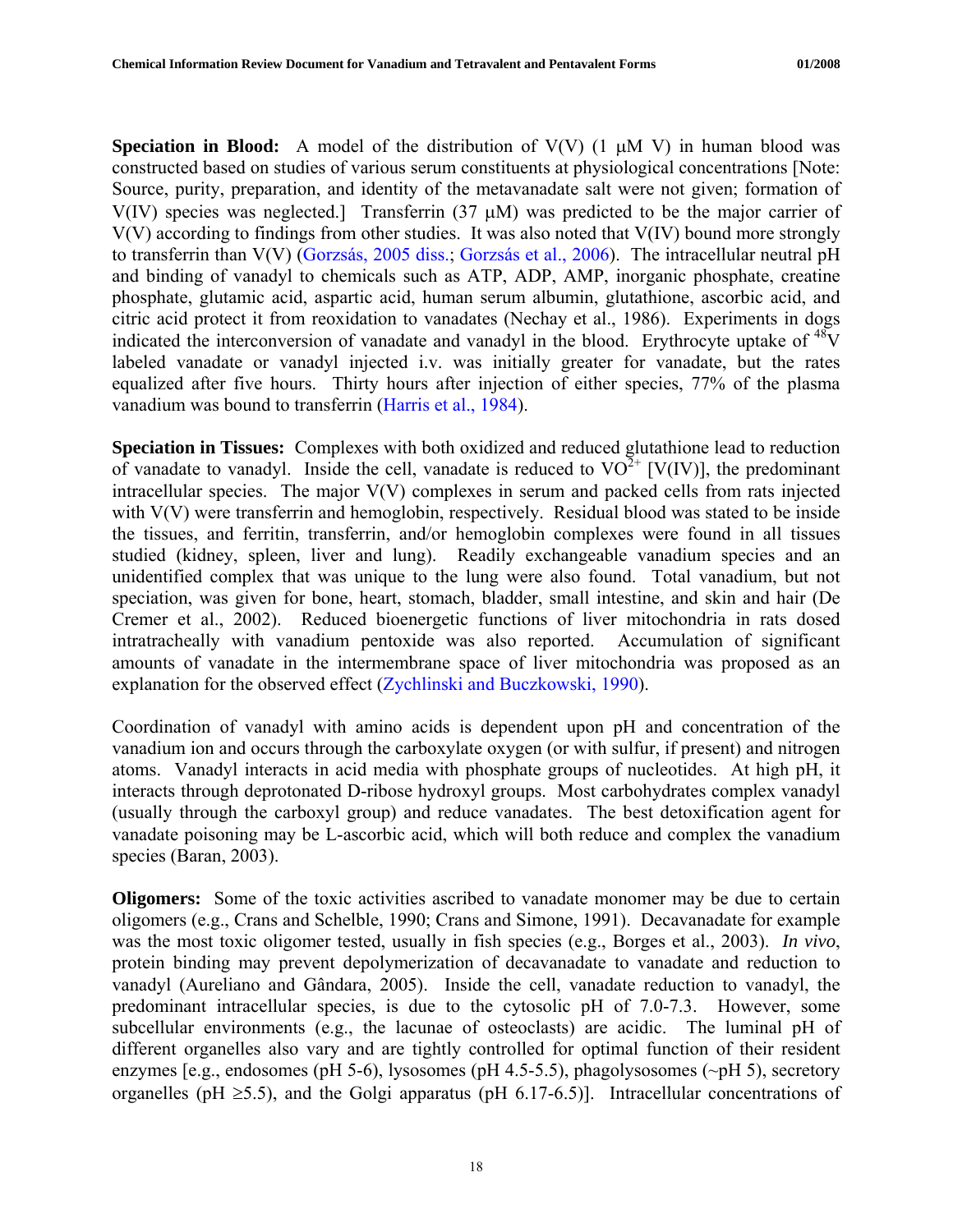<span id="page-25-0"></span>decavanadate, or vanadium species other than vanadyl, may therefore be formed and the toxicity of this oligomer is often overlooked in studies of vanadium (Aureliano and Gândara, 2005).

Oligomers were not expected to be found under normal physiological conditions. The toxicity of decavanadate has been compared to other vanadium species mainly in fish studies. One study reported differences in oxidative stress, lipid peroxidation, and intracellular accumulation of vanadate in toadfish given decavanadate or metavanadate i.v. [in hepatic tissue  $\sim$ 10% of the decavanadate was observed in the mitochondria and 10% in the cytosol; in cardiac tissue 20% was in the mitochondria and 20% in the cytosol] (Gândara et al., 2005). In isolated rat hepatocyte mitochondria, decavanadate was a much stronger depolarizer of mitochondrial membranes and inhibitor of mitochondrial oxygen consumption than metavanadate (Soares et al., 2007).

Depending on the total vanadium concentration, the ionic strength, and pH of an aqueous medium, mono- and oligovanadates are formed ([Gorzsás, 2005 diss.\)](http://www.diva-portal.org/diva/getDocument?urn_nbn_se_umu_diva-489-2__fulltext.pdf). At physiological pH and concentrations <0.001 M, the monomeric species  $H_2VO_4$  predominates. Complexation with ligands donating F, Cl, O, and N atoms prevents formation of polymeric solids from vanadyl ions at physiological pH [\(Scior et al., 2005\)](http://www.ncbi.nlm.nih.gov/sites/entrez?Db=pubmed&Cmd=ShowDetailView&TermToSearch=16307529&ordinalpos=5&itool=EntrezSystem2.PEntrez.Pubmed.Pubmed_ResultsPanel.Pubmed_RVDocSum).

## *Other resources on this topic*:

- Speciation of V(IV) and V(V) in serum [\(Chasteen et al., 1986\)](http://pubs.acs.org/cgi-bin/abstract.cgi/inocaj/1986/25/i16/f-pdf/f_ic00236a021.pdf?sessid=6006l3)

- "The emerging redox profile of vanadium" [\(Ramasarma, 2003](http://www.new.dli.ernet.in/insa/INSA_1/20008a2f_649.pdf))

## **9.1.3 Acute Exposure**

Oral acute toxicity values for vanadium are presented in **Table 1**.

## Tetravalent Vanadium Compounds

Mice and rats receiving vanadyl sulfate pentahydrate showed decreased locomotor activity, paralysis of the rear legs, high tolerance for pain, diarrhea, irregular respiration, increased cardiac rhythm, and/or increased ataxia; most disappeared by 48 hours post-treatment (Llobet and Domingo, 1984; cited by [IPCS, 2001\)](http://www.inchem.org/documents/cicads/cicads/cicad29.htm).

## Pentavalent Vanadium Compounds

In mice, rats, and rabbits, orally exposed to vanadium pentoxide signs of acute toxicity included lethargy, lacrimation, and diarrhea; histologically, necrosis of liver cells and cloudy swelling of renal tubules were observed (Yao et al., 1986b; cited by [IPCS, 2001\)](http://www.inchem.org/documents/cicads/cicads/cicad29.htm). Coma was also reported in rats (ChemIDplus, undated). Mice and rats receiving aqueous sodium metavanadate exhibited the same effects as animals administered vanadyl sulfate pentahydrate [see above], but the toxic signs were more severe (Llobet and Domingo, 1984; cited by [IPCS, 2001](http://www.inchem.org/documents/cicads/cicads/cicad29.htm)).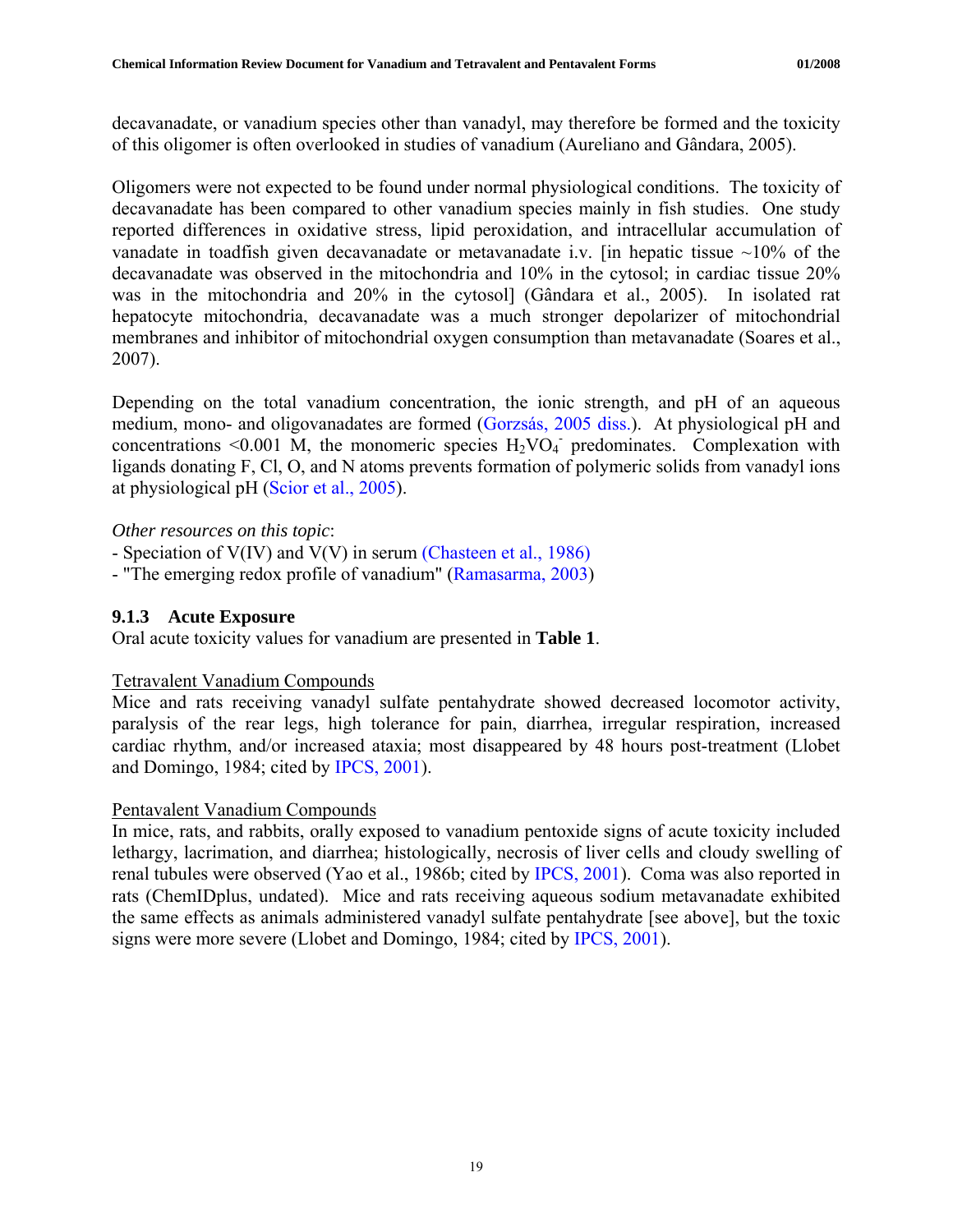| Compound                        | Species (sex and strain)      | $LD_{50}$                                 | Reference(s) |
|---------------------------------|-------------------------------|-------------------------------------------|--------------|
| $V^{+4}$                        | mice (sex and strain n.p.)    | 90.3 mg/kg bw (14 days)                   | (2)          |
| $V^{+4}$                        | rats (sex and strain n.p.)    | 94.2 mg/kg bw (14 days)                   | (2)          |
| $V^{+5}$                        | mice (sex and strain n.p.)    | $40 \text{ mg/kg}$ bw $(14 \text{ days})$ | (2)          |
| $V^{+5}$                        | rats (sex and strain n.p.)    | 31.2 mg/kg bw (14 days)                   | (2)          |
| NaVO <sub>3</sub>               | mice (M, strain n.p.)         | 74.6 mg/kg bw (14 days)                   | (2)          |
| NaVO <sub>3</sub>               | rats (M, strain n.p.)         | 98 mg/kg bw (14 days)                     | (2)          |
| $VOSO_4 \cdot 5H_2O$            | mice (sex and strain n.p.)    | 467.2 mg/kg bw (14 days)                  | (2)          |
| $VOSO_4 \cdot 5H_2O$            | rats (M, strain n.p.)         | 448 mg/kg bw (14 days)                    | (2)          |
| $V_2O_5$ [CASRN n.p.]           | mice, albino (sex n.p.)       | $23 \text{ mg/kg}$                        | (3)(4)       |
| $V_2O_5$ [CASRN n.p.]           | mice (sex and strain n.p.)    | 64-117 mg/kg bw                           | (5)          |
| $V_2O_5$ [CASRN n.p.]           | rats (sex and strain n.p.)    | 10 mg/kg bw                               | (3)          |
| $V_2O_5$ [CASRN n.p.]           | rats (sex and strain n.p.)    | 86-137 mg/kg bw                           | (5)          |
| $V_2O_5$ [CASRN n.p.]           | rabbits (sex and strain n.p.) | 64 mg/kg bw                               | (5)          |
| $V_2O_5$ [1314-62-1]            | mouse (sex and strain n.p.)   | 5 mg/kg                                   | (1)          |
| $V_2O_5$ [1314-62-1]            | rat (sex and strain n.p.)     | 10 mg/kg                                  | (1)          |
| NH <sub>4</sub> VO <sub>3</sub> | mouse (sex and strain n.p.)   | 25 mg/kg                                  | (1)          |
| NH <sub>4</sub> VO <sub>3</sub> | rat (sex and strain n.p.)     | 58.1 mg/kg                                | (1)          |
| NH <sub>4</sub> VO <sub>3</sub> | rat (sex and strain n.p.)     | 18-160 mg/kg bw                           | (3)          |

<span id="page-26-0"></span>**Table 1. Oral Acute Toxicity Values for Vanadium** 

Abbreviations: bw = body weight;  $LD_{50}$  = lethal dose for 50% of test animals; M = male(s); n.p. = not provided; NaVO<sub>3</sub> = sodium metavanadate; NH<sub>4</sub>VO<sub>3</sub> = ammonium metavanadate; VOSO<sub>4</sub>·5H<sub>2</sub>O = vanadyl sulfate pentahydrate;  $V_2O_5$  = vanadium pentoxide;  $V^{+4}$  = vanadyl;  $V^{+5}$  = vanadate

References: (1) ChemIDplus (undated); (2) Llobet and Domingo (1984; cited by [IPCS, 2001](http://www.inchem.org/documents/cicads/cicads/cicad29.htm), and NRC, 2005); (3) MAK (1992; cited by [IPCS, 2001\)](http://www.inchem.org/documents/cicads/cicads/cicad29.htm); (4) Roshchin et al. (1965; cited by EVM, 2002); (5) Yao et al. (1986b; cited by [IPCS, 2001](http://www.inchem.org/documents/cicads/cicads/cicad29.htm))

#### **9.1.4 Short-term and Subchronic Exposure**

Details of the following studies are presented in **Table 2**.

#### Tetravalent Vanadium Compounds

There is differing data on the impact of tetravalent vanadium compounds on body weight. While a shorter-length study (4 weeks) indicates that V(IV) compounds decrease body weight, longerlength studies (12 weeks) show no effect on body weight. Other than the development of diarrhea in some treated rats, no other evaluated physiological parameters appeared altered by administration of tetravalent vanadium compounds (Dai et al., 1995 [cited by [IPCS, 2001](http://www.inchem.org/documents/cicads/cicads/cicad29.htm), and NRC, 2005]; Majithiya et al., 2005).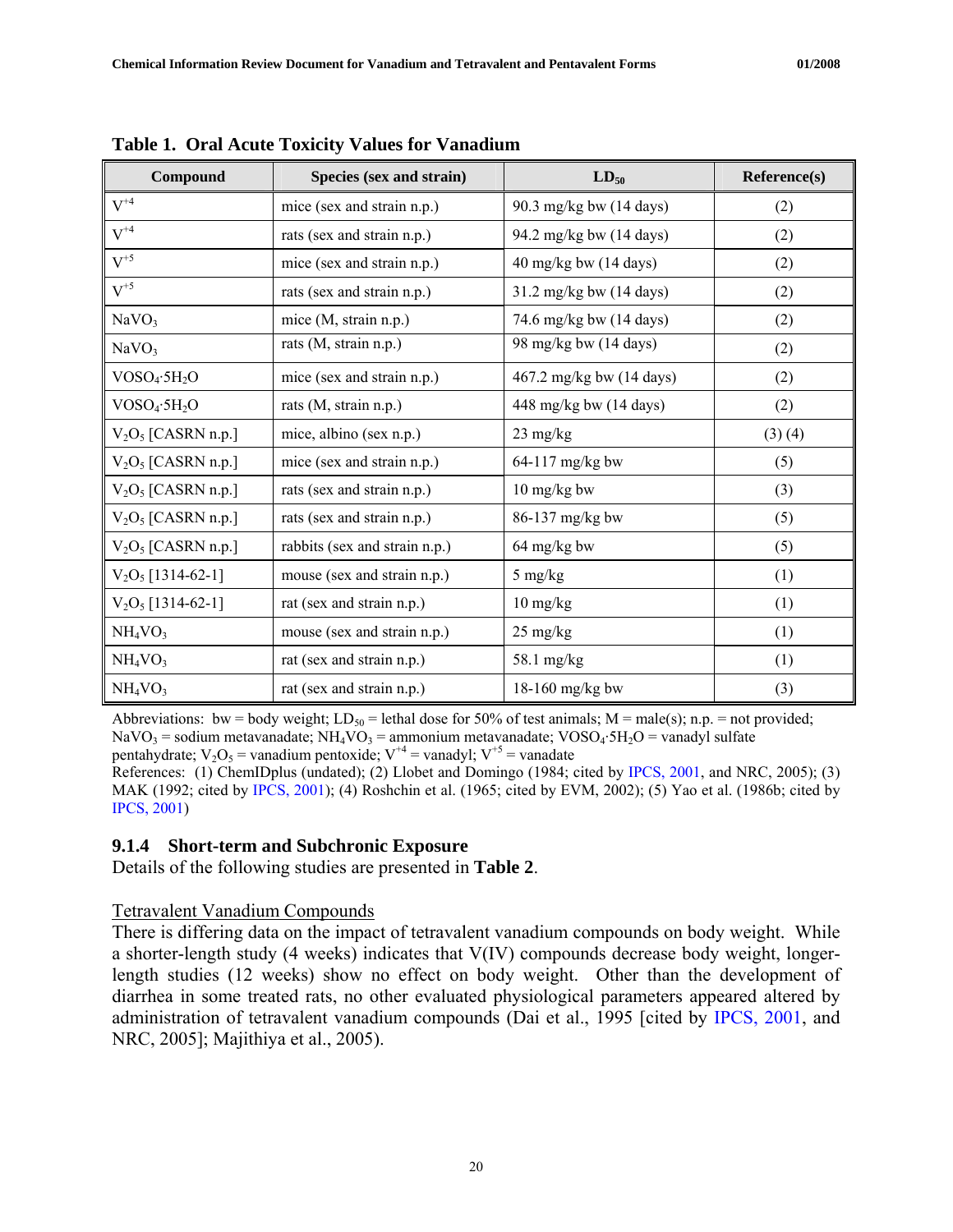| Species, Strain, and<br>Age, Number, and Sex<br>of Animals | Route, Dose, Duration,<br><b>Chemical Form</b><br>and Observation Period                         |                                                                                                                    | <b>Results/Comments</b>                                                                                                                                                                                                                                                                                                                                                                                                                                              | <b>Reference</b>                                            |  |  |
|------------------------------------------------------------|--------------------------------------------------------------------------------------------------|--------------------------------------------------------------------------------------------------------------------|----------------------------------------------------------------------------------------------------------------------------------------------------------------------------------------------------------------------------------------------------------------------------------------------------------------------------------------------------------------------------------------------------------------------------------------------------------------------|-------------------------------------------------------------|--|--|
| Tetravalent Vanadium Compounds                             |                                                                                                  |                                                                                                                    |                                                                                                                                                                                                                                                                                                                                                                                                                                                                      |                                                             |  |  |
| VOSO <sub>4</sub><br>Rats, strain n.p., age n.p.,<br>8M    |                                                                                                  | oral; 7.64 mg V/kg bw/day<br>in drinking water for 12<br>wk                                                        | No significant change in daily fluid intake or body weight<br>was observed between treated and control rats. There was<br>also no significant change in any hematological<br>parameters-hematocrit, hemoglobin concentration,<br>erythrocyte count, leukocyte count, platelet count,<br>reticulocyte count, and erythrocyte osmotic fragility.                                                                                                                       | Dai et al. (1995; cited by<br>IPCS, 2001, and NRC,<br>2005) |  |  |
|                                                            |                                                                                                  |                                                                                                                    | Noted: NRC states that there was a "significant decrease in<br>daily fluid intake."                                                                                                                                                                                                                                                                                                                                                                                  |                                                             |  |  |
| Rats, strain n.p., age n.p.,<br>8M                         | bis(maltolato)oxo-<br>vanadium                                                                   | oral; 9.17 mg V/kg bw/day<br>in drinking water for 12<br>wk                                                        | No significant change in daily fluid intake or body weight<br>was observed between treated and control rats. There was<br>also no significant change in any hematological parameters<br>-hematocrit, hemoglobin concentration, erythrocyte count,<br>leukocyte count, platelet count, reticulocyte count, and<br>erythrocyte osmotic fragility.                                                                                                                      | Dai et al. (1995; cited by<br>IPCS, 2001, and NRC,<br>2005) |  |  |
|                                                            |                                                                                                  |                                                                                                                    | Noted: NRC states that there was a "significant decrease in<br>daily fluid intake."                                                                                                                                                                                                                                                                                                                                                                                  |                                                             |  |  |
| Rats, Wistar, age n.p.,<br>40M                             | VOSO <sub>4</sub> (16)<br>animals) and<br>bis[curcumino]ox<br>ovanadium<br>(BCOV; 32<br>animals) | oral; 0.2 or 0.5<br>mmol/kg/day for 4 weeks<br>for $VOSO4$ , 0.05, 0.1, or<br>0.2 mmol/kg/day for 4 wk<br>for BCOV | Significant decrease in body weight was observed between<br>vanadyl sulfate treated and control rats after 4 weeks of<br>treatment. There was no change in body weights observed<br>in BCOV treated animals, as compared to control. In the<br>vanadyl sulfate-treated groups, diarrhea was observed,<br>whereas no diarrhea was observed in BCOV treated animals.<br>There was no significant effect on blood pressure or vascular<br>reactivity to norepinephrine. | Majithiya et al. (2005)                                     |  |  |
| Pentavalent Vanadium Compounds                             |                                                                                                  |                                                                                                                    |                                                                                                                                                                                                                                                                                                                                                                                                                                                                      |                                                             |  |  |
| Rats, strain, age, number<br>and sex n.p.                  | NaVO <sub>3</sub>                                                                                | oral; 1.5 mM in drinking<br>water for 7 days                                                                       | Decrease in body weight, food intake, and fluid intake<br>observed. Activity of galactosyltranferase was decreased<br>compared to control animals. Electron microscopy indicated<br>ultrastructural changes (poorer state of mitochondrial<br>membranes), greater number of vesicular structures, and less<br>frequently seen Golgi structures.                                                                                                                      | Dabros et al. (2006)                                        |  |  |

| Table 2. Short-term and Subchronic Exposure to Vanadium (Oral Studies) |  |  |  |  |  |  |
|------------------------------------------------------------------------|--|--|--|--|--|--|
|------------------------------------------------------------------------|--|--|--|--|--|--|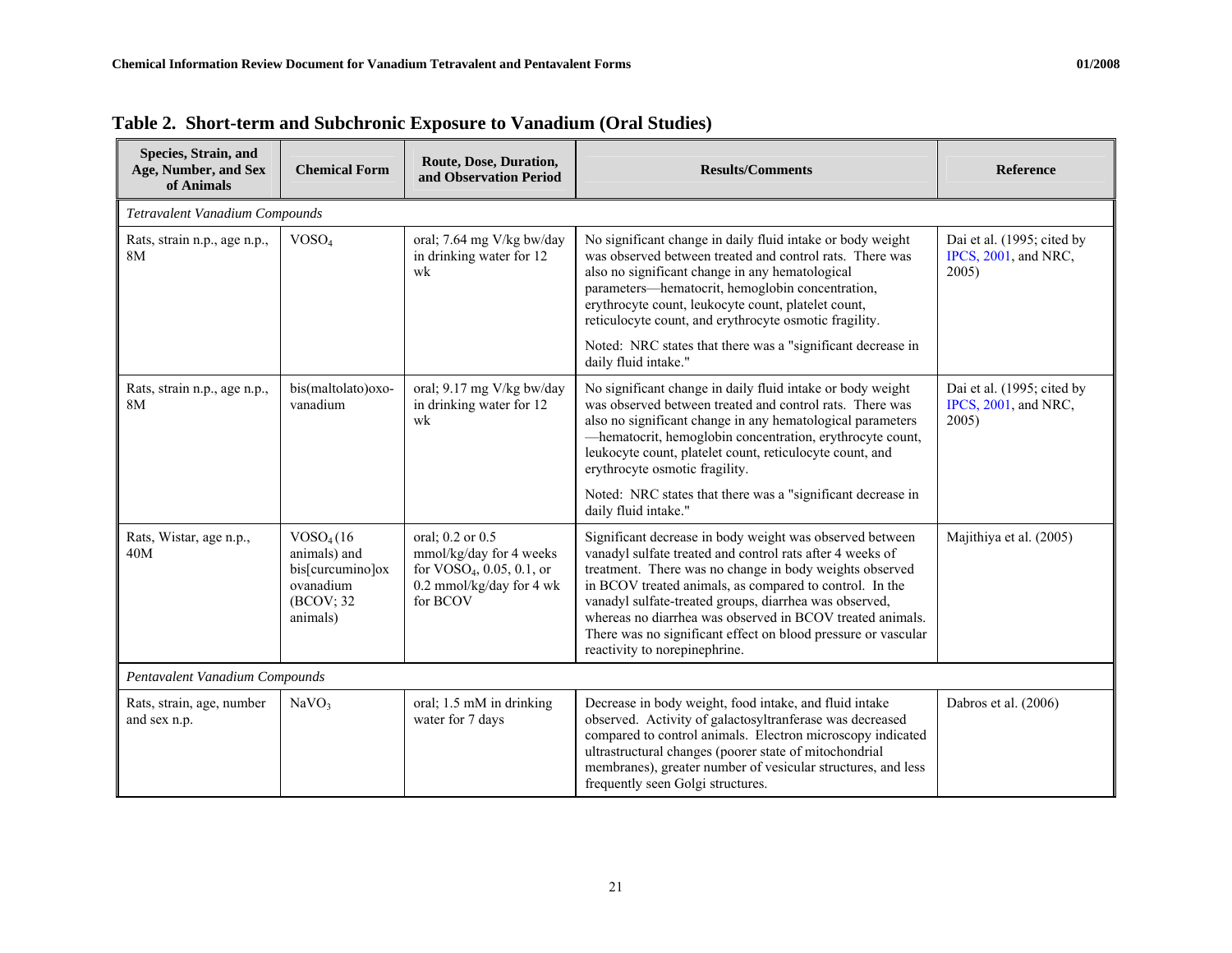| Species, Strain, and<br>Age, Number, and Sex<br>of Animals | <b>Chemical Form</b> | Route, Dose, Duration,<br>and Observation Period                                                                                                                                         | <b>Results/Comments</b>                                                                                                                                                                                                                                                                                                                                                                                                                                                                                                                      | Reference                                                       |
|------------------------------------------------------------|----------------------|------------------------------------------------------------------------------------------------------------------------------------------------------------------------------------------|----------------------------------------------------------------------------------------------------------------------------------------------------------------------------------------------------------------------------------------------------------------------------------------------------------------------------------------------------------------------------------------------------------------------------------------------------------------------------------------------------------------------------------------------|-----------------------------------------------------------------|
| Rats, strain and age n.p.,<br>10M                          | NaVO <sub>3</sub>    | oral; 5, 10, and 50 mg/L<br>(ppm) [2.09, 4.18, and<br>20.89 mg/kg V; 0.3, 0.6, 3<br>mg/kg bw/day, assuming<br>350-g bw and 20 mL/day<br>water consumption] in<br>drinking water for 3 mo | At the low and mid doses, no toxic effects were observed.<br>At the high dose, increases in plasma concentration of urea<br>and uric acid were observed.<br>At all doses, no effects on weight gain, water consumption,<br>urine volume, urinary protein levels, relative organ weights,<br>or plasma creatinine concentrations were seen.<br>Histologically, hypertrophy and hyperplasia in the white<br>pulp of spleen, corticomedullary microhemorrhagic foci in<br>kidneys, and mononuclear cell infiltration in lungs were<br>reported. | Domingo et al. (1985; cited<br>by IPCS, 2001, and NRC,<br>2005) |
| Rat, Wistar, 6-mo-old, 8F                                  | NaVO <sub>3</sub>    | oral; 3 mM in 0.09 M<br>NaCl solution for 7 days                                                                                                                                         | Decrease in body weight, food intake, and fluid intake<br>observed. Liver weight also was decreased. Free blood<br>sugar levels were not altered.                                                                                                                                                                                                                                                                                                                                                                                            | Kordowiak et al. (2005)                                         |
| Rats, Sprague-Dawley,<br>age n.p., 12M                     | NaVO <sub>3</sub>    | gavage; 4, 8, and 16 mg/kg<br>bw/day in water for 8 wk                                                                                                                                   | At all doses, some changes in activity and learning were<br>observed, such as decreased avoidance. At the high dose, a<br>decrease in body weight was also reported (20% lower vs.<br>controls). At the mid and high dose groups, a statistically<br>significant decrease in total distance traveled in an open field<br>activity was observed for the first 5 minutes of wk 3 post-<br>treatment.                                                                                                                                           | Sanchez et al. (1998; cited<br>by IPCS, 2001, and NRC,<br>2005) |
|                                                            |                      |                                                                                                                                                                                          | Note: IPCS concludes that "it is impossible to draw any firm<br>conclusions from this study." [See document for reasons.]                                                                                                                                                                                                                                                                                                                                                                                                                    |                                                                 |
| Rat, Wistar, age n.p.,<br>number n.p., M                   | NaVO <sub>3</sub>    | oral; 0.1 mg V/mL in<br>drinking water for 6 wk                                                                                                                                          | Statistically significant decrease in food and fluid intake, but<br>no change in body weight observed. Hematological studies<br>demonstrated a statistically significant decrease in mean<br>corpuscular hemoglobin and mean corpuscular hemoglobin<br>concentration. Slight decrease in the total antioxidant status<br>of treated animals also was observed.                                                                                                                                                                               | Scibior (2005)                                                  |
| Rat, Wistar, 2-mo-old,<br>number n.p., M                   | NaVO <sub>3</sub>    | oral; 0.1 mg V/mL in<br>drinking water for 12 wk                                                                                                                                         | Statistically significant decrease in fluid intake and body<br>intake, as compared to control animals. No change in food<br>intake observed. Statistically significant increase in<br>malondialdehyde production was observed in spontaneous<br>lipid peroxidation, as compared to control animals.                                                                                                                                                                                                                                          | Scibior et al. (2006a)                                          |

**Table 2. Short-term and Subchronic Exposure to Vanadium (Oral Studies) (Continued)**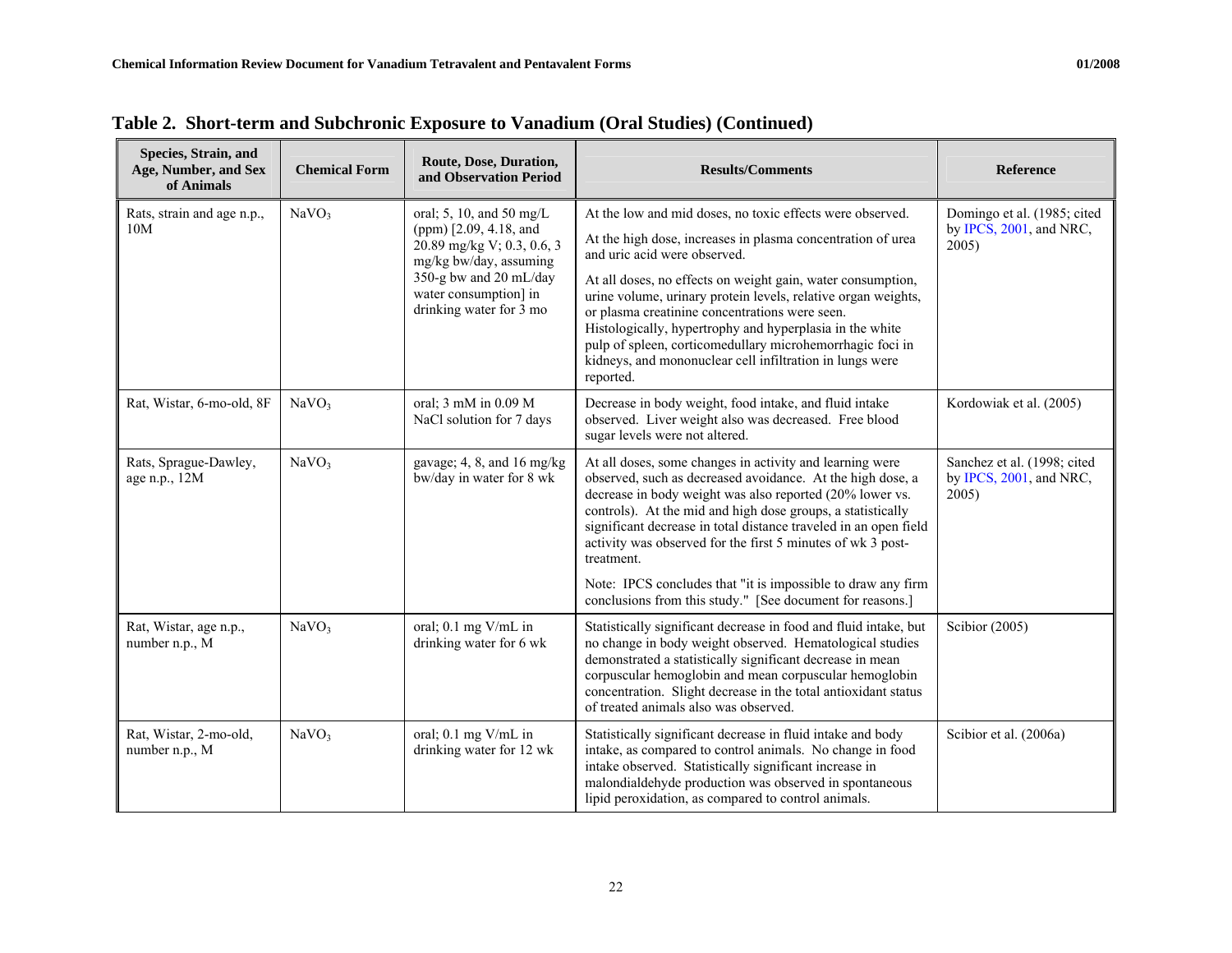| Species, Strain, and<br>Age, Number, and Sex<br>of Animals | <b>Chemical Form</b>            | Route, Dose, Duration,<br>and Observation Period                                                      | <b>Results/Comments</b>                                                                                                                                                                                                                                                                                                                                                                                                                                                               | Reference                                                   |
|------------------------------------------------------------|---------------------------------|-------------------------------------------------------------------------------------------------------|---------------------------------------------------------------------------------------------------------------------------------------------------------------------------------------------------------------------------------------------------------------------------------------------------------------------------------------------------------------------------------------------------------------------------------------------------------------------------------------|-------------------------------------------------------------|
| Rat, Wistar, 2-mo-old,<br>number n.p., M                   | NaVO <sub>3</sub>               | oral; 0.125 mg V/mL in<br>drinking water for 6 wk                                                     | No changes in physical appearance or motor behavior were<br>observed. Decreases in food intake, fluid intake, and body<br>weight observed, when compared to control animals.<br>Statistically significant decreases in red blood cell counts,<br>hemoglobin concentration, mean corpuscular volume and<br>mean corpuscular hemoglobin, and malondialdehyde<br>concentrations observed. A statistically significant decrease<br>in the plasma L-ascorbic acid concentration was found. | Scibior et al. (2006b)                                      |
| Rat, Wistar, 2-mo-old,<br>number n.p., M                   | NaVO <sub>3</sub>               | oral; 0.1 mg V/mL in<br>drinking water for 12 wk                                                      | A significant increase in liver and kidney relative weight<br>was noted. Vanadium administration was associated with<br>significantly decreased glutahione (GSH) content in the liver<br>and kidneys and increased oxidized glutathione (GSSG)<br>concentration in the liver. GSH/GSSG ratio in liver and<br>kidney were decreased.                                                                                                                                                   | Scibior and Zaporowska<br>(2007)                            |
| Rats, strain, age, number,<br>and sex n.p.                 | Na <sub>3</sub> VO <sub>4</sub> | oral; 2.76 mg/kg bw/day in<br>drinking water for 77 days                                              | No toxic effects were observed.                                                                                                                                                                                                                                                                                                                                                                                                                                                       | Roman et al. (1981; cited<br>by NRC, 2005)                  |
| Rats, strain, age, number,<br>and sex n.p.                 | $V_2O_5$                        | oral; 0.509, 1.018, 5.09,<br>7.635, or 10.18 mg/kg<br>bw/day in water and<br>NaOH solution for 3 days | At the three lower doses, increases in phosphatase activity<br>and in DNA content in wet bone were observed.<br>At 7.635 mg/kg, increases in calcium concentration in serum<br>and in alkaline phosphatase activity were observed.<br>At the high dose, increases in calcium and phosphorus<br>concentration in serum and in alkaline phosphatase activity                                                                                                                            | Yamagushi et al. (1989;<br>cited by NRC, 2005)              |
|                                                            |                                 |                                                                                                       | and death were reported.                                                                                                                                                                                                                                                                                                                                                                                                                                                              |                                                             |
| Rats, strain n.p., age n.p.,<br>8M                         | NH <sub>4</sub> VO <sub>3</sub> | oral; 9.68 mg V/kg bw/day<br>in drinking water for 12<br>wk                                           | No significant change in daily fluid intake or body weight<br>was observed between treated and control rats. There was<br>also no significant change in any hematological parameters<br>-hematocrit, hemoglobin concentration, erythrocyte count,<br>leukocyte count, platelet count, reticulocyte count, and<br>erythrocyte osmotic fragility.                                                                                                                                       | Dai et al. (1995; cited by<br>IPCS, 2001, and NRC,<br>2005) |
|                                                            |                                 |                                                                                                       | Noted: NRC states that there was a "significant decrease in<br>daily fluid intake."                                                                                                                                                                                                                                                                                                                                                                                                   |                                                             |
| Rats, strain n.p., 2-mo-<br>old, $11M$                     | NH <sub>4</sub> VO <sub>3</sub> | oral; 19.7 mg/kg bw in<br>drinking water for 4 wk                                                     | Decreases in average weight gain, fluid and feed intake, and<br>erythrocyte and hemoglobin levels were observed.                                                                                                                                                                                                                                                                                                                                                                      | Zaporowska and<br>Wasilewski (1991; cited by<br>NRC, 2005)  |

**Table 2. Short-term and Subchronic Exposure to Vanadium (Oral Studies) (Continued)**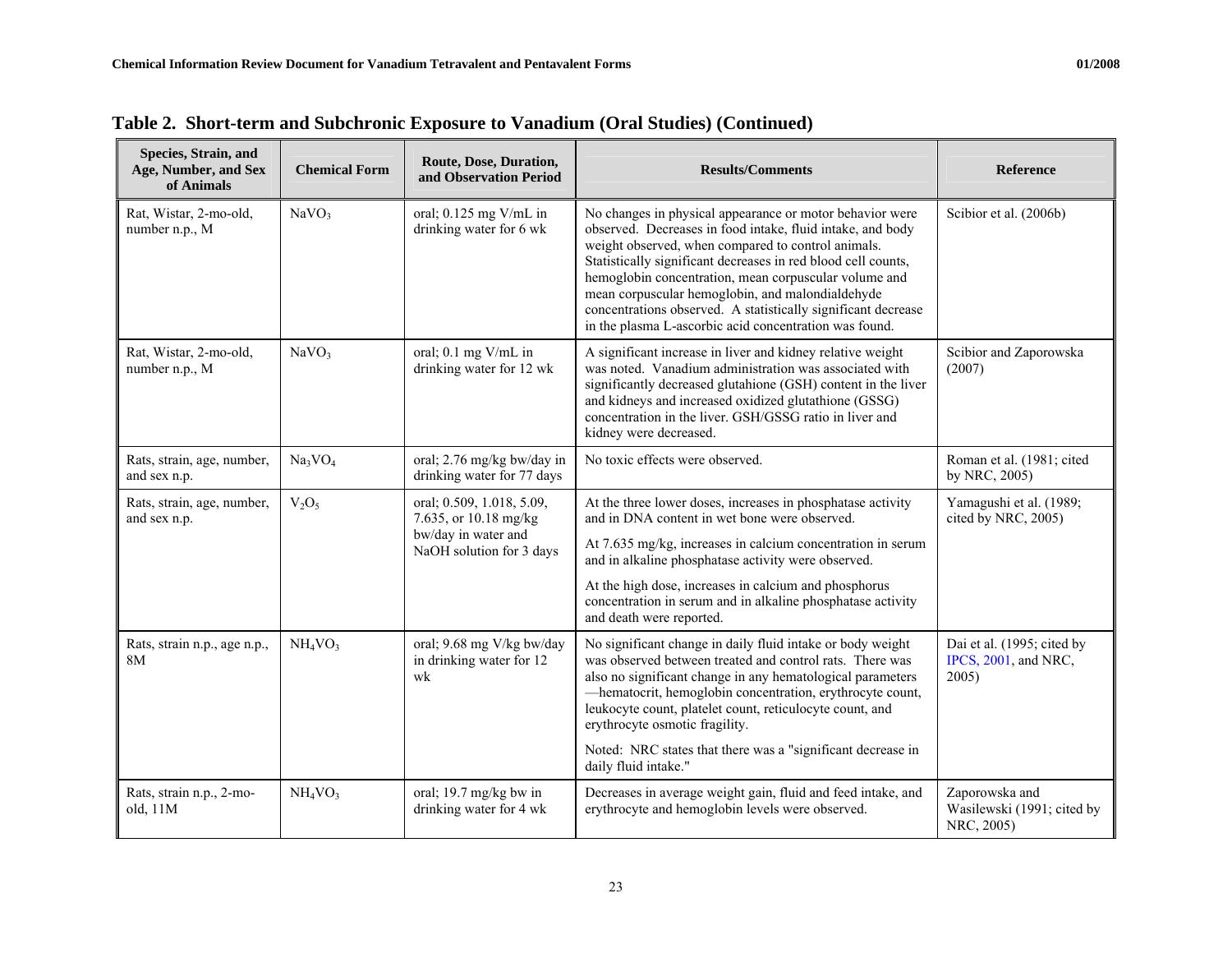| Species, Strain, and<br>Age, Number, and Sex<br>of Animals | <b>Chemical Form</b> | Route, Dose, Duration,<br>and Observation Period                                         | <b>Results/Comments</b>                                                                                                                                                                                                                                                                                                                                                      | Reference                                                  |
|------------------------------------------------------------|----------------------|------------------------------------------------------------------------------------------|------------------------------------------------------------------------------------------------------------------------------------------------------------------------------------------------------------------------------------------------------------------------------------------------------------------------------------------------------------------------------|------------------------------------------------------------|
| Rats, strain n.p., 2-mo-<br>old, 13M, 14F                  | $NH_4VO_3$           | oral; 19.7 or 25.8 mg/kg<br>bw in drinking water for 4<br>wk in M and F.<br>respectively | Decreases in average weight gain, fluid intake, erythrocyte<br>levels, and hemoglobin levels were observed. Additionally,<br>diarrhea, polychromatophilic erythroblasts, and death were<br>reported.                                                                                                                                                                         | Zaporowska and<br>Wasilewski (1992; cited by<br>NRC, 2005) |
| Rats, strain n.p., age n.p.,<br>15-16, M and F             | $NH_4VO_3$           | oral; 1.5 or 5-6 mg $V/kg$<br>bw/day in drinking water<br>for 4 wk                       | Compared to controls, body weight increase was lower.<br>There was a slight but statistically significant decrease in<br>erythrocyte number at all doses, in hemoglobin<br>concentration at the high dose only, and in hematocrit in M<br>only.<br>Changes in external appearance, locomotor behavior,<br>leukocyte numbers, or biochemical parameters were not<br>observed. | Zaporowska et al. (1993;<br>cited by IPCS, 2001)           |

**Table 2. Short-term and Subchronic Exposure to Vanadium (Oral Studies) (Continued)** 

Abbreviations: bw = body weight;  $F = female(s)$ ;  $M = male(s)$ ;  $mo = month(s)$ ; n.p. = not provided;  $V = vanadium$ ; wk = week(s)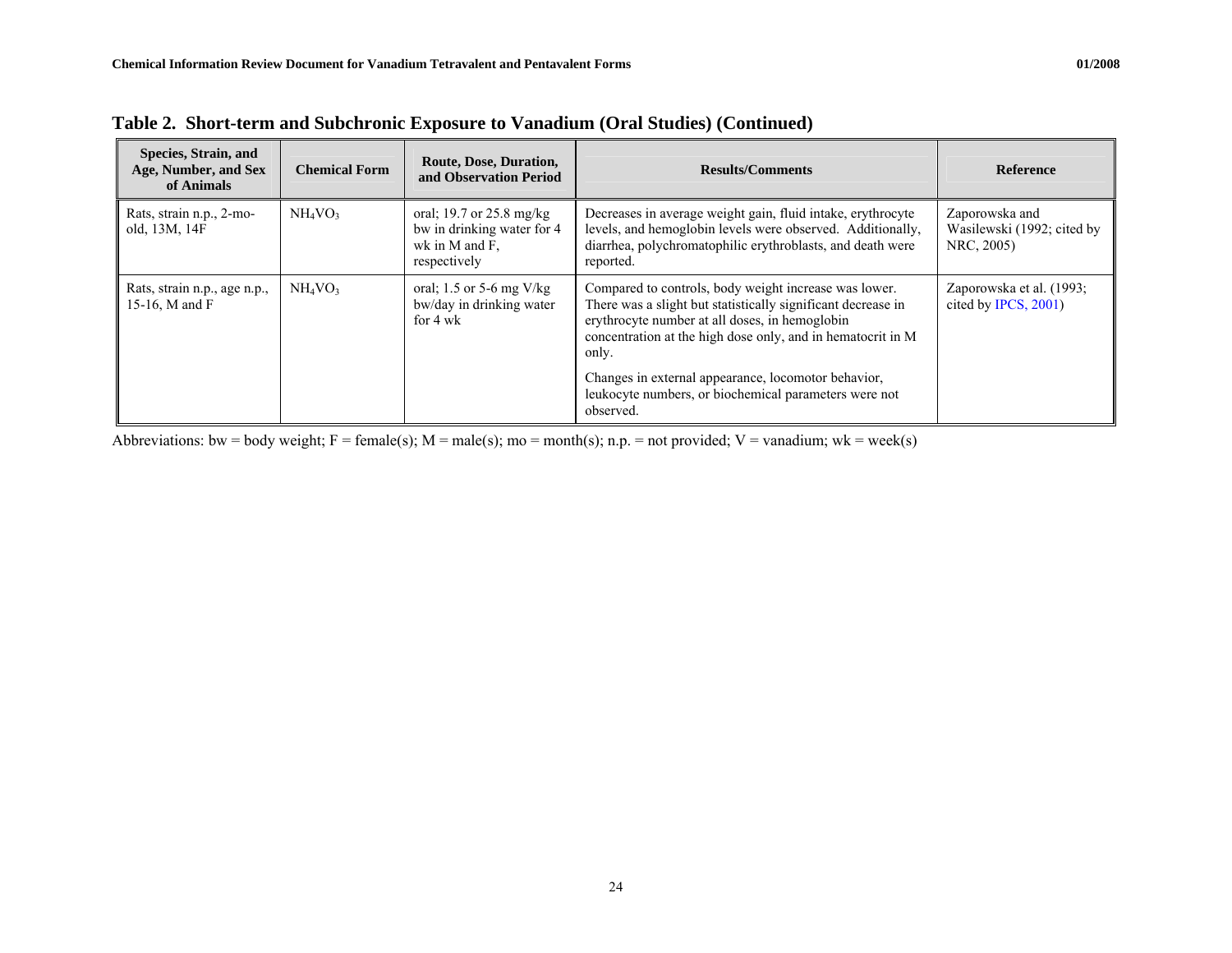#### <span id="page-31-0"></span>Pentavalent Vanadium Compounds

Overall, studies indicated that short-term and subchronic exposure to pentavalent vanadium compounds decreases food intake, fluid intake and body weights. Most studies indicated that exposure to pentavalent vanadium compounds decreased levels of a variety of hematological markers measured (e.g., erythrocyte levels, hemoglobin levels). Histopathological studies reports indicate effects on spleen, kidneys, and lungs. Locomotor behavior appears to be altered at doses starting at 1.5 mg V/kg bw/day (administered in drinking water for 4 weeks) (Dabros et al., 2006; Dai et al., 1995 [cited by [IPCS, 2001](http://www.inchem.org/documents/cicads/cicads/cicad29.htm), and NRC, 2005]; Domingo et al., 1985 [cited by [IPCS, 2001,](http://www.inchem.org/documents/cicads/cicads/cicad29.htm) and NRC, 2005]; Kordowiak et al., 2005; Roman et al., 1981 [cited by NRC, 2005]; Sanchez et al., 1998 [[cited by [IPCS, 2001](http://www.inchem.org/documents/cicads/cicads/cicad29.htm), and NRC, 2005]; Scibior, 2005; Scibior et al., 2006a,b; Scibior and Zaporowska, 2007; Yamagushi et al., 1989 [cited by NRC, 2005]; Zaporowska and Wasilewski, 1991, 1992 [both cited by NRC, 2005]; Zaporowska et al., 1993 [cited by [IPCS, 2001\]](http://www.inchem.org/documents/cicads/cicads/cicad29.htm)).

# **9.1.5 Chronic Exposure**

## Tetravalent Vanadium Compounds

When rats were given vanadyl sulfate (10.6, 16.9, or 28.1 mg/kg bw) in drinking water daily for up to one year, a decrease in the rate of weight gain was observed, which became more significant with increasing dose (Dai et al., 1994a; cited by NRC, 2005). This was part of a study investigating diabetes; 8-23 male Wistar rats were used and received ~34, 54, and 90 mg vanadyl sulfate/kg bw daily. At the low and mid doses,  $\sim$ 10% reduction was seen in body weight gain; at the high dose, ~33% reduction was reported (Dai and McNeill, 1994; Dai et al., 1994a,b [all cited by [IPCS, 2001\]](http://www.inchem.org/documents/cicads/cicads/cicad29.htm)).

# **9.1.6 Synergistic/Antagonistic Effects**

In male rats, vanadium was reported to increase the weight-reducing effects of leptin ([Wilsey et](http://endo.endojournals.org/cgi/content/full/147/1/493)  [al., 2006](http://endo.endojournals.org/cgi/content/full/147/1/493)). Treatment of rats with vanadium (in the form of ammonium vanadate) and  $1\alpha$ , 25dihydroxyvitamin D<sub>3</sub> offered protection against diethylnitrosamine (DEN)-induced rat liver carcinogenesis. Supplementation of both chemicals 4 weeks before DEN injection offered significant protection against generation of single-strand breaks when compared with control animals (Basak et al., 2000).

In other studies, other chemicals have reduced the toxicity of vanadium. For instance, vanadium-loaded rats (16 mg/kg bw orthovanadate daily for six weeks) were observed to avoid stimuli an open-field tests; injections of Tiron (sodium 4,5-dihydroxybenzmine-1,3-disulfonate) returned the animals to normal behavior (Sanchez et al., 1999; cited by NRC, 2005). In weanling rats, injections of zinc sulfate with vanadium protected against toxic effects on bone metabolism (Yamaguchi et al., 1989; cited by NRC, 2005). Several studies in hens showed that several compounds could reduce the toxicity of vanadium; for example, ascorbic acid in the diet inhibited decreases in interior egg quality resulting from dietary vanadium (NRC, 2005).

# **9.1.7 Cytotoxicity**

No data were available.

# **9.2 Reproductive and Teratological Effects**

Details of the following studies are presented in **Table 3**.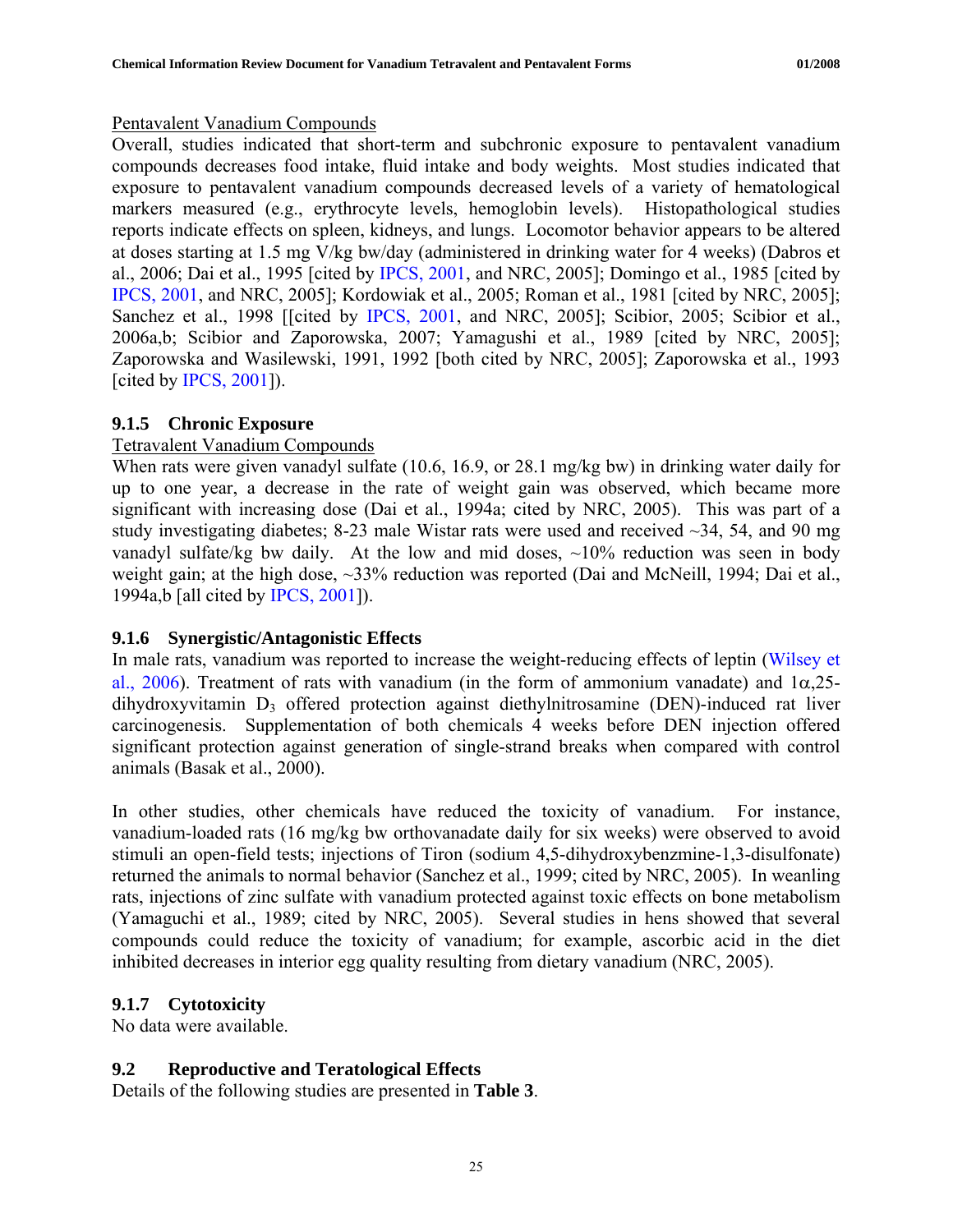| Species, Strain, and<br>Age, Number, and<br><b>Sex of Animals</b> | <b>Chemical Form</b>           | Route, Dose, Duration, and<br><b>Observation Period</b>                                                                      | <b>Results/Comments</b>                                                                                                                                                                                                                                                                                                                          | <b>Reference</b>                                                                               |  |  |  |  |
|-------------------------------------------------------------------|--------------------------------|------------------------------------------------------------------------------------------------------------------------------|--------------------------------------------------------------------------------------------------------------------------------------------------------------------------------------------------------------------------------------------------------------------------------------------------------------------------------------------------|------------------------------------------------------------------------------------------------|--|--|--|--|
|                                                                   | Tetravalent Vanadium Compounds |                                                                                                                              |                                                                                                                                                                                                                                                                                                                                                  |                                                                                                |  |  |  |  |
| Mice, Swiss, age n.p.,<br>16-22 $F/\text{group}$                  | $VOSO_4 \cdot 5H_2O$           | gavage (water); 37.5, 75, and<br>170 mg/kg bw/day $[7.55,$<br>15.10, and 30.19 mg V/kg<br>bw/day] on gestation days 6-<br>15 | At the high dose, a dose-related decreased in body weight gain was<br>observed (62% of controls). Significant reductions in final bw (81,<br>83, and 80% of controls, respectively, for the low, mid, and high<br>doses), corrected bw (88, 84, and 83%), fetal bw (87, 87, and 79%),<br>and fetal body length (97, 85, and 82%) were also seen. | Paternain et al.,<br>$(1990; \text{ cited by})$<br>EVM, 2002, IPCS,<br>2001, and NRC,<br>2005) |  |  |  |  |
|                                                                   |                                |                                                                                                                              | At all doses, micrognathia was seen. At the two higher doses, an<br>increased incidence of cleft palate and hydrocephaly were reported.<br>Delayed ossification was seen in all dose groups and in controls.<br>[Noted: These occurred with significant maternal toxicity.]                                                                      |                                                                                                |  |  |  |  |
|                                                                   |                                |                                                                                                                              | No changes in the mean numbers of total implants per dam, live/dead<br>fetuses per dam, or late resorptions per dam were reported.<br>However, there was an increase in the number of early resorptions<br>per litter.                                                                                                                           |                                                                                                |  |  |  |  |
|                                                                   |                                |                                                                                                                              | Decreased maternal absolute liver and kidney weights at 75 and 150<br>mg/kg bw/day also were observed.                                                                                                                                                                                                                                           |                                                                                                |  |  |  |  |
| Rat, strain and age<br>n.p., 10M                                  | VOSO <sub>4</sub>              | oral; 32 mg/kg/day and 50<br>mEq/L NaCl (vehicle) in                                                                         | Significant decrease in blood testosterone level and sperm count,<br>51% and 80%, respectively when compared to control group.                                                                                                                                                                                                                   | Dehghani et al.<br>(2002)                                                                      |  |  |  |  |
|                                                                   |                                | drinking water for 1 month                                                                                                   | Sperm motility, shape, and testes and epididymides histology were<br>not different from control group.                                                                                                                                                                                                                                           |                                                                                                |  |  |  |  |

**Table 3. Reproductive Toxicity and Teratology of Vanadium (Oral Studies)**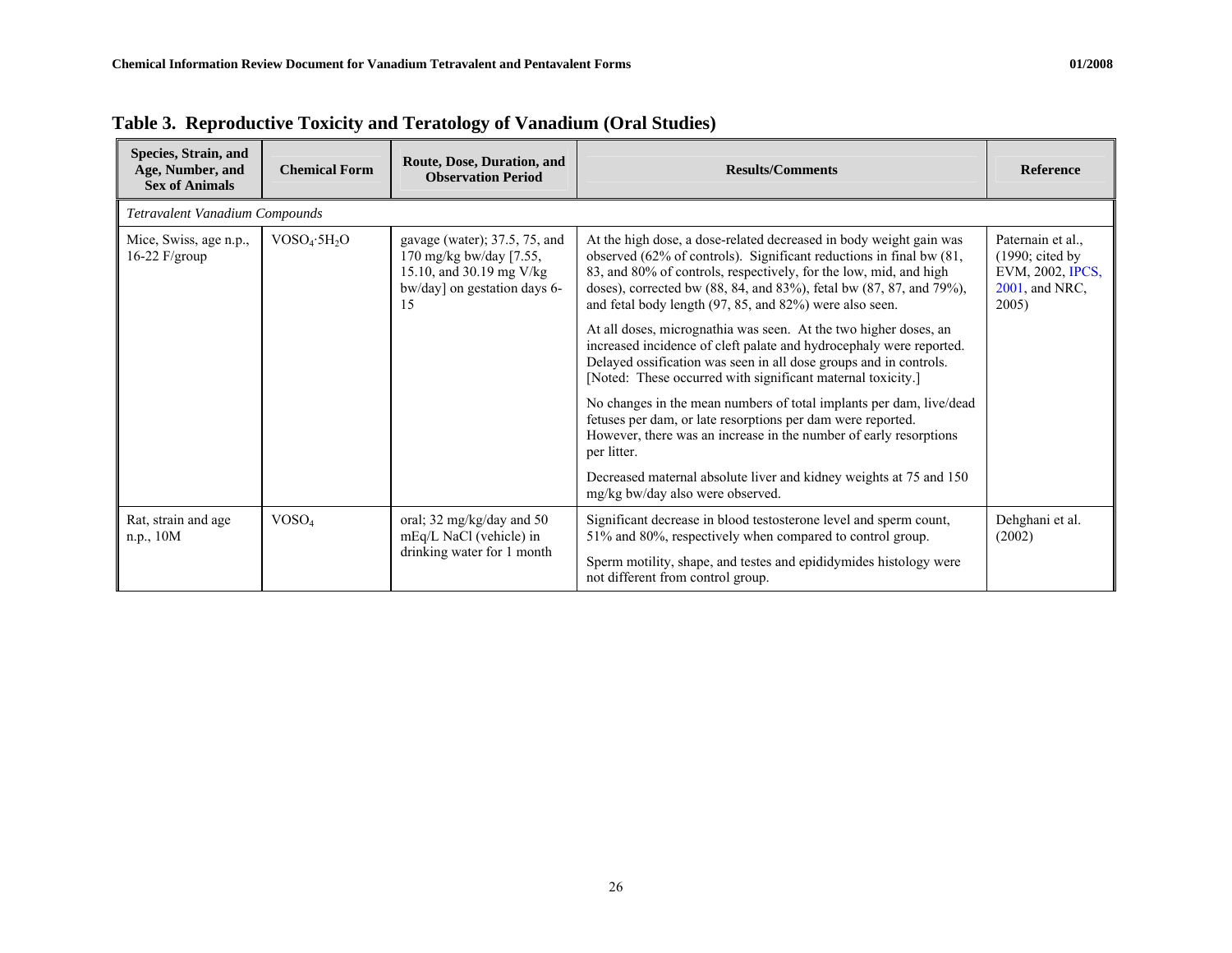| Species, Strain, and<br>Age, Number, and<br><b>Sex of Animals</b> | <b>Chemical Form</b> | Route, Dose, Duration, and<br><b>Observation Period</b>                                                                                           | <b>Results/Comments</b>                                                                                                                                                                                                                                                                                                                                                                                                                                                                                                        | <b>Reference</b>                                             |
|-------------------------------------------------------------------|----------------------|---------------------------------------------------------------------------------------------------------------------------------------------------|--------------------------------------------------------------------------------------------------------------------------------------------------------------------------------------------------------------------------------------------------------------------------------------------------------------------------------------------------------------------------------------------------------------------------------------------------------------------------------------------------------------------------------|--------------------------------------------------------------|
| Rats, Wistar, "adult,"<br>7M                                      | VOSO <sub>4</sub>    | oral; 100 mg/kg bw in<br>distilled water for 60 days;<br>sacrificed on day 61                                                                     | A non-significant decline in body weight was observed. Relative<br>weights of testes and accessory sex organs were slightly decreased<br>$(mg/100 g)$ bw vs. controls [see paper for means $\pm$ SEM):                                                                                                                                                                                                                                                                                                                         | Jain et al. (2007)                                           |
|                                                                   |                      | mating with pro-estrus<br>females done during last 5<br>days of treatment                                                                         | testes: 1174 vs. 1435<br>epididymides: 505 vs. 580<br>seminal vesicle: 492 vs. 561<br>ventral prostate: 246 vs. 302                                                                                                                                                                                                                                                                                                                                                                                                            |                                                              |
|                                                                   |                      |                                                                                                                                                   | Reductions were also seen in cauda epididymal sperm density (35 vs.<br>47 million/mm <sup>3</sup> controls) and motility (42 vs. $74\frac{6}{10}$ ); fertility (50 vs.<br>$100\%$ ; and litter size (5 vs. 8).                                                                                                                                                                                                                                                                                                                 |                                                              |
|                                                                   |                      |                                                                                                                                                   | Histological/histopathological examination of testes: significant<br>reduction in diameters of seminiferous tubules (232 vs. 270 µm) and<br>Leydig cells nuclei (5.40 vs. $6.68 \mu m$ ); exfoliation and degeneration<br>of spermatogenic cell; decline in post meiotic germ cells and<br>spermatozoa in lumen of seminiferous tubules.                                                                                                                                                                                       |                                                              |
|                                                                   |                      |                                                                                                                                                   | <i>Biochemical examination</i> $(mg/g)$ : significant increase in cholesterol<br>levels in testes $(7.19 \text{ vs. } 5.66)$ ; significant reductions in protein<br>contents of testes (150 vs. 179) and cauda epididymis (172 vs. 206);<br>significant reductions in sialic acid contents of testes (3.82 vs. 4.46)<br>and cauda epididymis $(4.22 \text{ vs. } 5.11)$ ; significant reduction in<br>fructose contents of seminal vesicle (4.39 vs. 5.28); no marked<br>change in glycogen contents of testes and epididymis. |                                                              |
| Rats, strain, age,<br>number, and sex n.p.                        | VOSO <sub>4</sub>    | oral; 300 mg/L in 5 g/L NaCl<br>in water given via drinking<br>water the last 3 days of<br>pregnancy and first 25 days<br>of resulting pup's life | A delay in body growth, decrease in survival rate at weaning, and<br>significant decrease in rearing posture numbers were observed.                                                                                                                                                                                                                                                                                                                                                                                            | Pogglioli et al.<br>$(2001; \text{ cited by})$<br>NRC, 2005) |

**Table 3. Reproductive Toxicity and Teratology of Vanadium (Oral Studies) (Continued)**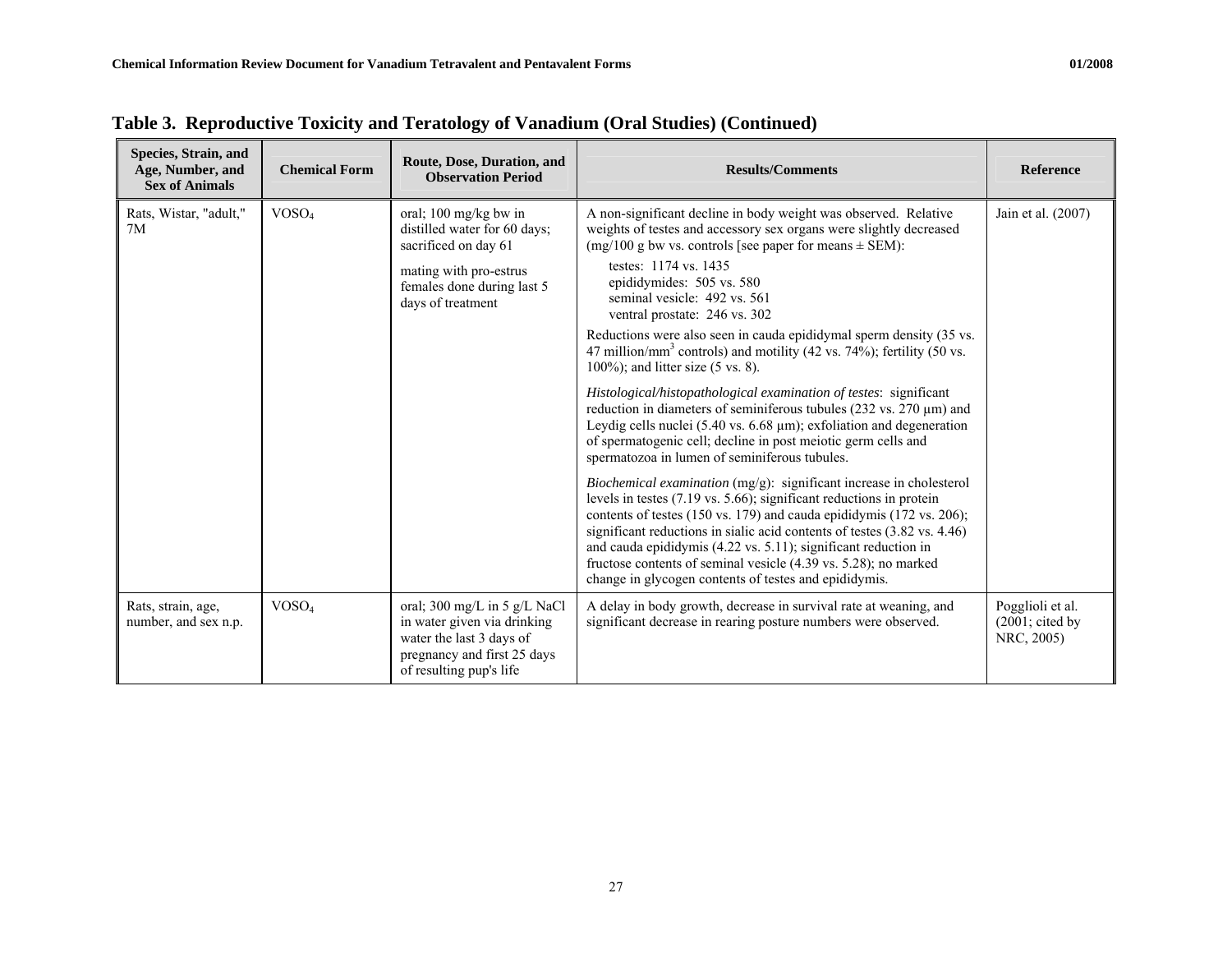| Species, Strain, and<br>Age, Number, and<br><b>Sex of Animals</b> | <b>Chemical Form</b>                          | Route, Dose, Duration, and<br><b>Observation Period</b>                                                                                                                                                                                                | <b>Results/Comments</b>                                                                                                                                                                                                                                                                                                                                                                                                                                                                                                                                                                                                                                                                                           | <b>Reference</b>                                                             |  |  |  |  |
|-------------------------------------------------------------------|-----------------------------------------------|--------------------------------------------------------------------------------------------------------------------------------------------------------------------------------------------------------------------------------------------------------|-------------------------------------------------------------------------------------------------------------------------------------------------------------------------------------------------------------------------------------------------------------------------------------------------------------------------------------------------------------------------------------------------------------------------------------------------------------------------------------------------------------------------------------------------------------------------------------------------------------------------------------------------------------------------------------------------------------------|------------------------------------------------------------------------------|--|--|--|--|
|                                                                   | Pentavalent Vanadium Compounds                |                                                                                                                                                                                                                                                        |                                                                                                                                                                                                                                                                                                                                                                                                                                                                                                                                                                                                                                                                                                                   |                                                                              |  |  |  |  |
| Mice, Swiss, age n.p.,<br>24M and 2F/M (for<br>mating)            | NaVO <sub>3</sub>                             | oral; 0, 20, 40, 60, and 80<br>mg/kg bw/day [8.36, 16.71,<br>25.07, and 33.42 mg V/kg<br>bw/day] in drinking water for<br>64 days prior to mating<br>mating: 8 of 24M mated<br>with 2F (untreated) for 4<br>days; F sacrificed 10 days<br>after mating | $NOAEL = 40$ mg/kg bw/day; $LOAEL = 60$ mg/kg bw/day<br>At 60 and 80 mg/kg, decreased pregnancy rate and decreased<br>spermatozoal count were observed. At 80 mg/kg, decreases in body<br>weight $(13%)$ , absolute epididymis weight $(88%$ compared to<br>controls), and spermatid count (30%) were also observed.<br>No significant changes were observed between groups in the<br>numbers of implantations, early/late resorptions, dead/live fetuses,<br>testes weights, sperm motility, or sperm abnormalities.<br>Histopathological changes were also not seen.<br>Noted: IPCS concludes that "Overall, the results do not provide                                                                         | Llobet et al. (1993;<br>cited by EVM,<br>2002, IPCS, 2001,<br>and NRC, 2005) |  |  |  |  |
| Mice, strain n.p., age<br>n.p., $18-20F/group$                    | $Na_3VO_4$                                    | oral gavage; 7.5, 15, 30, and<br>60 mg/kg bw [2.1, 4.2, 8.3,<br>and 16.6 mg $V/kg$ bw] in<br>deionized water on<br>pregnancy days 6-15;<br>sacrificed on pregnancy day<br>18                                                                           | convincing evidence that oral exposure to sodium metavanadate<br>produced specific fertility effects in this study."<br>At 30 and 60 mg/kg, deaths were seen in 4/18 and 17.19 mice,<br>respectively. At 15 mg/kg, a significant reduction in body weight<br>gain $(\sim 20\%)$ was observed but was not found at the end of the study.<br>At 30 mg/kg, delayed ossification was regarded as a secondary effect<br>of maternal toxicity.<br>There were no changes in final body weight, gravid uterine weight,<br>corrected bw, number of total implants per dam, number of live<br>fetuses per dam, sex ratio, average fetal bw, number of stunted<br>fetuses, or incidences of skeletal/visceral abnormalities. | Sanchez et al.<br>$(1991; \text{ cited by})$<br><b>IPCS</b> , 2001)          |  |  |  |  |
|                                                                   |                                               |                                                                                                                                                                                                                                                        | Noted: IPCS states "Overall, sodium orthovanadate did not produce<br>developmental toxicity in this thorough investigation."                                                                                                                                                                                                                                                                                                                                                                                                                                                                                                                                                                                      |                                                                              |  |  |  |  |
| Rats, Sprague-<br>Dawley, age, number,<br>and sex n.p.            | metavanadate<br>$(V^{+5})$ , compound<br>n.p. | oral (p.o.); 0, 5, 10, and 20<br>mg/kg bw/day for 60 days<br>prior to mating for males and<br>during gestation and lactation<br>for females                                                                                                            | $LOAEL = 5$ mg/kg bw/day<br>In offspring, decreases in body weight, body length, and tail length<br>were observed.                                                                                                                                                                                                                                                                                                                                                                                                                                                                                                                                                                                                | Domingo et al.,<br>$(1986; \text{ cited by})$<br>EVM, 2002)                  |  |  |  |  |

|  |  | Table 3. Reproductive Toxicity and Teratology of Vanadium (Oral Studies) (Continued) |  |
|--|--|--------------------------------------------------------------------------------------|--|
|  |  |                                                                                      |  |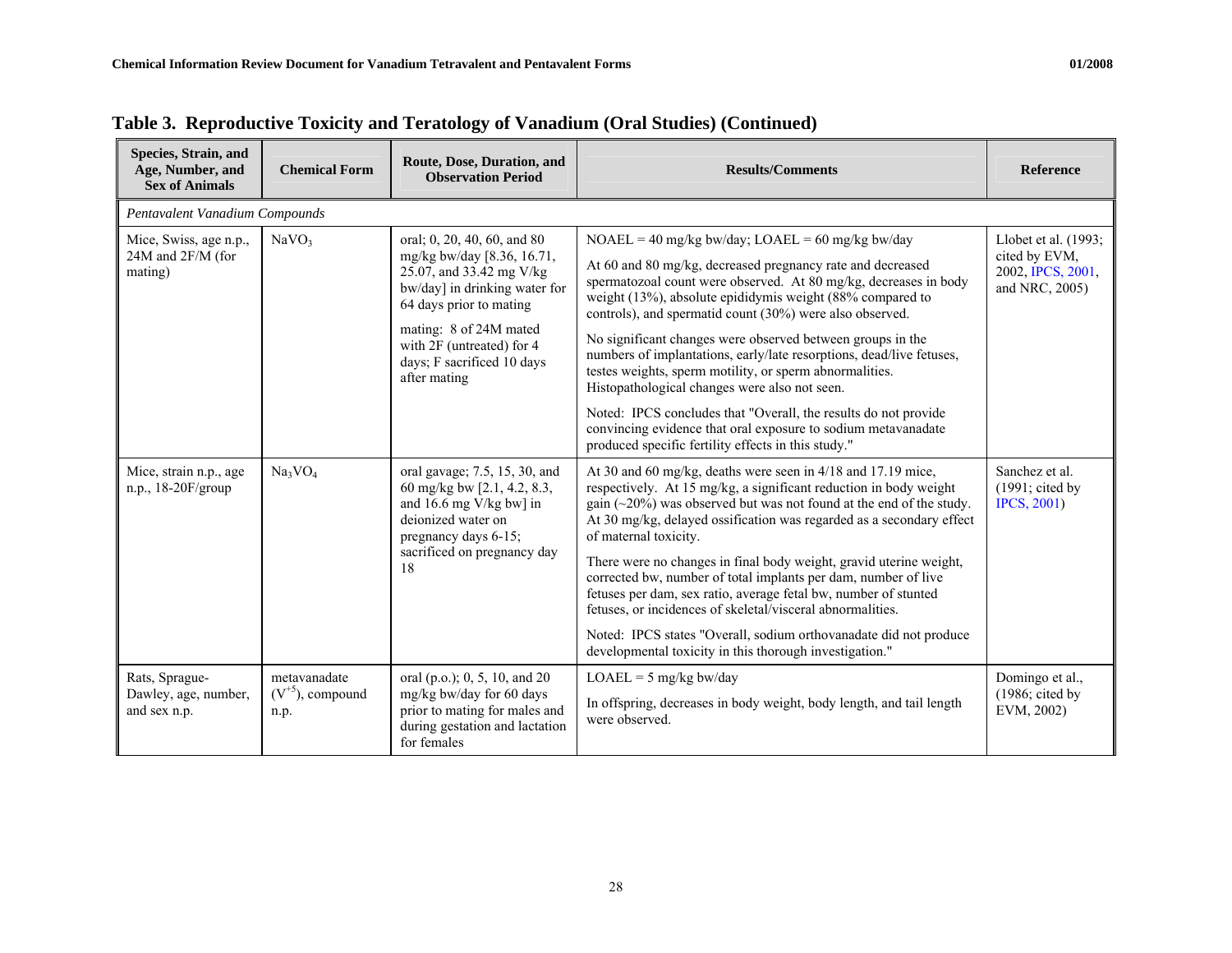| Species, Strain, and<br>Age, Number, and<br><b>Sex of Animals</b> | <b>Chemical Form</b>            | Route, Dose, Duration, and<br><b>Observation Period</b>                                                                                                              | <b>Results/Comments</b>                                                                                                                                                                                                                                                                                                                           | Reference                                                                   |  |
|-------------------------------------------------------------------|---------------------------------|----------------------------------------------------------------------------------------------------------------------------------------------------------------------|---------------------------------------------------------------------------------------------------------------------------------------------------------------------------------------------------------------------------------------------------------------------------------------------------------------------------------------------------|-----------------------------------------------------------------------------|--|
| Rats, Sprague-                                                    | NaVO <sub>3</sub>               | p.o./intragastric; 5, 10, and<br>20 mg/kg bw/day [2.1, 4.2,<br>and 8.4 mg V/kg bw/day] in<br>drinking water on gestation<br>days 6-14; fetuses obtained<br>on day 20 | $NOAEL = 20$ mg/kg bw/day                                                                                                                                                                                                                                                                                                                         | Paternain et al.                                                            |  |
| Dawley, age n.p., 20F                                             |                                 |                                                                                                                                                                      | No embryolethal or teratogenic effects were observed.                                                                                                                                                                                                                                                                                             | $(1987; \text{ cited by})$<br>EVM, 2002, and                                |  |
|                                                                   |                                 |                                                                                                                                                                      | At the low, mid, and high doses, numbers of litters were 14, 12, and<br>8, respectively (14 for controls). The number of abnormal fetuses<br>was increased. At the high dose only, hydrocephaly occurred in 2 of<br>98 fetuses.                                                                                                                   | <b>IPCS</b> , 2001)                                                         |  |
|                                                                   |                                 |                                                                                                                                                                      | No statistically significant changes in the numbers per litter of<br>corpora lutea, implantations, resorptions, or live fetuses were seen<br>between groups. There were also no significant differences for fetal<br>bw or body length, as well as no visceral or skeletal abnormalities.                                                         |                                                                             |  |
|                                                                   |                                 |                                                                                                                                                                      | Noted: IPCS states that "Overall, there is no clear evidence of direct<br>developmental toxicity following exposure to sodium metavanadate."                                                                                                                                                                                                      |                                                                             |  |
| Rats, Sprague-<br>Dawley, age n.p., 7F                            | $Na_3VO_4$                      | oral; 0.25 and 0.50 mg/mL<br>$\left[~-60$ and 120 mg/kg/day] in<br>drinking water given on<br>gestation days 10-20                                                   | A significant decrease in the number of fetuses per pregnancy (as<br>well as in water consumption) was observed. The amount found in<br>blood was $\sim$ 322 ppb vanadium.                                                                                                                                                                        | Ganguli et al.<br>$(1994; \text{ cited by})$<br>EVM, 2002 and<br>NRC, 2005) |  |
| Rats, strain n.p., age<br>n.p., 30M and 60F                       | NH <sub>4</sub> VO <sub>3</sub> | oral; 87.1 mg/kg in drinking<br>water for 70 and 61 days in<br>M and F, respectively                                                                                 | Both sexes showed reduced reproductive performance. Males had<br>greater reduced fertility than females.                                                                                                                                                                                                                                          | Morgan and El-<br>Tawil (2003; cited<br>by NRC, 2005)                       |  |
| Rats, Wistar, age n.p.,<br>$18-21$ F/group                        | $V_2O_5$                        | oral gavage; $1, 3, 9$ , and $18$<br>mg/kg bw/day in vegetable<br>oil on gestation days 6-15;<br>sacrificed on gestation day 20                                      | At 9 and 18 mg/kg, statistically significantly decreased maternal<br>body weight gains (75 and 40%, respectively) were observed. At the<br>highest dose, statistically significant decreases in fetal bw, body<br>length, and tail length (87, 92, and 94%, respectively) were seen.                                                              | Yang et al.,<br>(1986a; cited by<br><b>IPCS</b> , 2001)                     |  |
|                                                                   |                                 |                                                                                                                                                                      | Delayed occipital ossification was also reported for high-dose<br>animals, while non-ossification or delayed ossification of the sternum<br>was reported for all treated animals. At 9 and 18 mg/kg, skeletal<br>abnormalities were also statistically significantly increased. [Noted:<br>All findings were not reported on a per litter basis.] |                                                                             |  |
|                                                                   |                                 |                                                                                                                                                                      | There were no increases in the numbers of resorptions or dead fetuses<br>(not given on a per litter basis) and no visceral abnormalities.                                                                                                                                                                                                         |                                                                             |  |
|                                                                   |                                 |                                                                                                                                                                      | Noted: IPCS states that "no decision can be made regarding the<br>reliability of the reported findings.                                                                                                                                                                                                                                           |                                                                             |  |

**Table 3. Reproductive Toxicity and Teratology of Vanadium (Oral Studies) (Continued)** 

Abbreviations: bw = body weight; F = female(s); LOAEL = lowest-observed-adverse-effects level; M = male(s); NOAEL = no-observed-adverse-effects level; n.p. = not provided.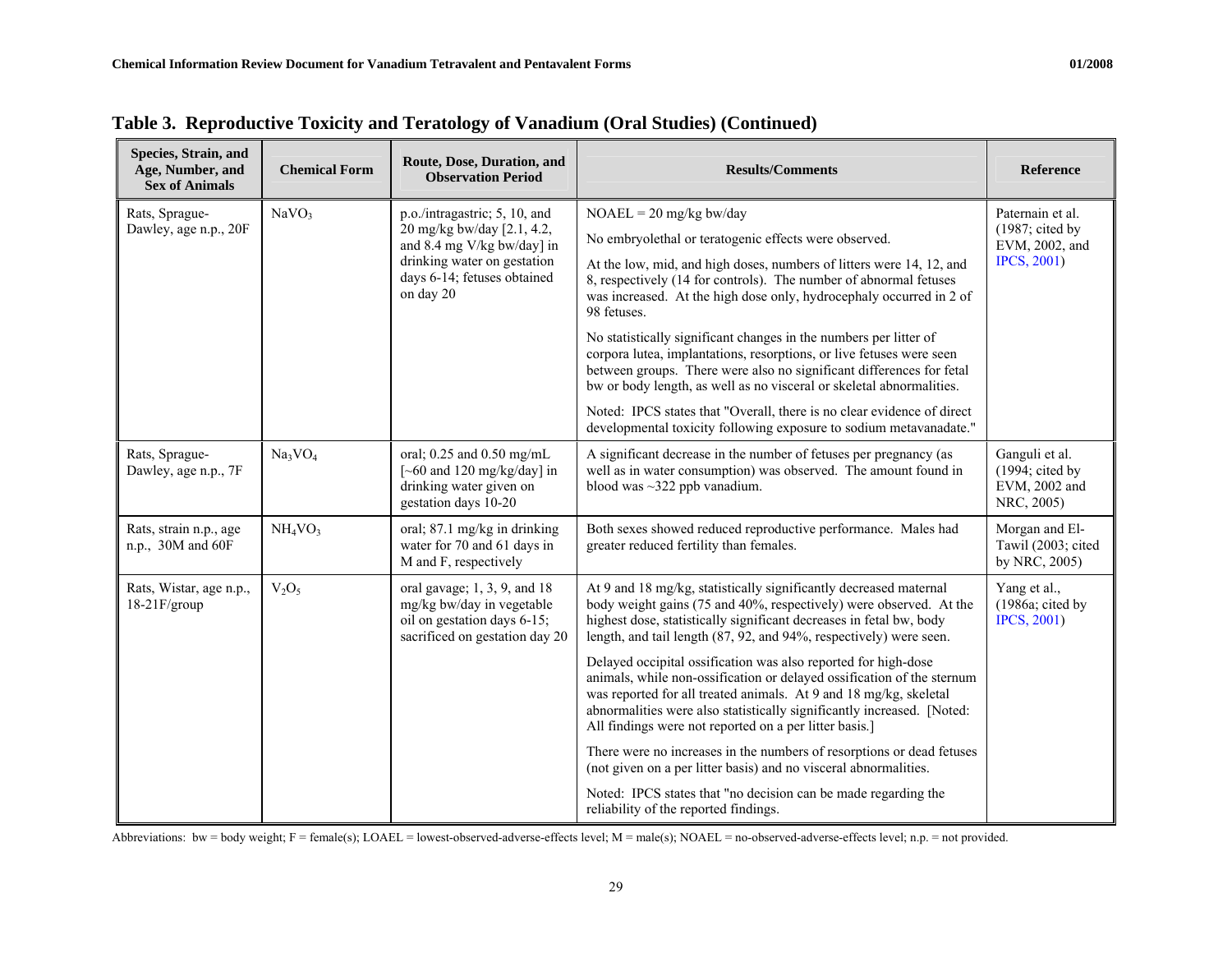## <span id="page-36-0"></span>Tetravalent Vanadium Compounds

Impacts on the structures within reproductive organs (e.g., seminiferous tubules, epididymides) were noted. Higher dose studies described decreases in survival rate of weanlings, sperm density and motility, fertility, and litter size (Dehghani et al., 2002; Jain et al., 2007; Paternain et al., 1990 [cited by EVM, 2002, [IPCS, 2001](http://www.inchem.org/documents/cicads/cicads/cicad29.htm), and NRC, 2005]; Pogglioli et al, 2001 [cited by NRC, 2005]).

## Pentavalent Vanadium Compounds

Overall, pentavalent vanadium compounds were shown to have no significant effects on the number of implantations, resorptions, or live/dead fetuses. Maternal body weight was shown to decrease during exposures. Delayed ossification also was observed (Domingo et al., 1986; Ganguli et al., 1994; Llobet et al., 1993; Morgan and El-Tawil, 2003; Paternain et al., 1987; Sanchez et al., 1991; Yang et al., 1986a [all cited by EVM, 2002, [IPCS, 2001](http://www.inchem.org/documents/cicads/cicads/cicad29.htm), and/or NRC, 2005]).

## **9.3 Carcinogenicity**

In mice, administration of vanadyl sulfate (5 µg/mL) in drinking water during their lifespan did not increase the incidence of spontaneous tumors (Kanisawa and Schroeder, 1967; cited by EVM, 2002). Comparatively, studies by Schroeder and Mitchener (1975) indicated that administration of vanadyl sulfate (5 ppm V) to male and female mice in drinking water during their lifespans increased the number of tumors in female mice, but not in male mice.

Whole-body inhalation exposure to vanadium pentoxide increased the incidence of lung neoplasms in male and female mice and, to a lesser degree, in female rats in the NTP bioassay; neoplasms were not found in other organs. Vanadium pentoxide was not mutagenic in *Salmonella typhimurium* with or without metabolic activation, but did induce micronucleated erythrocytes in mouse peripheral blood [\(NTP, 2002;](http://ntp.niehs.nih.gov/ntp/htdocs/LT_rpts/tr507.pdf) [Ress et al., 2003](http://toxsci.oxfordjournals.org/cgi/reprint/74/2/287.pdf)). It was categorized as a carcinogen by the Commission of European Communities ([Health and Safety Executive, U.K.,](http://ecb.jrc.it/classlab/11204_UK_vanadium_pentoxide.doc)  [2004](http://ecb.jrc.it/classlab/11204_UK_vanadium_pentoxide.doc)) and the German Senate Commission of the Deutsche Forschungsgemeinschaft ([DFG,](http://www.dfg.de/en/news/press_releases/2005/press_release_2005_46.html)  [2005](http://www.dfg.de/en/news/press_releases/2005/press_release_2005_46.html); cited by Duffus, 2007); the IARC categorized it a possible human carcinogen (Group 2B) noting that vanadium pentoxide was clastogenic and aneugenic in cultured mammalian cells and inhibited DNA synthesis and repair enzymes ([IARC, 2006\)](http://monographs.iarc.fr/ENG/Monographs/vol86/volume86.pdf).

## **9.4 Initiation/Promotion Studies**

No data were available.

# **9.5 Anticarcinogenicity**

Over 20 studies were identified relating to chemopreventive effects and mechanisms/modes of action of vanadium compounds. Overall the studies indicate that vanadium compounds exert chemopreventive effects against chemically-induced carcinogenesis. Studies indicate that administration of vanadium compounds to animal models of carcinogenesis is associated with decreased development of aberrant crypt foci, elevated superoxide dismutase activity, repair of hyperplastic lesions, reduction in incidence and size of tumors, increased delay in tumor appearance, regulation of cell-cycle modulator proteins (e.g., p53, BC12), protection against generation of single-stranded DNA breaks, and reduction of chromosomal aberrations (Bishayee et al, 2000; Kanna et al., 2003a,b, 2004, 2005; Ray et al., 2004, 2005a,b, 2007). A schematic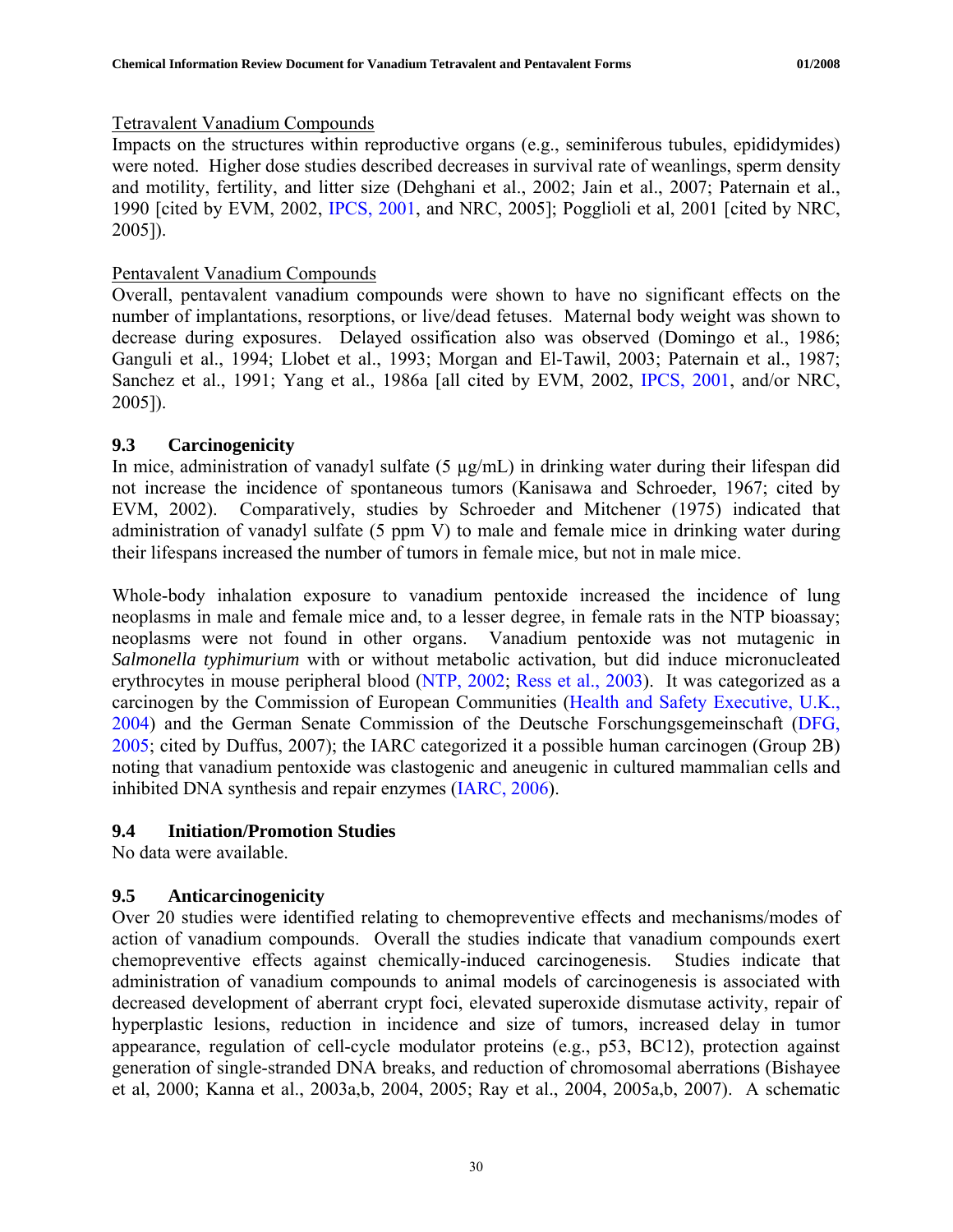<span id="page-37-0"></span>presentation of the anticarcinogenic modes of action of vanadium compounds in animal models also is reviewed (Evangelou, 2002).

## **9.6 Genotoxicity**

## Tetravalent Vanadium Compounds

The bone marrow of male mice given a single intragastric dose of vanadyl sulfate (100 mg/kg/bw [31 mg V/kg bw] had statistically significant increases in cells with hypoploidy at 24 and 36 hours; in cells with hyperploidy at 24 hours; in the number of aberrant cells at 24 and 36 hours (4.3 and 2.7%, respectively, versus 0.6% in controls); and in the number of micronucleated polychromatic erythrocytes (PCEs) at various intervals between 6 and 48 hours. A notable induction of polyploidy was not observed (Ciranni et al., 1995; cited by [IPCS, 2001\)](http://www.inchem.org/documents/cicads/cicads/cicad29.htm).

Compared to the above study, administration of vanadyl sulfate (2-1000 mg/L in drinking water for 5 weeks) to male mice did not increase the number of PCEs and slightly increased micronucleated reticulocytes, though the effect was not dose dependent (Villani et al. 2007).

## Pentavalent Vanadium Compounds

The bone marrow of male mice administered a single intragastric dose of sodium orthovanadate (75 mg/kg bw [21 mg V/kg bw]) or ammonium metavanadate (50 mg/kg bw [42 mg V/kg bw]; Note: Our calculations indicate that 21 mg V/kg bw administered.) in water showed increased numbers of chromosome aberrations after 36 hours with both compounds; these were not statistically significant. Statistically significant increases were seen in cells with hypoploidy and hyperploidy, but none with polyploidy. Ratios of PCE/normochromatic erythrocyte were 50% lower compared to controls, but the percentage of micronucleated PCEs was statistically significant increased (about twofold) with both vanadium compounds compared to controls (Ciranni et al., 1995; cited by [IPCS, 2001](http://www.inchem.org/documents/cicads/cicads/cicad29.htm)).

In another study, the bone marrow of mice given vanadium pentoxide  $(1, 3, 6, 0r)$  11 mg/kg bw [0.6, 1.7, 3.4, or 6.2 mg V/kg bw]) in 3% starch suspension for six weeks exhibited no increased induction of micronuclei ([IPCS, 2001\)](http://www.inchem.org/documents/cicads/cicads/cicad29.htm).

Comparatively, male mice treated for 5 weeks with a range of concentrations of sodium orthovanadate in drinking water (0.75-1500 mg/L) exhibited statistically significant increases of micronuclei in bone marrow at the highest concentrations (750 and 1500 mg/L). A significant increase of comet tail length in splenocytes also was observed at the highest tested concentration. Additionally, no effect was observed on sperm chromatin structure (Leopardi et al., 2005).

## **9.7 Cogenotoxicity**

No data were available.

## **9.8 Antigenotoxicity**

No data were available.

## **9.9 Immunotoxicity**

Tetravalent Vanadium Compounds No data were available.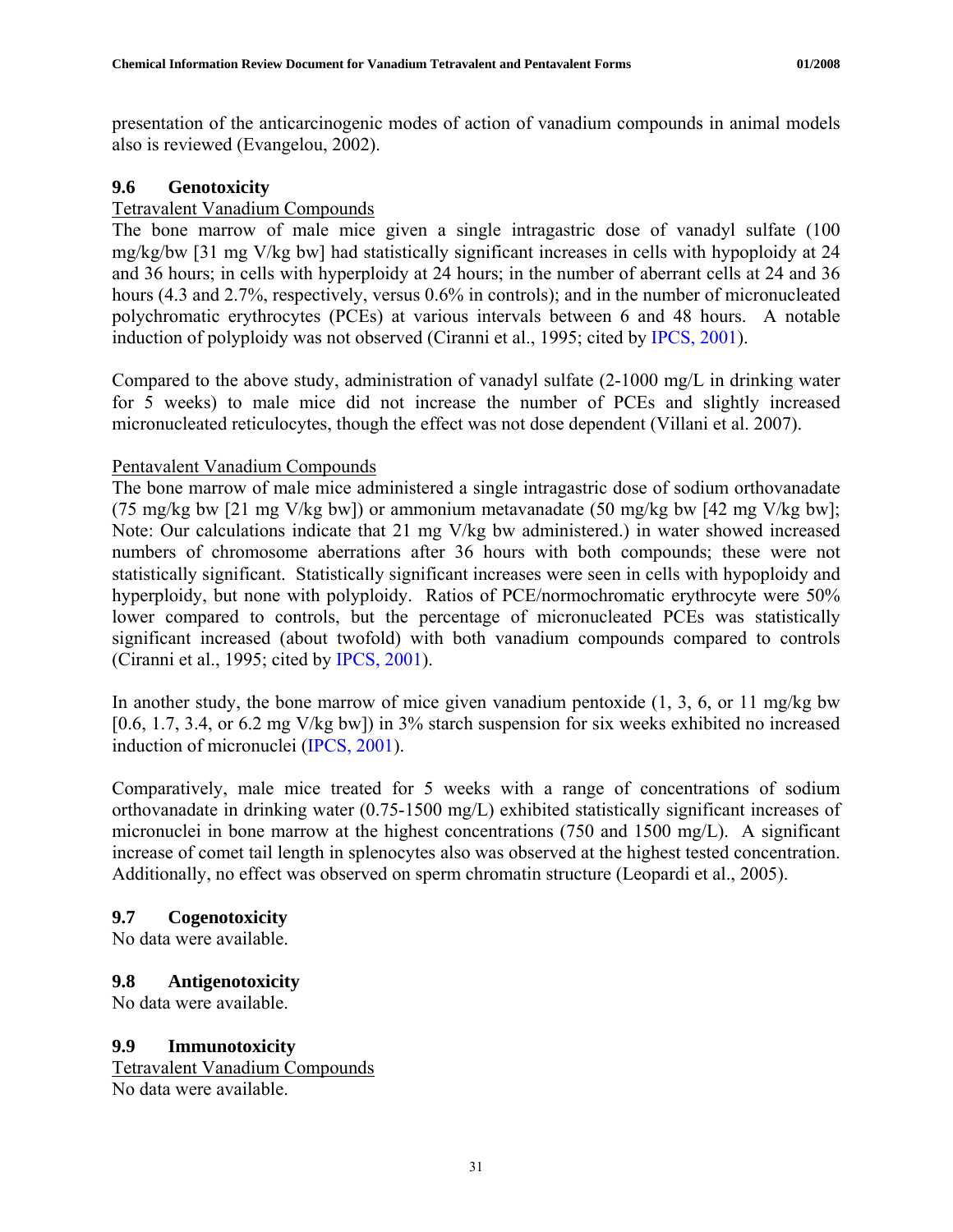## <span id="page-38-0"></span>Pentavalent Vanadium Compounds

Male and female ICR mice administered vanadium pentoxide (6 mg/kg bw [3.4 mg/kg bw]) for 5 days per week for 6 weeks exhibited an enlargement of the spleen with weakened spleen cellularity. A significant increase in leukocyte count in peripheral blood and a decrease in phagocytosis were also observed. Activation of T- and B-cells and a strong mitogenic response to concanavalin A suggested potential hypersensitivity (Mravcova et al., 1993; cited by [IPCS,](http://www.inchem.org/documents/cicads/cicads/cicad29.htm)  [2001](http://www.inchem.org/documents/cicads/cicads/cicad29.htm)).

In male Wistar rats administered vanadium pentoxide (1 or 100 mg V/L) in drinking water for 6 months, as in mice, an enlarged spleen was observed (at the high dose only), as well as a significant increase in leukocyte count in peripheral blood and a decrease in phagocytosis (Mravcova et al., 1993; cited by [IPCS, 2001\)](http://www.inchem.org/documents/cicads/cicads/cicad29.htm).

Significant increases in antibody-synthesizing lymphocytes in the spleens of BALB/c mice and Wistar rats were observed after administration of ammonium vanadate (0.5 ppm) in drinking water for 40 and 200 days. Increases also were observed in levels of serum agglutinins and hemolysins (Alexandrova et al., 2002).

# **9.10 Other Data**

Lactation-exposed offspring of dams treated with sodium metavanadate (i.p.; 3 mg/kg bw [1.25 mg V/kg bw/day] in distilled water on postnatal days 10-21) exhibited a significant delay in eye opening and decreases in forelimb support, locomotor activity, and myelin staining in corpus callosum and cerebellum when compared to controls (Soazo and Barcia, 2007).

# **10.0 Structure-Activity Relationships**

Not applicable.

# **11.0 Online Databases and Secondary References**

**11.1 Online Databases**  National Library of Medicine Databases (TOXNET) ChemIDplus EMIC and EMICBACK **HSDB** IRIS

| <b>STN</b> International Files |                  |
|--------------------------------|------------------|
| <b>AGRICOLA</b>                | <b>IPA</b>       |
| <b>BIOSIS</b>                  | <b>MEDLINE</b>   |
| <b>BIOTECHNO</b>               | <b>NIOSHTIC</b>  |
| <b>CABA</b>                    | <b>NTIS</b>      |
| <b>CANCERLIT</b>               | Registry         |
| <b>EMBASE</b>                  | <b>RTECS</b>     |
| <b>ESBIOBASE</b>               | <b>TOXCENTER</b> |
|                                |                  |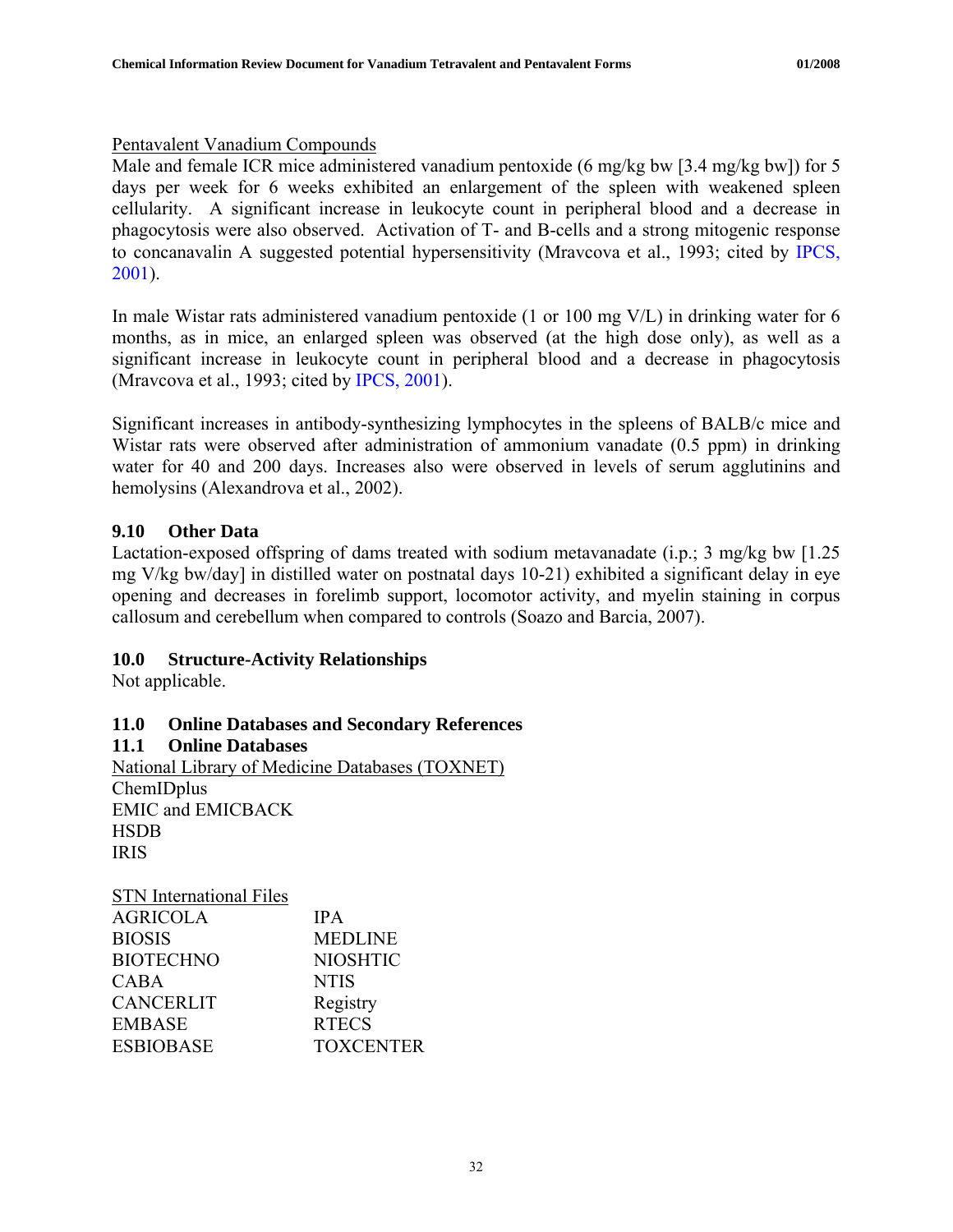| $1021$ CET TER INCRUGS WARDING? GUG TIVIT THE TOTOWING THES. |                                                                                     |  |  |  |
|--------------------------------------------------------------|-------------------------------------------------------------------------------------|--|--|--|
| Aneuploidy                                                   | ANEUPL <sup>*</sup>                                                                 |  |  |  |
| BIOSIS Previews <sup>®</sup> (1969-present)                  | BIOSIS <sup>*</sup>                                                                 |  |  |  |
| CAplus (1907-present)                                        | CAplus                                                                              |  |  |  |
| International Labour Office                                  | $CIS^*$                                                                             |  |  |  |
| <b>Toxicology Research Projects</b>                          | $CRISP^*$                                                                           |  |  |  |
| Development and Reproductive Toxicology                      | $\text{DART}^{\textcircled{\tiny{\textsf{RF}}}^{\textcircled{\tiny{\textsf{RF}}}}}$ |  |  |  |
| Environmental Mutagen Information Center File                | $EMIC^*$                                                                            |  |  |  |
| Epidemiology Information System                              | <b>EPIDEM</b>                                                                       |  |  |  |
| Environmental Teratology Information Center File             | $ETIC^*$                                                                            |  |  |  |
| Federal Research in Progress                                 | FEDRIP <sup>*</sup>                                                                 |  |  |  |
| Health Aspects of Pesticides Abstract Bulletin               | <b>HAPAB</b>                                                                        |  |  |  |
| Hazardous Materials Technical Center                         | HMTC <sup>*</sup>                                                                   |  |  |  |
| International Pharmaceutical Abstracts (1970-present)        | $IPA^*$                                                                             |  |  |  |
| MEDLINE (1951-present)                                       | <b>MEDLINE</b>                                                                      |  |  |  |
| Pesticides Abstracts                                         | PESTAB <sup>*</sup>                                                                 |  |  |  |
| Poisonous Plants Bibliography                                | PPBIB <sup>*</sup>                                                                  |  |  |  |
| Swedish National Chemicals Inspectorate                      | <b>RISKLINE</b>                                                                     |  |  |  |
| Toxic Substances Control Act Test Submissions                | TSCATS*                                                                             |  |  |  |

<span id="page-39-0"></span>TOXCENTER includes toxicology data from the following files:

\* These are also in TOXLINE. Missing are TOXBIB, NIOSHTIC®, NTIS.

National Archives and Records Administration Code of Federal Regulations (CFR)

In-House Databases Current Contents on Diskette® The Merck Index, 2006, on CD-ROM

## **11.2 Secondary References**

None used.

## **12.0 References**

Al-Dayel, O., Hefne, J., Balawee, S., and Al-Ajyan, T. 2005. Elemental variation on bottled drinking water. Int J Chem Sci, 3(2):167-180. Abstract from CABA 2005:188723.

Alexandrova, R., Alexandrova, I., and Nikolova, E. 2002. Effect of orally administered ammonium vanadate on the immune response of experimental animals. Dokl Blg Akad Aukite, 55(3):69-72. Abstract from BIOSIS 2002:456720.

Anke, M. 2004. Vanadium - an element both essential and toxic to plants animals and humans? An R Acad Nac Farm, 70(4):961-999.

Aoki, T., and So, K. 2005 pat. Vanadium ion-containing agent for improving sugar, lipid and/or nitrogen metabolic errors (Jpn.). PCT Patent Application. World Patent No. 2005048739 A1. Issue date: June 2, 2005. Abstract from FROSTI 675009.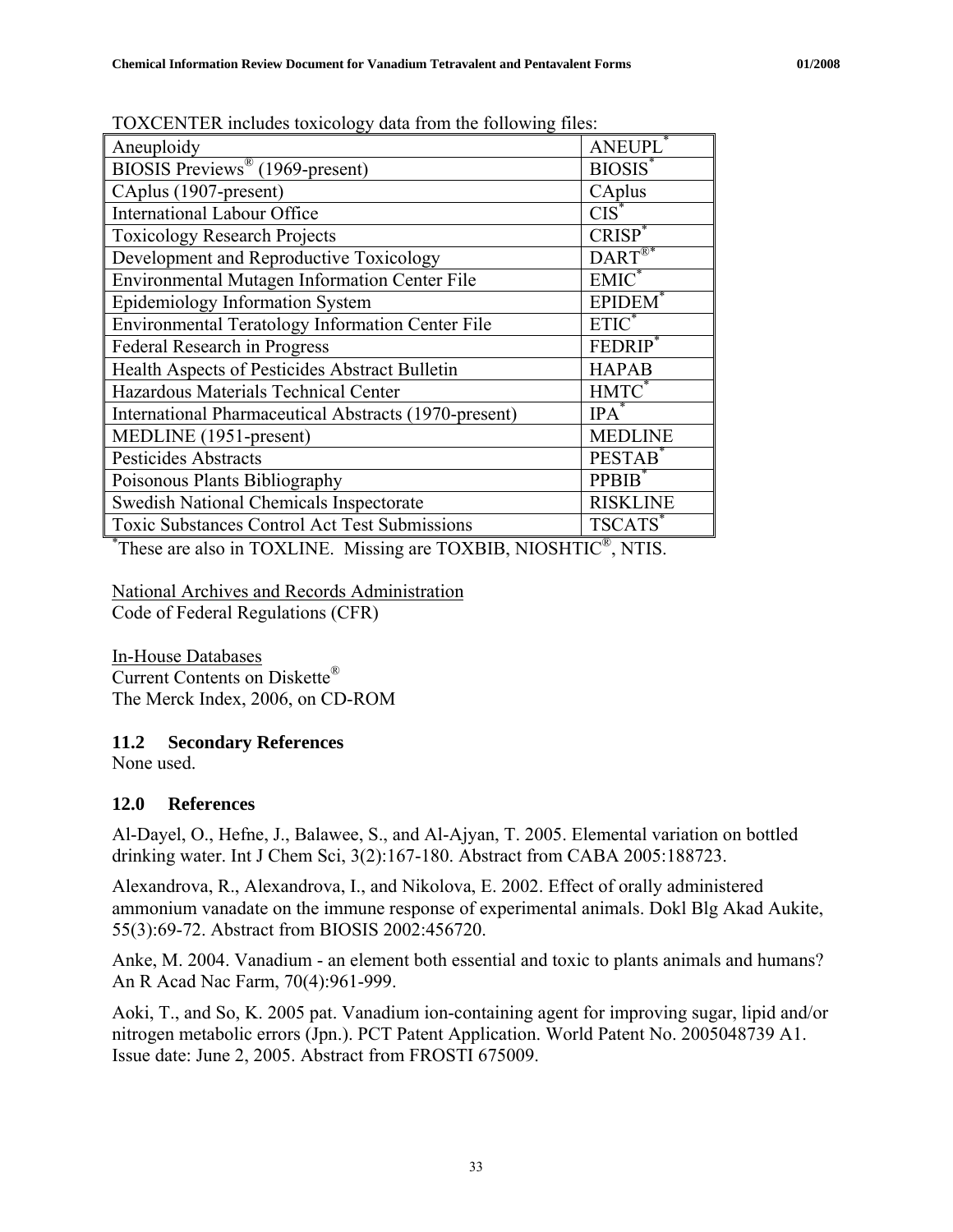ATSDR (Agency for Chemicals and Disease Registry). 1992. Toxicological Profile for Vanadium and Compounds. ATSDR, Department of Health and Human Services, Atlanta, GA. Internet address: <http://www.atsdr.cdc.gov/toxprofiles/tp58.pdf>.

Aureliano, M., and Gândara, R.M.C. 2005. Decavanadate effects in biological systems. J Inorg Biochem, 99:979-985.

Baes, C.F., Jr., and Mesmer, R.E. 1976. The Hydrolysis of Cations. A Wiley-Interscience Publication, John Wiley & Sons, New York, NY.

Balasubramanyam, M., and Mohan, V. 2001. Orally active insulin mimics: where do we stand now? J Biosci, 26(3):383-390.

Baran, E.J. 2003. Model studies related to vanadium biochemistry: Recent advances and perspectives. J Braz Chem Soc, 14(6):878-888.

Barceloux, D.G. 1999. Vanadium. Clin Toxicol, 37(2):265-278.

Basak, R., Saha, B.K., and Chatterjee, M. 2000. Inhibition of diethylnitrosamine-induced rat liver chromosomal aberrations and DNA-strand breaks by synergistic supplementation of vanadium and 1alpha,2,5-dihydroxyvitamin D3. Biochim Biophys Acta, 1502(2):273-282. Abstract from PubMed 11040452.

Bishayee, A., Oinam, S., Basu, M., Chatterjee, M. 2000. Vanadium chemoprevention of 7,12 dimethylbenz(a)anthracene-induced rat mammary carcinogenesis: probably involvement of representative hepatic phase I and II xenobiotic metabolizing enzymes. Breast Cancer Res Treat, 63(2):133-145. Abstract from PubMed 11097089.

Bodgen, J.D., Higashino, H., Lavenhar, M.A., Bauman, J.W., Jr., Kemp, F.W., and Aviv, A. 1982. Balance and tissue distribution of vanadium after short-term ingestion of vanadate. J Nutr, 112:2279-2285. Cited by EVM (2002).

Borges, G., Mendonça, P., Joaquim, N., Coucelo, J., and Aureliano, M. 2003. Acute effects of vanadate oligomers on heart, kidney, and liver histology in the Lusitanian toadfish (*Halobatrachus didactylus*). Arch Environ Contam Toxicol, 45(3):415-422. Abstract from PubMed 14674595.

Boscolo, P., Carmignani, M., Volpe, A.R., Felaco, M., Del Rosso, G., Porcelli, G., and Giuliano, G. 1994. Renal toxicity and arterial hypertension in rats chronically exposed to vanadate. Occup Environ Med, 51:500-503. Cited by IPCS (2001).

Byczkowski, J.Z., Wan, B., and Kulkarni, A.P. 1988. Vanadium-mediated lipid peroxidation in microsomes from human term placenta. [Bull Environ Contam Toxicol.,](javascript:AL_get(this,%20) 41(5):696-703. Abstract from PMID 3233369.

Cantley, L.C., Jr., and Aisen, P. 1979. The fate of cytoplasmic vanadium. Implications on (Na,K)-ATPase inhibition. J Biol Chem, 254(6):1781-1784. Available at Internet address: [http://www.jbc.org/cgi/reprint/254/6/1781.pdf.](http://www.jbc.org/cgi/reprint/254/6/1781.pdf) Last accessed on October 25, 2007.

CDPH (California Department of Public Health). 2001. Article 17. Special Monitoring Requirements for Unregulated Chemicals. (Title 22 of the California Code of Regulations §64450). Effective January 3, 2001. California Department of Public Health, Sacramento, CA. Available at Internet address: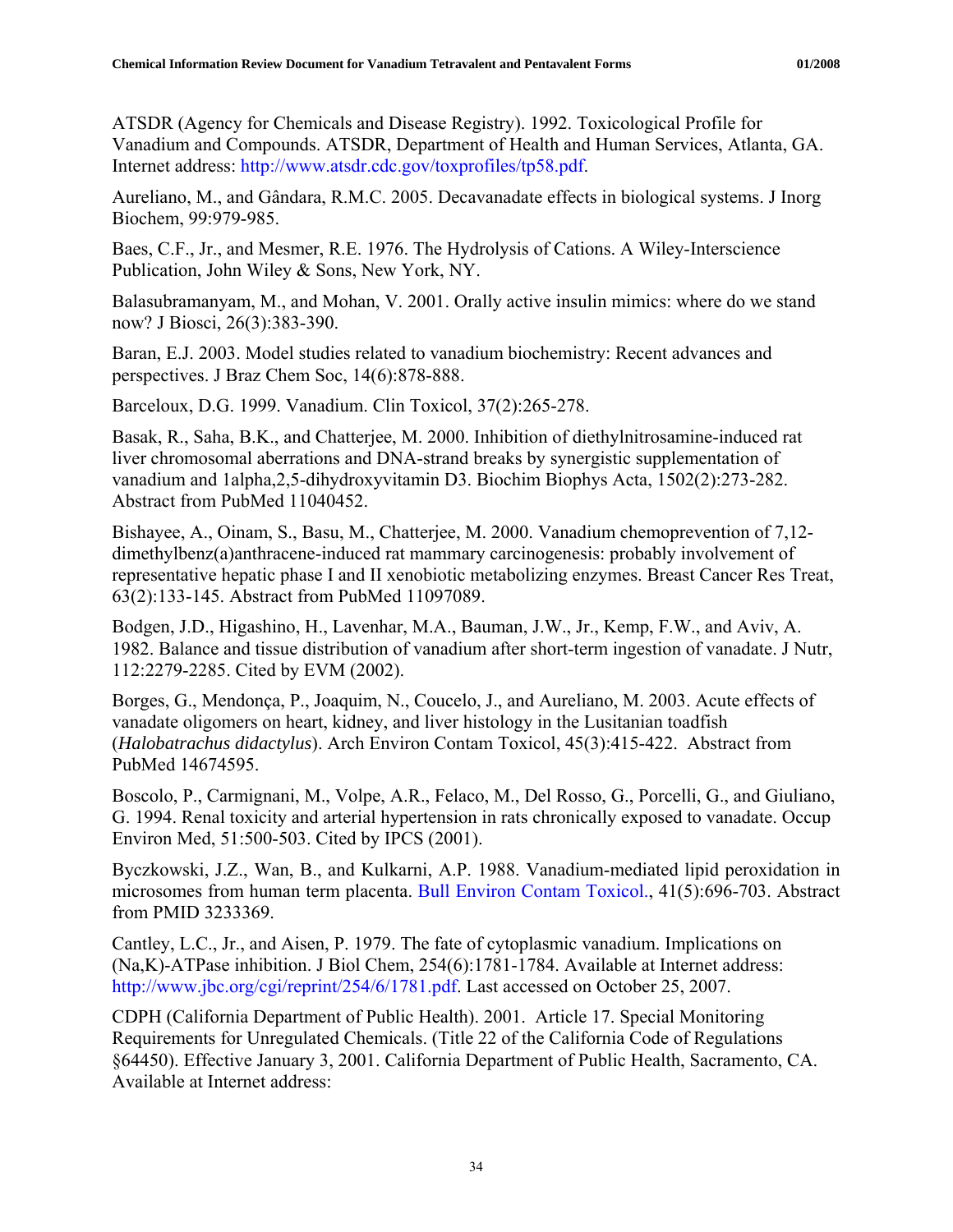[http://www.cdph.ca.gov/certlic/drinkingwater/Documents/UCMR/UCMRregulation.pdf.](http://www.cdph.ca.gov/certlic/drinkingwater/Documents/UCMR/UCMRregulation.pdf) Last accessed on November 5, 2007.

CDPH. 2005. UCMR monitoring results. Last update April 11, 2005. California Department of Public Health, Sacramento, CA. Available at Internet address: <http://www.cdph.ca.gov/certlic/drinkingwater/Pages/UCMRmonitoringresults.aspx>. Last

accessed on November 5, 2007.

CDPH. 2007a. Drinking Water Notification Levels. Last updated September 19, 2007. California Department of Public Health, Sacramento, CA. Available at Internet address: <http://www.cdph.ca.gov/certlic/drinkingwater/Pages/NotificationLevels.aspx>. Last accessed on November 5, 2007.

CDPH. 2007b. Repeal of Article 17. Special Monitoring Requirements for Unregulated Chemicals. (Title 22 of the California Code of Regulations §64450). Promulgated September 28, 2007b. Effective October 18, 2007. California Department of Public Health, Sacramento, CA. Available at Internet address: [http://www.cdph.ca.gov/certlic/drinkingwater/Pages/UCMR.aspx.](http://www.cdph.ca.gov/certlic/drinkingwater/Pages/UCMR.aspx) Last accessed on November 5, 2007.

Chasteen, N.D., Grady, J.K., and Holloway, C.E. 1986. Characterization of the binding, kinetics, and redox stability of vanadium(IV) and vanadium(V) protein complexes in serum. Inorg Chem, 25:2754-2760. First page available at Internet address: [http://pubs.acs.org/cgi](http://pubs.acs.org/cgi-bin/abstract.cgi/inocaj/1986/25/i16/f-pdf/f_ic00236a021.pdf?sessid=6006l3)[bin/abstract.cgi/inocaj/1986/25/i16/f-pdf/f\\_ic00236a021.pdf?sessid=6006l3](http://pubs.acs.org/cgi-bin/abstract.cgi/inocaj/1986/25/i16/f-pdf/f_ic00236a021.pdf?sessid=6006l3). Last accessed on October 25, 2007.

Chemexper.com. 2007. ChemExper Chemical Directory. Internet address: <http://www.chemexper.com/>. Last accessed on September 29, 2007.

Chemfinder. 2004. [searched by CASRN and chemical name]. Internet address: [http://chemfinder.cambridgesoft.com.](http://chemfinder.cambridgesoft.com/) Last accessed on September 28, 2007.

ChemicalLand21. Undated. Vanadium oxytrichloride. Internet address: [http://chemicalland21.com/arokorhi/industrialchem/inorganic/VANADIUM%20OXYTRICHLO](http://chemicalland21.com/arokorhi/industrialchem/inorganic/VANADIUM%20OXYTRICHLORIDE.htm) [RIDE.htm.](http://chemicalland21.com/arokorhi/industrialchem/inorganic/VANADIUM%20OXYTRICHLORIDE.htm) Last accessed on September 29, 2007.

ChemIDplus. Undated. [searched by CASRN and chemical name]. Internet address: [http://chem.sis.nlm.nih.gov/chemidplus.](http://chem.sis.nlm.nih.gov/chemidplus) Last accessed on September 28, 2007.

Ciranni, R., Antonetti, M., and Migliore, L. 1995. Vanadium salts induce cytogenetic effects in *in vivo* treated mice. Mutat Res, 343:53-60. Cited by IPCS (2001).

Crans, D.C. 2005. Fifteen years of dancing with vanadium. Pure Appl Chem, 77(9):1497-1527.

Crans, D.C., and Schelble, S.M. 1990. Vanadate dimer and tetramer both inhibit glucose-6 phosphate dehydrogenase from *Leuconostoc mesenteroides*. Biochemistry, 29:6698-6706. Abstract from PubMed 2397207.

Crans, D.C., and Simone, C.M. 1991. Nonreductive interaction of vanadate with an enzyme containing a thiol group in the active site: Glycerol-3-phosphate dehydrogenase. Biochemistry, 30(27):6734-6741. Abstract from PubMed 2065057.

Curran, G., Azarnoff, D., and Bolinger, R. 1959. Effect of cholesterol synthesis inhibition in normocholesteraemic young men. J Clin Invest, 38:1251-1261. Cited by EVM (2002) and IPCS (2001).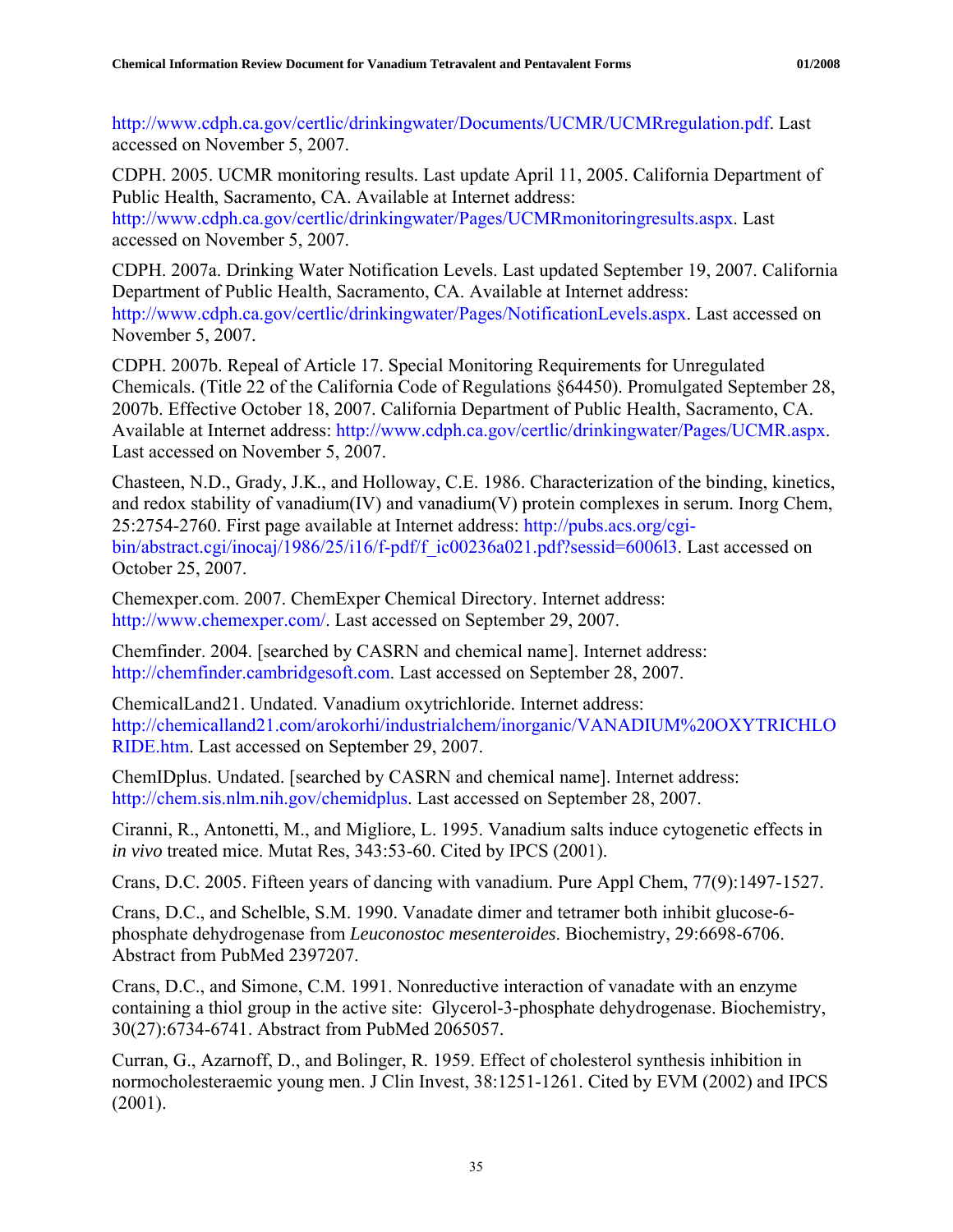Dabros, W., Goc, A., Turyna, B., and Kordowiak, A.M. 2006. Sodium metavanadate affected control and streptozotocin-diabetic rat liver golgi complexes. Polish J Pathol, 57(2):91-97. Abstract from PubMed 17019971.

Dai, S., and McNeill, J.H. 1994. One-year treatment of non-diabetic and streptozotocin-diabetic rats with vanadyl sulphate did not alter blood pressure or haematological indices. Pharmacol Toxicol, 74:101-109. Cited by IPCS (2001).

Dai, S., Thompson, K., Vera, E., and McNeill, J.H. 1994b. Toxicity studies on one-year treatment of non-diabetic and streptozotocin-diabetic rats with vanadyl sulphate. Pharmacol Toxicol, 75:265-273. Cited by IPCS (2001).

Dai, S., Thompson, K.H., and McNeill, J.H. 1994a. One-year treatment of streptozotocininduced diabetic rats with vanadyl sulphate. Pharmacol Toxicol, 74:101-109. Cited by IPCS (2001) and NRC (2005).

Dai, S., Vera, E., and McNeill, J.H. 1995. Lack of hematological effect of oral vanadium treatment in rats. Pharmacol Toxicol, 76:263-264. Cited by NRC (2005).

De Cremer, K., Van Hulle, M., Chéry, C., Cornelis, R., Strijckmans, K., Dams, R., Lameire, N., and Vanholder, R. 2002. Fractionation of vanadium complexes in serum, packed cells and tissues of Wistar rats by means of gel filtration and anion-exchange chromatography. J Biol Inorg Chem, 7(7-8):884-890.

Dehghani, G.A., Mansoorzadeh, S., Omrani, G.H., and Tabeei, S.Z. 2002. Effects of vanadyl sulphate on spermatogenesis in male rats. Iranian J Med Sci, 27(2):95-96.

Delbono, G., Fusari, A., Ubaldi, A., Bonomi, A., and Bignetti, E. 2003. Vanadium: tissue distribution after chronic administration in the pig. Ann Fac Med Vet, 23:139-147. Abstract from CABA 2004:188283.

DFG (Deutsche Forschungsgemeinschaft). 2005. DFG Presents the 2005 MAK and BAT Value Lists. Press Release No. 46, July 19, 2005. Internet address: [http://www.dfg.de/en/news/press\\_releases/2005/press\\_release\\_2005\\_46.html](http://www.dfg.de/en/news/press_releases/2005/press_release_2005_46.html). [Noted: source was initially cited by Duffus (2007).]

Dimond, E., Caravaca, J., and Benchimol, A. 1963. Vanadium: Excretion, toxicity, lipid effect in man. Am J Clin Nutr, 12:49-53. Cited by IPCS (2001).

Domingo, J.L., Llobet, J.M., Tomas, J.M., and Corbella, J. 1985. Short-term toxicity studies of vanadium in rats. J Appl Toxicol, 5:418-421. Cited by NRC (2005).

Domingo, J.L., Paternain, J.L., Llobet, J.M., and Corbella, J. 1986. Effects of vanadium on reproduction, gestation, parturition, and lactation in rats upon oral administration. Life Sci, 39:819-824. Cited by EVM (2002).

Duffus, J.H. 2007. Carcinogenicity classification of vanadium pentoxide and inorganic vanadium compounds, the NTP study of carcinogenicity of inhaled vanadium pentoxide, and vanadium chemistry. Reg Tox Pharmacol, 47:110-114.

EBSCO. 2007. Vanadium. Internet address:

[http://healthlibrary.epnet.com/GetContent.aspx?token=8482e079-8512-47c2-960c](http://healthlibrary.epnet.com/GetContent.aspx?token=8482e079-8512-47c2-960c-a403c77a5e4c&chunkiid=21881)[a403c77a5e4c&chunkiid=21881.](http://healthlibrary.epnet.com/GetContent.aspx?token=8482e079-8512-47c2-960c-a403c77a5e4c&chunkiid=21881) Last accessed on September 29, 2007.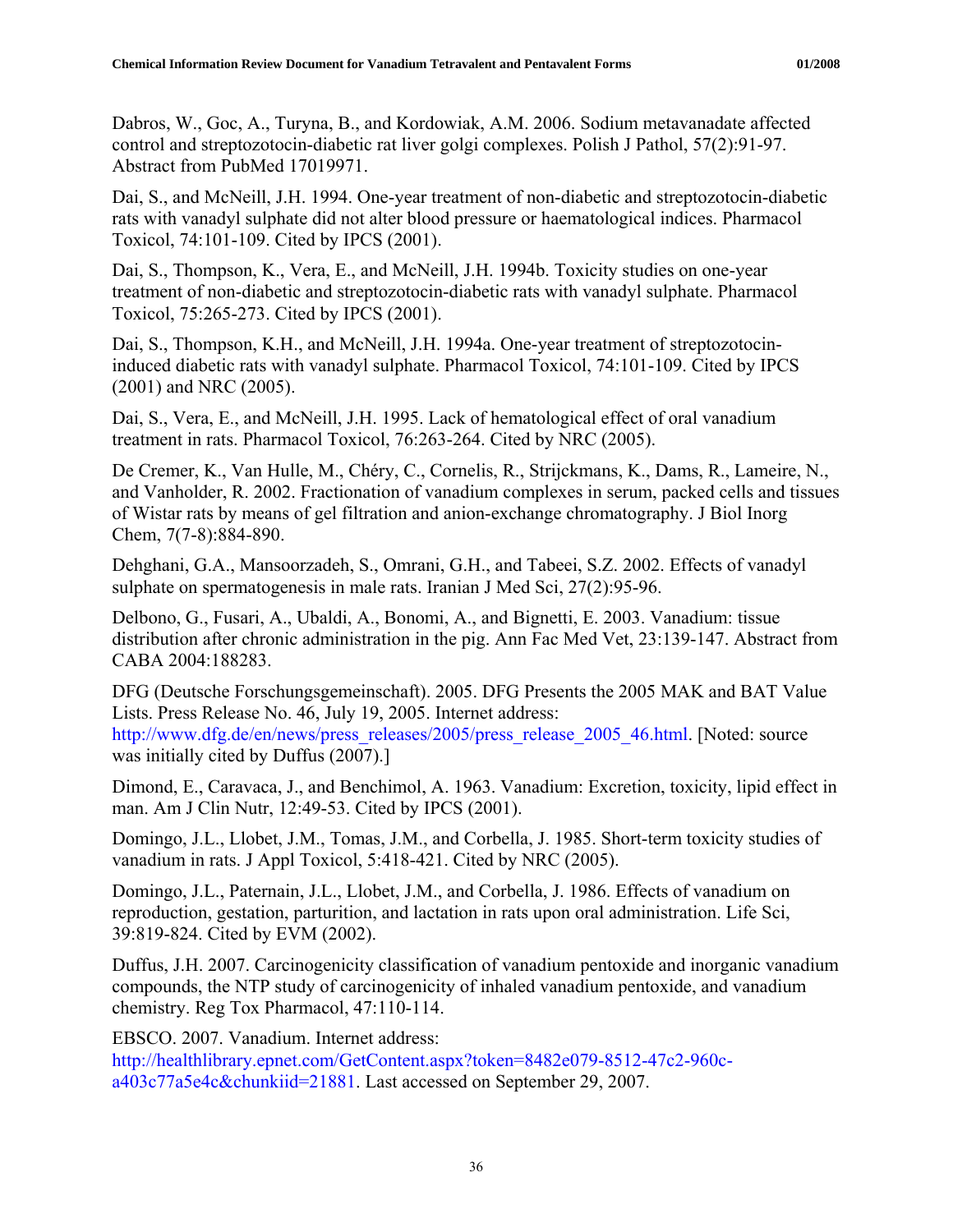European Food Safety Authority. 2004. Opinion of the Scientific Panel on Dietetic Products, Nutrition and Allergies on request from the Commission related to the tolerable upper intake level of vanadium (Request No. EFSA-Q-2003-018). EFSA J, 33:1-22. Internet address: [http://www.efsa.europa.eu/EFSA/Scientific\\_Opinion/opinion\\_nda05\\_ej33\\_vanadium\\_en11,0.pdf.](http://www.efsa.europa.eu/EFSA/Scientific_Opinion/opinion_nda05_ej33_vanadium_en11,0.pdf)

Evangelou, A.M. 2002. Vanadium in cancer treatment. Crit Rev Oncol/Hematol, 42:249-265.

EVM (Expert Group on Vitamins and Minerals). 2002. Review of vanadium. Report No. EVM/00/04.REVISEDAUG2002. Internet address: <http://www.food.gov.uk/multimedia/pdfs/evm0004preview.pdf>.

EWG (Environmental Working Group). 2007. National contaminant report: Vanadium. National Tap Water Quality Database. Available at Internet address:

<http://www.ewg.org/tapwater/contaminants/contaminant.php?contamcode=1088>. Last accessed on November 5, 2007.

Fawcett, J., Farquhar, S., Thou, T., Lowe, G., and Golding, A. 1996. The effect of oral vanadyl sulphate on body composition and performance in weight-training athletes. Int J Sport Nutr, 6:382-390. Cited by IPCS (2001).

Fawcett, J., Farquhar, S., Walker, R., Thou, T., and Shand, B. 1997. Oral vanadyl sulphate does not affect blood cells, viscosity or biochemistry in humans. Pharmacol Toxicol, 80:202-206. Cited by IPCS (2001).

Fernández-Checa, J.C.,García-Ruiz, C., Colell, A, Morales, A., Marí, M., Miranda, M., and Ardit, E. 1998. Oxidative-stress: Role of mitochondria and protection by glutathione. BioFactors, 8(1-2):7-11. Available at Internet address:

[http://iospress.metapress.com/app/home/contribution.asp?referrer=parent&backto=issue,2,29;jou](http://iospress.metapress.com/app/home/contribution.asp?referrer=parent&backto=issue,2,29;journal,43,50;linkingpublicationresults,1:103144,1) [rnal,43,50;linkingpublicationresults,1:103144,1.](http://iospress.metapress.com/app/home/contribution.asp?referrer=parent&backto=issue,2,29;journal,43,50;linkingpublicationresults,1:103144,1) Last accessed on October 26, 2007.

Ferrarello, C.N., Fernández de la Campa, M.R., Sariego Muñiz, C., and Sanz-Medel, A. 2000. Metal distribution patterns in the mussel Mytilus edulis cytosols using size-exclusion chromatography and double focusing ICP-MS detection. Analyst, 125(12):2223-2229. Abstract from PubMed 11219056.

Fisher Scientific. 2005. Material Safety Data Sheet: Vanadyl sulfate. Internet address: [https://fscimage.fishersci.com/msds/24800.htm.](https://fscimage.fishersci.com/msds/24800.htm) Last accessed on September 27, 2007.

Gallade Chemical. 2007. Search for: Sodium Metavanadate; Ammonium Metavanadate. Internet address:

[http://store.galladechem.com/shared/StoreFront/default.asp?CS=gallade&BusType=BtoC&.](http://store.galladechem.com/shared/StoreFront/default.asp?CS=gallade&BusType=BtoC&) Last accessed on September 12, 2007.

Gândara R.M., Soares, S.S., Martins, H., Gutiérrez-Merino, C., and Aureliano, M. 2005. Vanadate oligomers: *in vivo* effects in hepatic vanadium accumulation and stress markers. J Inorg Biochem, 99(5):1238-1244.

Ganguli, S., Reuland, D.J., Franklin, L.A., Deakins, D.D., Johnston, W.J., and Pasha, A. 1994. Effects of maternal vanadate treatment on fetal development. Life Sci, 55(16):1267-1276. Cited by EVM (2002) and NRC (2005).

García-Vicente, S., Yraola, F., Marti, L., González-Muñoz, E., García-Barrado, M.J., Cantó, C., Abella, A., Bour, S., Artuch, R., Sierra, C., Brandi, N., Carpéné, C., Moratinos, J., Camps, M.,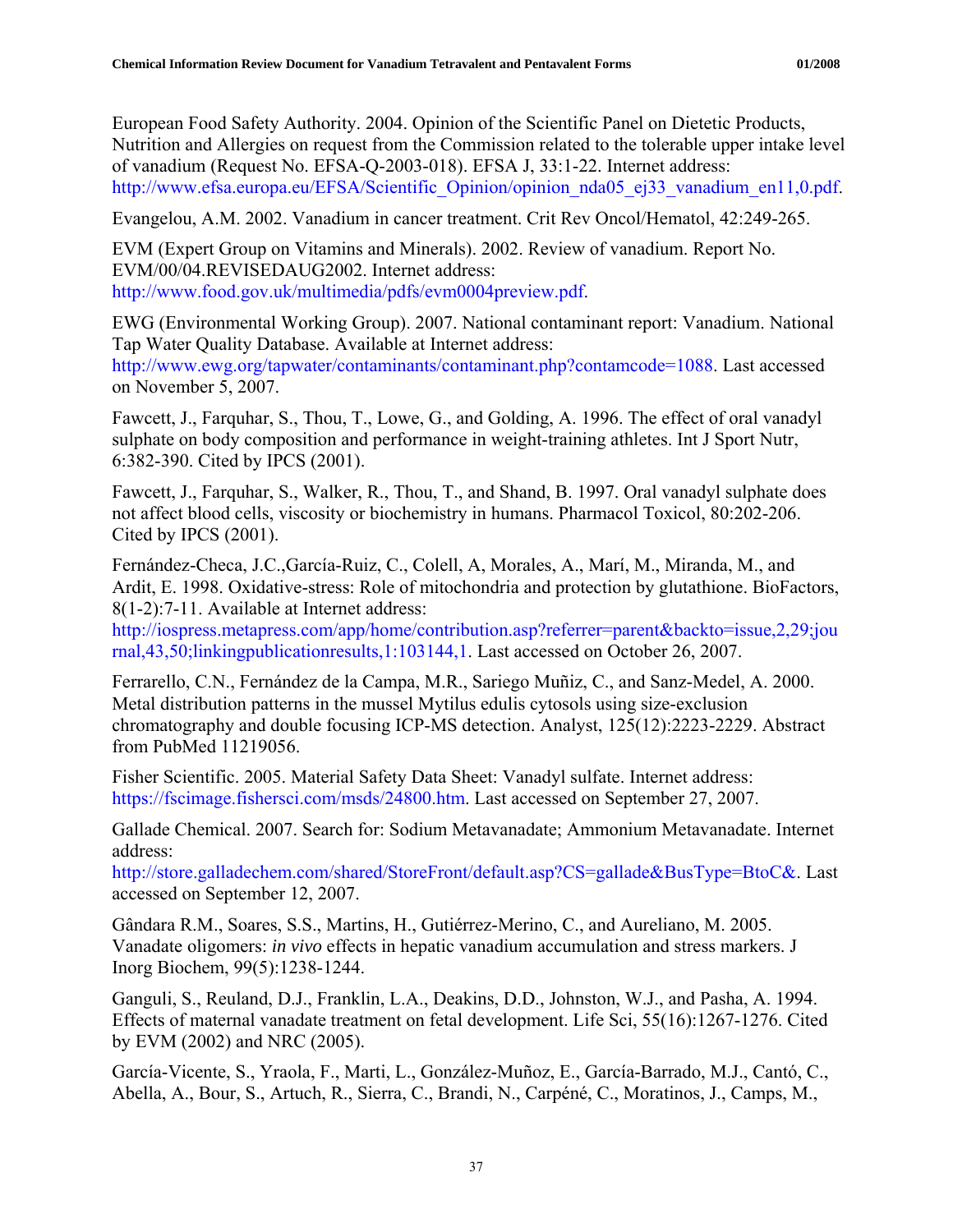Palacín, M., Testar, X., Gumá, A., Albericio, F., Royo, M., Mian, A., and Zorzano, X. 2007. Oral insulin-mimetic compounds that act independently of insulin. Diabetes, 56:486-493.

Gorzsás, A. 2005 diss. Vanadate and Peroxovanadate Complexes of Biomedical Relevance−A speciation approach with focus on diabetes. Dissertation or thesis. Department of Chemistry, Inorganic Chemistry, Umeå University, Umeå, Sweden. Internet address: [http://www.diva](http://www.diva-portal.org/diva/getDocument?urn_nbn_se_umu_diva-489-2__fulltext.pdf)[portal.org/diva/getDocument?urn\\_nbn\\_se\\_umu\\_diva-489-2\\_\\_fulltext.pdf.](http://www.diva-portal.org/diva/getDocument?urn_nbn_se_umu_diva-489-2__fulltext.pdf)

Gorzsás, A., Andersson, I., and Pettersson, L. 2006. On the fate of vanadate in human blood. Eur J Inorg Chem. 2006(18):3559-3565.

Gummow, B., Botha, C.J., Noordhuizen, J.P., and Heesterbeek, J.A. 2005. The public health implications of farming cattle in areas with high background concentrations of vanadium. Prev Vet Med, 72(3-4):281-90.

Gutierrez, E. 2002. Clinical human studies with vanadium compounds. Townsend Lett Doctors Patients Feb-March:unpaginated.

Harland, B.F. and Harden-Williams, B.A. 1994. Is vanadium of human nutritional importance yet? J Am Diet Assoc, 94(8):891-894. Abstract from PubMed 8046184.

Harris, W.R., Friedman, S.B., and Silberman, D. 1984. Behavior of vanadate and vanadyl ion in canine blood. J Inorg Biochem, 20(20):157-169. PMID 6609223.

Health and Safety Executive, U.K. 2004. Classification and labeling of dangerous substances: Vanadium pentoxide. Internet address:

http://ecb.jrc.it/classlab/11204 UK vanadium pentoxide.doc. Last accessed on September 27, 2007.

Health and Safety Executive. 1998. Methods for the determination of hazardous substances: Metals and metalloids in workplace air by X-ray fluorescence spectrometry. Health and Safety Executive, HSE Books, Sudbury, Suffolk. Cited by IPCS (2001).

Hu, M., and Coetzee, P.P. 2007. Vanadium speciation by chromatographic separation of V(IV) and V(V) in acidic solution followed by ICP-OES determination. Water SA, 33(2):291-296.

Hulley, P.A., Conradie, M.M., Langeveldt, C.R., and Hough, F.S. 2002. Glucocorticoid-induced osteoporosis in the rat is prevented by the tyrosine phosphatase inhibitor, sodium orthovanadate. Bone, 31(1):220-229. Abstract from PubMed 12110438.

IARC (International Agency for Research on Cancer). 2006. Vanadium pentoxide. In: Cobalt in Hard-metals and Cobalt Sulfate, Gallium Arsenide, Indium Phosphide and Vanadium Pentoxide. IARC Monographs on the Evaluation of Carcinogenic Risks to Humans, Vol. 86. IARC, Lyon, France, p. 227. Internet address:

[http://monographs.iarc.fr/ENG/Monographs/vol86/volume86.pdf.](http://monographs.iarc.fr/ENG/Monographs/vol86/volume86.pdf)

Ikem, A., and Egiebor, N.O. 2005. Assessment of trace elements in canned fishes (mackerel, tuna, salmon, sardines, and herrings) marketed in Georgia and Alabama (United States of America). J Food Comp Anal, 18(8):771-787. Abstract from CABA 2005:126063.

Institute of Medicine. 2001. Chapter 13: Arsenic, boron, nickel, silicon, and vanadium. In: Dietary Reference Intakes for Vitamin A, Vitamin K, Arsenic, Boron, Chromium, Copper, Iodine, Iron, Manganese, Molybdenum, Nickel, Silicon, Vanadium, and Zinc. National Academy Press, Washington, DC, pp. 502-553. Internet address: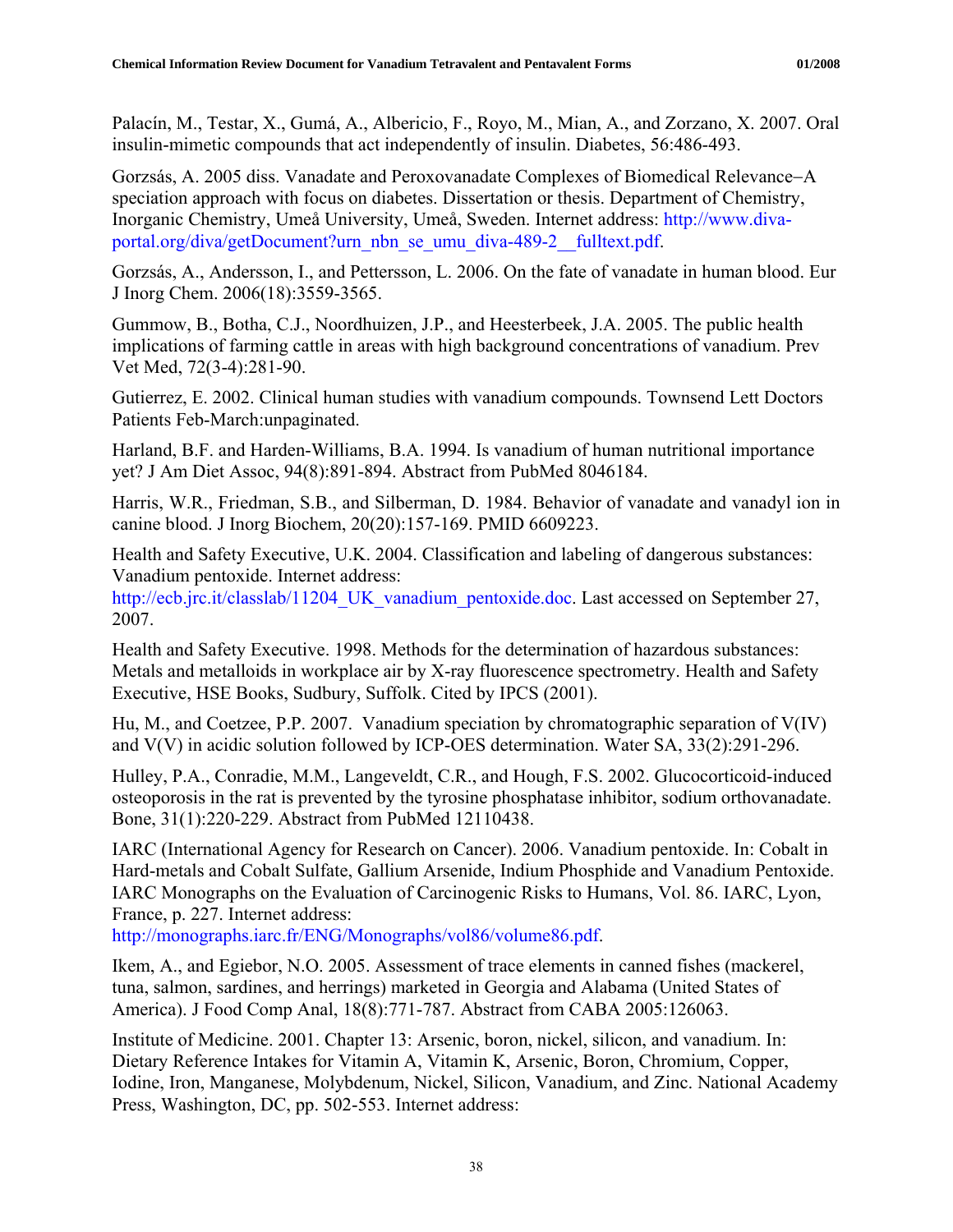[http://books.nap.edu/openbook.php?record\\_id=10026&page=502.](http://books.nap.edu/openbook.php?record_id=10026&page=502) Last accessed on January 23, 2008.

IPCS (International Programme on Chemical Safety). 2001. Vanadium pentoxide and other inorganic vanadium compounds. Concise International Chemical Assessment Document 29. World Health Organization, Geneva, Switzerland. Internet address: [http://www.who.int/ipcs/publications/cicad/en/cicad29.pdf.](http://www.who.int/ipcs/publications/cicad/en/cicad29.pdf)

Irwin, R.J., Van Mouwerik, M., Stevens, L., Dubler Seese, M., and Basham, W. (Compilers/Editors). 1997. Environmental Contaminants Encyclopedia. Vanadium Entry. National Park Service, Water Resources Divisions, Water Operations Branch, Fort Collins, CO. Available at Internet address: [http://www.nature.nps.gov/hazardssafety/toxic/vanadium.pdf.](http://www.nature.nps.gov/hazardssafety/toxic/vanadium.pdf) Last accessed on November 5, 2007. References available at Internet address: <http://www.nature.nps.gov/toxic/referenc.pdf>. Last accessed on November 5, 2007.

Jain, G.C., Pareek, H., Sharma, S., Bhardwaj, M., and Khajja, B.S. 2007. Reproductive toxicity of vanadyl sulphate in male rats. J Health Sci, 53(1):137-141.

Jentjens, R.L.P.G., and Jeukendrup, A.E. 2002. Effect of acute and short-term administration of vanadyl sulphate on insulin sensitivity in healthy active humans. Int J Sport Nutr Exerc Metabol, 12(4):470-479. Abstract from PubMed 12500990.

Jonah, S.A., Williams, I.S., Nyarko, B.J.B., Akaho, E.H.K., and Serfor-Armah, Y. 2003. Routine monitoring of market infant foods by neutron activation analysis with a low-power reactor. J Trace Microprobe Tech, 21(2):407-413. Abstract from BIOSIS 2003:373703.

Kanisawa, M., and Schroeder, H.A. 1967. Life-time studies on the effects of arsenic, germanium, tin and vanadium on spontaneous tumours in mice. Cancer Res, 27:1192-1195. Cited by EVM (2002).

Kanna, P.S., Mahendrakumar, C.B., Chakraborty, T., Hemalatha, P., Banerjee, P., and Chatterjee, M. 2003a. Effect of vanadium on colonic aberrant crypt foci induced in rats by 1,2 dimethyl hydrazine. World J Gastroent, 9(5):1020-1027. Abstract from PubMed 12717849.

Kanna, P.S., Mahendrakumar, C.B., Chatterjee, M., Hemalatha, P., Datta, S., and Chakraborty, P. 2003b. Vanadium inhibits placental glutathione S-transferase (GST-P) positive foci in 1,2 dimethyl hydrazine induced rat colon carcinogenesis. J Biochem Mol Toxicol, 17(6):357-365. Abstract from PubMed 14708091.

Kanna, P.S., Mahendrakumar, C.B., Indira, B.N., Srivastawa, S., Kalaiselvi, K., Elayaraja, T., Chatterjee, M. 2004. Chemopreventative effects of vanadium toward 1,2-dimethylhydrazineinduced genotoxicity and preneoplastic lesions in rat colon. Environ Mol Mutagen, 44(2):113- 118. Abstract from PubMed 15278915.

Kanna, P.S., Saralaya, M.G., Samanta, K., and Chatterjee, M. 2005. Vanadium inhibits DNAprotein cross-links and ameliorates surface level changes of aberrant crypt foci during 1,2 dimethylhydrazine induced rat colon carcinogenesis. Cell Biol Toxicol, 21(1):41-52. Abstract from PubMed 15868487.

Kim, J.H., Demaurex, N., and Grinstein, S. 1996. Chapter 20. Intracellular pH: Measurement, manipulation and Physiological Regulation. In: Konings, W.N., Kaback, H.R., and Lolkema, J.S., Eds. Handbook of Biological Physics, Volume 2. Transport Processes in Eukaryotic and Prokaryotic Organisms. Elsevier, Amsterdam, The Netherlands, pp. 447-472.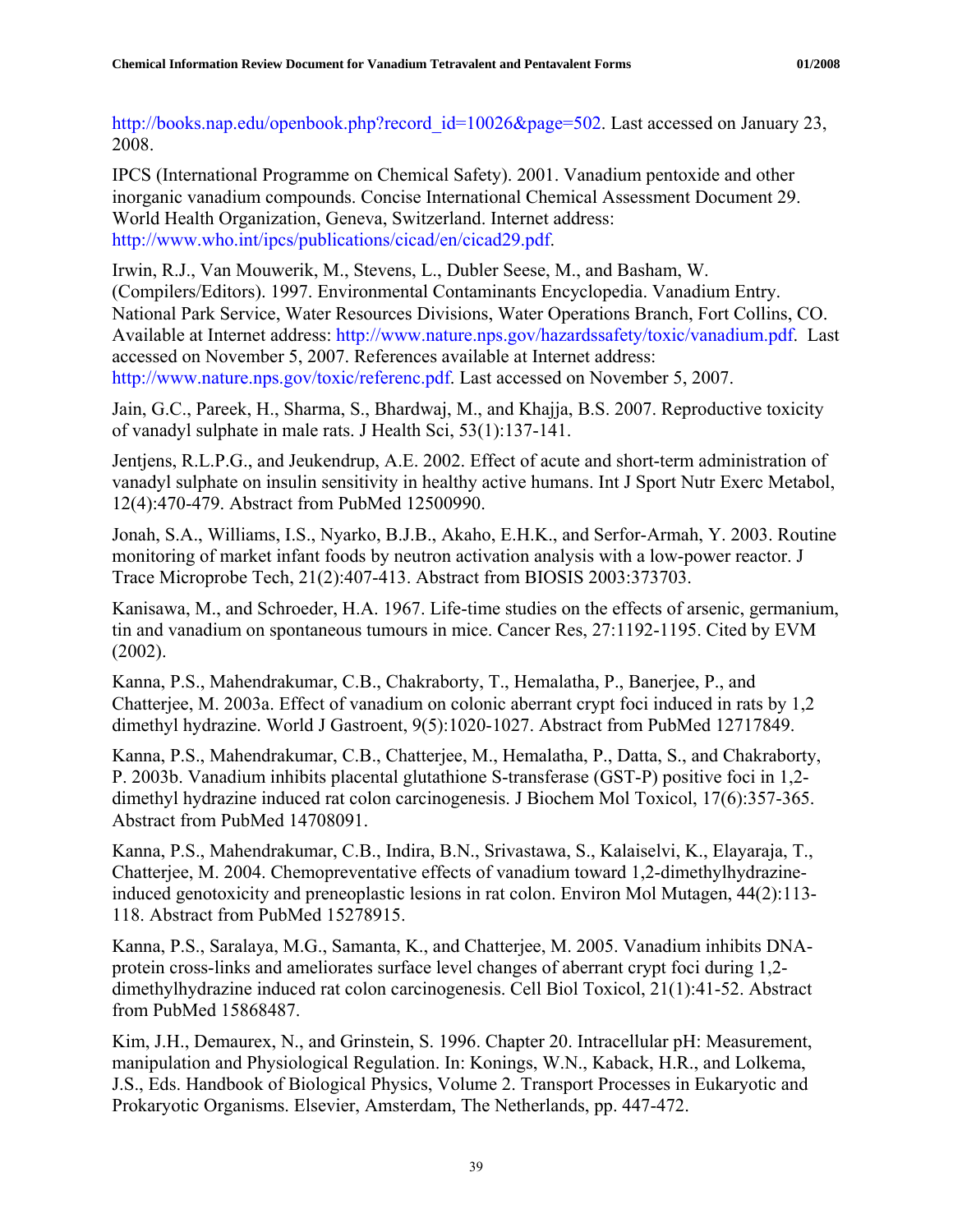Kordowiak, A.M., Goc, A., Drozowska, E., Turyna, B., and Dabros, W. 2005. Sodium orthovanadate exerts influence on liver Golgi complexes from control and streptozotocindiabetic rats. J Inorg Biochem, 99:1083-1089.

Langmuir, D., Chrostowski, P., Chaney, R., and Vigneault, B. 2003 draft. Issue paper on the environmental chemistry of metals. Draft submitted to the U.S. Environmental Protection Agency, Risk Assessment Forum [as one of five issue papers in support of the Framework for Metals Risk Assessment.], by ERG, Lexington, MA. Internet address:

[http://oaspub.epa.gov/eims/eimscomm.getfile?p\\_download\\_id=379035.](http://oaspub.epa.gov/eims/eimscomm.getfile?p_download_id=379035) Last accessed on September 27, 2007.

Leopardi, P., Villani, P., Cordelli, E., Siniscalchi, E., Veschetti, E., and Crebelli, R. 2005. Assessment of the *in vivo* genotoxicity of vanadate: analysis of micronuclei and DNA damage in mice by oral exposure. Toxicol Lett, 158(1):39-49. Abstract from PubMed 15993742.

Li, J., Elberg, G., Crans, D.C., and Shechter, Y. 1996. Evidence for the distinct vanadyl(+4) dependent activating system for manifesting insulin-like effects. Biochemistry, 35(25):8314- 8318

Llobet, J.M., and Domingo, J.L. 1984. Acute toxicity of vanadium compounds in rats and mice. Toxicol Lett, 23:227-231. Cited by IPCS (2001) and NRC (2005).

Llobet, J.M., Colomina, M.T., Sirvent, J.J., Domingo, J.L., and Corbella, J. 1993. Reproductive toxicity evaluation of vanadium in male mice. Toxicology, 80:199-206. Cited by EVM (2002), IPCS (2001), and NRC (2005).

Macara, I.G., Kustin, K., and Cantley, L.C., Jr. 1980. Glutathione reduces cytoplasmic vanadate. Mechanism and physiological implications. Biochim Biophys Acta, 629(1):95-106. Abstract from PMID 6245716.

Magyar, M.J. Vanadium. 2007. USGS (United States Geological Survey) 2005 Minerals Yearbook. Internet address:

[http://minerals.usgs.gov/minerals/pubs/commodity/vanadium/vanadmyb05.pdf.](http://minerals.usgs.gov/minerals/pubs/commodity/vanadium/vanadmyb05.pdf)

Majithiya, J.B., Balaram, R., Giridhar, R., and Yadav, M.R. 2005. Effect of bis[curcumino]oxovanadium complex on non-diabetic and streptozotocin-induced diabetic rats. J Trace Elem Med Biol, 18:211-217.

MAK. 1992. Occupational Toxicants: Critical Evaluation for MAK Values and Classification of Carcinogens. Weinheim, VCH Verlagsgesellschaft mbH. Cited by IPCS (2001).

Mandiwana, K.L., and Panichev, N. 2006. Speciation analysis of plants in the determination of V(V) by ETAAS. Talanta, 70(5):1153-1156. Abstract from Internet address: http://www.sciencedirect.com/science? ob=ArticleURL& udi=B6THP-4JRVFRC-

8& user=10& coverDate=12%2F15%2F2006& rdoc=1& fmt=& orig=search& sort=d&view  $=c&$  acct=C000050221& version=1& urlVersion=0& userid=10&md5=5024be4f49393a92d0 [ab6c9a8396cd25](http://www.sciencedirect.com/science?_ob=ArticleURL&_udi=B6THP-4JRVFRC-8&_user=10&_coverDate=12%2F15%2F2006&_rdoc=1&_fmt=&_orig=search&_sort=d&view=c&_acct=C000050221&_version=1&_urlVersion=0&_userid=10&md5=5024be4f49393a92d0ab6c9a8396cd25). Last accessed on September 27, 2007.

Melnyk, L.J., Morgan, J.N., Reshan, F., Pellizzari, E.D., and Akinbo, O. 2003. Determination of metals in composite diet samples by inductively coupled plasma-mass spectrometry. J AOAC Int, 86(2):439-447. Abstract from PubMed 12723928.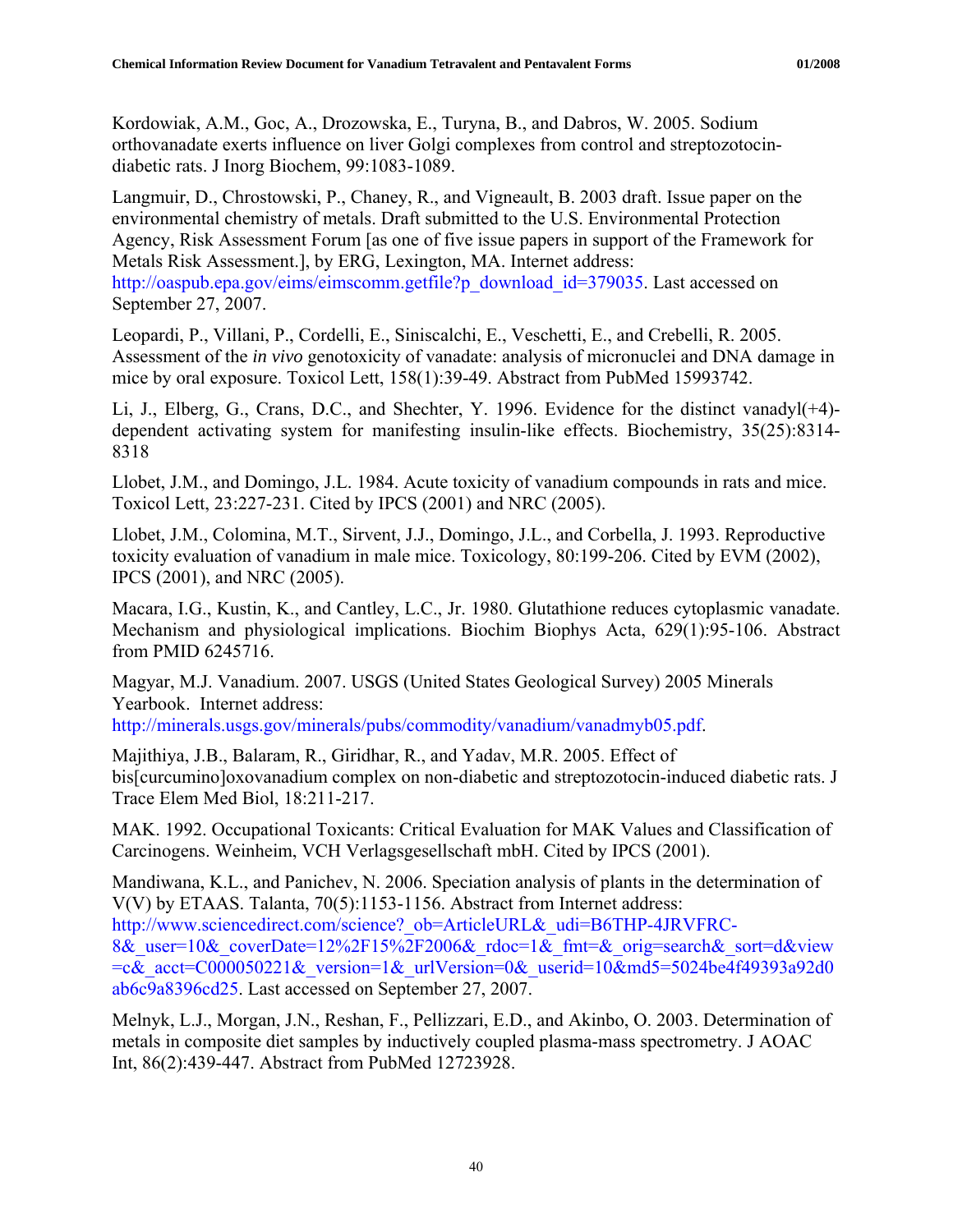Michibata, H., Uyama, T., Ueki, T., and Kanamori, K. 2002. Vanadocytes, cells hold the key to resolving the highly selective accumulation and reduction of vanadium in ascidians. Microsc Res Tech, 56(6):421-434. Abstract from PubMed 11921344.

Morgan, A.M., and El-Tawil, O.S. 2003. Effects of ammonium metavanadate on fertility and reproductive performance of adult male and female rats. Pharmacol Res, 47:75-85. Cited by NRC (2005).

Mravcova, A., Jirova, D., Janci, H., and Lener, J. 1993. Effects of orally administered vanadium on the immune system and bone metabolism in experimental animals. Sci Total Environ Suppl Part 1:663-669. Cited by IPCS (2001).

Nechay, B.R., Nanninga, L.B., and Nechay, P.S. 1986. Vanadyl (IV) and vanadate (V) binding to selected endogenous phosphate, carboxyl, and amino ligands; calculations of cellular vanadium species distribution. Arch Biochem Biophys, 251(1):128-138. Abstract from PubMed 3789729.

NIOSH (National Institute for Occupational Safety and Health). 1994. Method 7300 Elements (ICP) and Method 7504 Vanadium oxides. In: NIOSH manual of analytical methods, 4th ed. Washington, DC, National Institute for Occupational Safety and Health (DHHS Publication 94- 113; NTIS PB 85-179018). Cited by IPCS (2001).

NIOSH. 2007. NIOSH Pocket Guide to Chemical Hazards. Internet address: <http://www.cdc.gov/niosh/npg/npgd0654.html>. Last accessed on September 06, 2007.

NRC (National Research Council). 2005. Vanadium. Chapter 30. In: Mineral Tolerance of Animals, 2nd revised edition. National Academy Press, Washington, DC, pp. 398-412.

NTP (National Toxicology Program). 2002. NTP technical report on the toxicology and carcinogenesis studies of vanadium pentoxide (CAS No. 1314-62-1) in F344/N rats and B6C3F1 mice (inhalation studies). NTP TR 507. NIH Publication No. 03-4441. Internet address: [http://ntp.niehs.nih.gov/ntp/htdocs/LT\\_rpts/tr507.pdf.](http://ntp.niehs.nih.gov/ntp/htdocs/LT_rpts/tr507.pdf)

OEHHA (Office of Environmental Health Hazard Assessment). 2005. Internet address: [http://www.oehha.ca.gov/prop65/prop65\\_list/files/21105NotVanpent.pdf](http://www.oehha.ca.gov/prop65/prop65_list/files/21105NotVanpent.pdf).

Panichev, N., Mandiwana, K., Moema, D., Molatlegi, R., and Ngobeni, P. 2006. Distribution of vanadium(V) species between soil and plants in the vicinity of vanadium mine. J Hazard Mater, 137(2):649-653. Abstract from PubMed 16621278.

Paternain, J.L., Domingo, J.L., Gomez, M., Ortega, A., and Corbella, J. 1990. Developmental toxicity of vanadium in mice after oral administration. J Appl Toxicol, 10:181-186. Cited by EVM (2002) and NRC (2005).

Paternain, J.L., Domingo, J.L., Llobet, J.M., and Corbella, J. 1987. Embryotoxic effects of sodium metavanadate administered to rats during organogenesis. Rev Esp Fisiol, 43:223-228. Cited by EVM (2002).

Poggioli, R., Arletti, R., Bertolini, A., Frigeri, C., and Benelli, A. 2001. Behavioral and developmental outcomes of prenatal and postnatal vanadium exposure in the rat. Pharmacol Res, 43:341-347. Cited by NRC (2005).

Ramasarma, T. 2003. The emerging redox profile of vanadium. Proc Indian Natl Sci Acad, B69(4):649-672.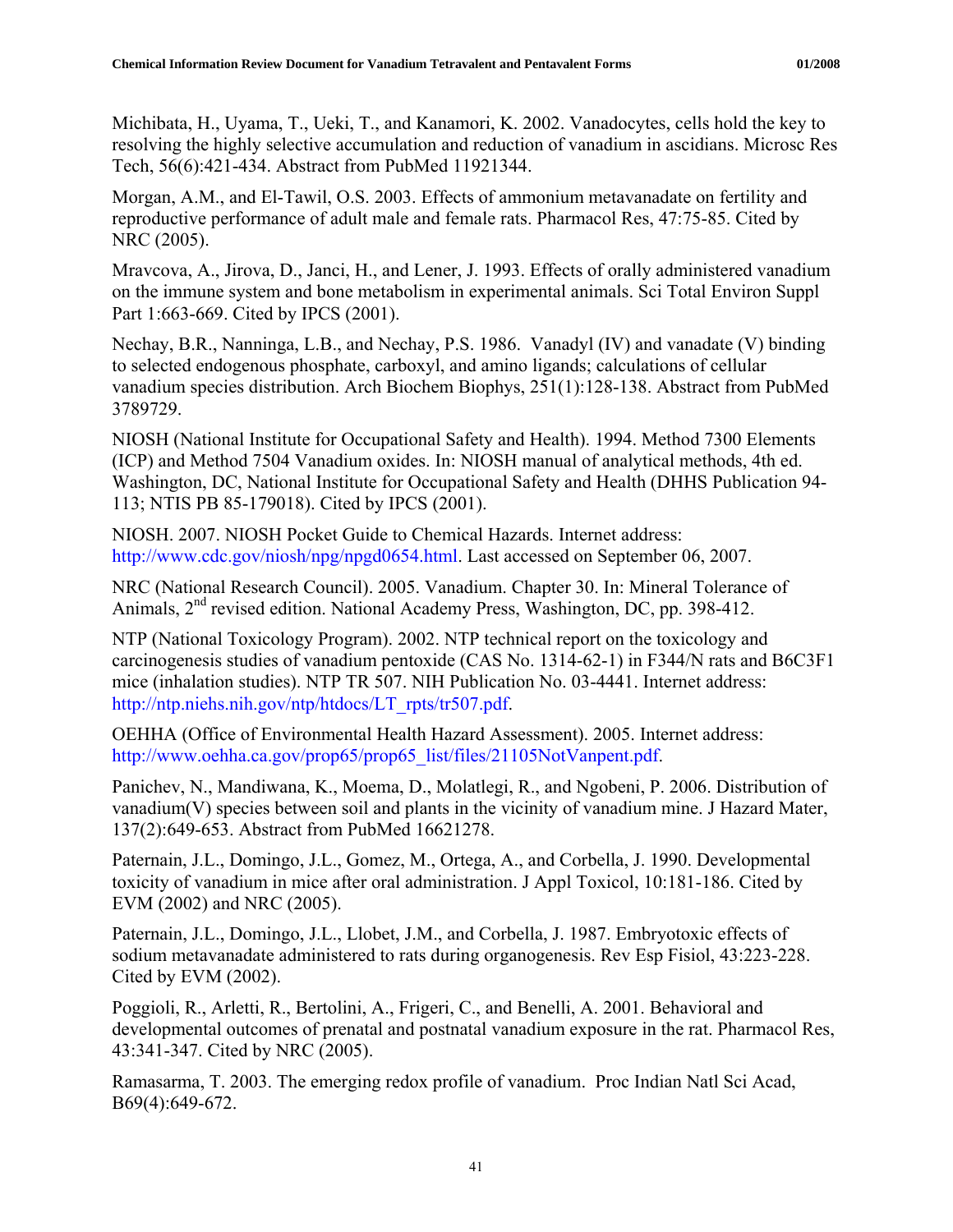Ray, R.S., Basu, M., Ghosh, B., Samanta, K., Chatterjee, M. 2005a. Vanadium, a versatile biochemical effector in chemical rat mammary carcinogenesis. Nutr Cancer, 51(2):184-196. Abstract from PubMed 15860441.

Ray, R.S., Ghosh, B., Rana, A., and Chatterjee, M. 2007. Suppression of cell proliferation, induction or apoptosis and cell-cycle arrest: Chemopreventative activity of vanadium *in vivo* and *in vitro*. Int J Cancer, 120(1):13-23. Abstract from PubMed 17058199.

Ray, R.S., Roy, S., Ghosh, S., Kumar, M., and Chatterjee, M. 2004. Suppression of cell proliferation , DNA protein cross-links, and induction of apoptosis by vanadium in chemical rat mammary carcinogenesis. Biochim Biophys Acta, 1675(1-3):165-173. Abstract from PubMed 15535980.

Ray, R.S., Roy, S., Samanta, S., Maitra, D., and Chatterjee, M. 2005b. Protective role of vanadium on the early process of rat mammary carcinogenesis by influencing expression of metallothionein, GGT-positive foci and DNA fragmentation. Cell Biochem Func, 23(6):447-456. Abstract from PubMed 15565634.

Registry. 1984. [searched by CASRN]. Database available via the American Chemical Society on STN International.

Ress, N.B., Chou, B.J., Renne, R.A, Dill, J.A., Miller, R.A., Roycroft, J.H., Hailey, J.R., Haseman, J.K., and Bucher, J.R. 2003. Carcinogenicity of inhaled vanadium pentoxide in F344/N rats and B6C3F1 mice. Tox Sci, 74:287-296.

Rivaro, P., and Frache, R. 1997. Determination of trace amounts of vanadyl porphyrin in marine mussel tissues by high-performance liquid chromatography with both ultraviolet/visible and inductively coupled plasma atomic emission spectrometric detection. Analyst, 122(10):1069-72. Abstract from PubMed 9463957.

Roman, R.J., Bonventre, J.V., Silva, P., and Lechene, C. 1981. Sodium orthovanadate diuresis in rats. J Pharmacol Exp Ther, 218:168-174. Cited by NRC (2005).

Roshchin, A.V., Il'netskaya, A.V., Lusenko, L.A., and Zhidkova, L.V. 1965. Effect on organism of vanadium trioxide. Fed Proc, 24:611-613. Cited by EVM (2002).

Sakurai, H., Hiroyuki, Y., and Adachi, Y. 2003. The therapeutic potential of insulin-mimetic complexes. Expert Opin Investig Drugs, 12(7):1189-1203.

Sakurai, H., Katoh, A., and Yoshikawa, A. 2006. Chemistry and biochemistry of insulin-mimetic vanadium and zinc complexes. Trial for treatment of diabetes mellitus. Bull Chem Soc Jpn, 79(11):1645-1664.

Sanchez, D., Ortega, A., Domingo, J., and Corbella, J. 1991. Developmental toxicity evaluation of orthovanadate in the mouse. Biol Trace Elem Res, 30:219-226. Cited by IPCS (2001).

Sanchez, D.J., Colomina, M.T., and Domingo, J.L. 1998. Effects of vanadium on activity and learning in rats. Physiol Behav, 63:345-350. Cited by NRC (2005).

Sanchez, D.J., Colomina, M.T., and Domingo, J.L. 1999. Prevention by sodium 4,5 dihydroxybenzene-1,3-disulfonate (Tiron) of vanadium induced behavioral toxicity in rats. Biol Trace Elem Res, 69:249-259. Cited by NRC (2005).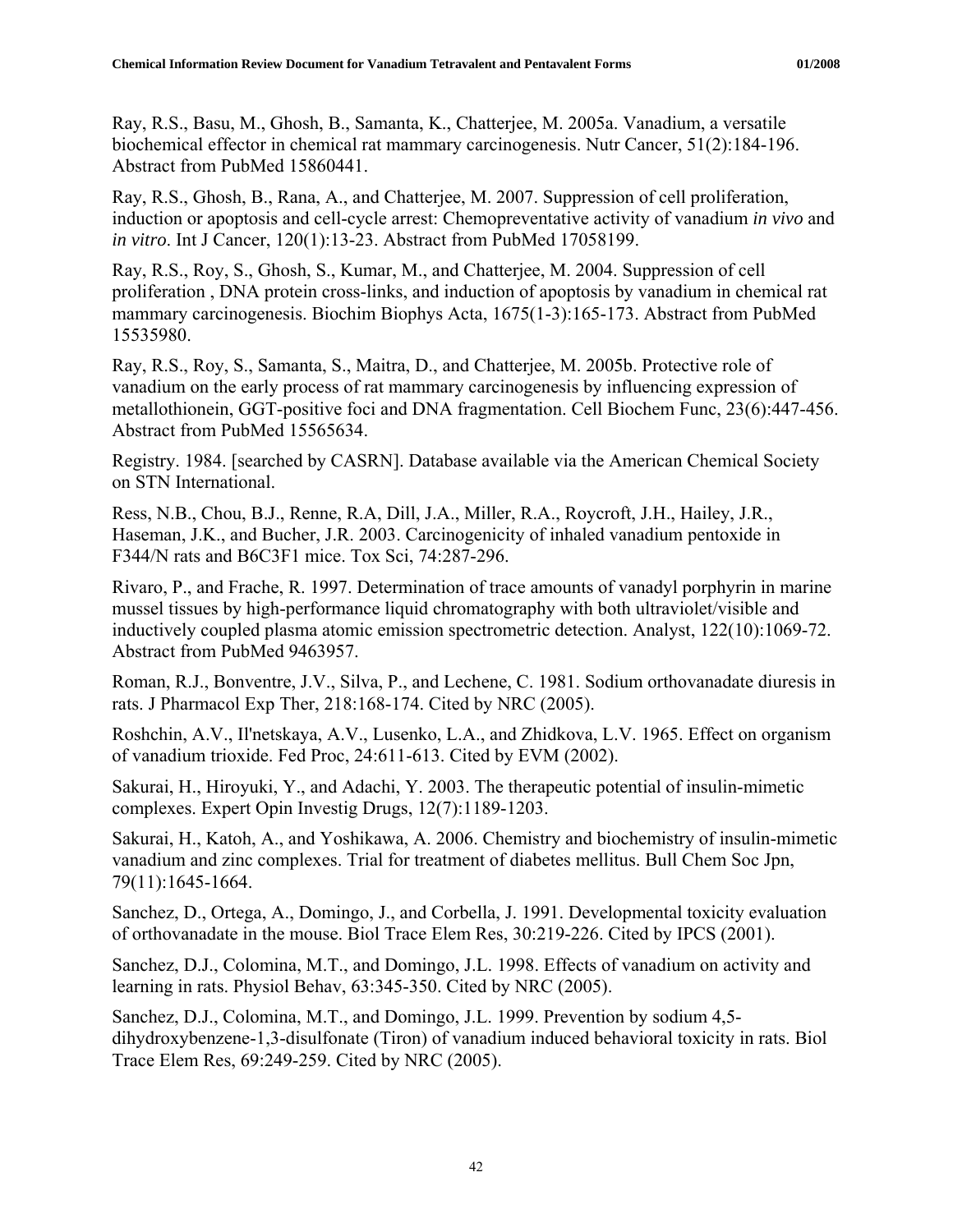Schroeder, H.A., and Mitchener, M. 1975. Life-term effects of mercury, methyl mercury, and nine other trace metals on mice. J Nutr, 105(4):452-458.

Scibior, A. 2005. Some selected blood parameters in rats exposed to vanadium and chromium via drinking water. Trace Elem Electrolytes, 22(1):40-46. Abstract from EMBASE 2005083129.

Scibior, A., and Zaporowska, H. 2007. Effects of vanadium (V) and/or chromium (III) on Lascorbic acid and glutathione as well as iron, zinc, and copper levels in rat liver and kidney. J Toxicol Environ Health Pt A, 70(8):696-704. Abstract from PubMed 17365624.

Scibior, A., Zaporowska, H., Ostrowski, J., and Banach, A. 2006a. Combined effect of vanadium (V) and chromium (III) on lipid peroxidation in liver and kidney of rats. Chem-biol Interact, 159(3):213-222. Abstract from PubMed 16387290.

Scibior, A., Zaporowska, H., and Ostrowski, J. 2006b. Selected haematological and biochemical parameters of blood in rats after subchronic administration of vanadium and/or magnesium in drinking water. Arch Environ Contam Toxicol, 51(2):287-295. Abstract from PubMed 16783625.

Scior, T., Guevara-García, A., Bernard, P., Do, Q.T., Domeyer, D., and Laufer, S. 2005. Are vanadium compounds drugable? Structures and effects of antidiabetic vanadium compounds: a critical review. Mini Rev Med Chem, 5(11):995-1008.

Setyawati, I.A., Thompson, K.H., Yuen, V.G., Sun, Y., Battell, M., Lyster, D.M., Vo, C., Ruth, T.J., Zeisler, S., McNeill, J.H., and Orvig, C. 1998. Kinetic analysis and comparison of uptake, distribution, and excretion of  $^{48}$ V-labeled compounds in rats. J Appl Physiol, 84:569-575.

Shrivastava, S., Jadon, A., and Shukla, S. 2007. Effect of tiron and its combination with nutritional supplements against vanadium intoxication in female albino rats. J Toxicol Sci, 32(2):185-192.

Soares, S.S., Gutiérrez-Merino, C., and Aureliano, M. 2007. Decavanadate induces mitochondrial membrane depolarization and inhibits oxygen consumption. J Inorg Biochem, 101(5):789-796.

Soazo, M., and Barcia, G.B. 2007. Vanadium exposure through lactation produces behavioral alterations and CNS myelin deficit in neonatal rats. Neurotoxicol Teratol, 29(4):503-510.

Somerville, J., and Davies, B. 1962. Effect of vanadium on serum cholesterol. Am Heart J, 64(1):54-56. Cited by IPCS (2001).

Srivastava, A.K., and Mehdi, M.Z. 2005. Insulino-mimetic and anti-diabetic effects of vanadium compounds. Diabet Med, 22(1):2-13.

Stratcor Inc. 2007. Vanadium alloys for steel. Internet address: [http://www.stratcor.com/steel/steel.html.](http://www.stratcor.com/steel/steel.html) Last accessed on September 12, 2007.

Suzuki, J., Katsuki, Y., Ogawa, H., Suzuki, K., Matsumoto, H., and Yasuda, K. 2000. Concentration of trace elements in bottled water (Jpn.). Shokuhin Eiseigaku Zasshi, 41(6):387- 396. Abstract from CABA 2002:36956.

Thompson, K.H., Tsukada, Y., Xu, Z., Battell, M., McNeil, J.H., and Orvig, C. 2002. Influence of chelation and oxidation state on vanadium bioavailability, and their effects on tissue concentrations of zinc, copper, and iron. Biol Trace Elem Res, 86(1):31-44.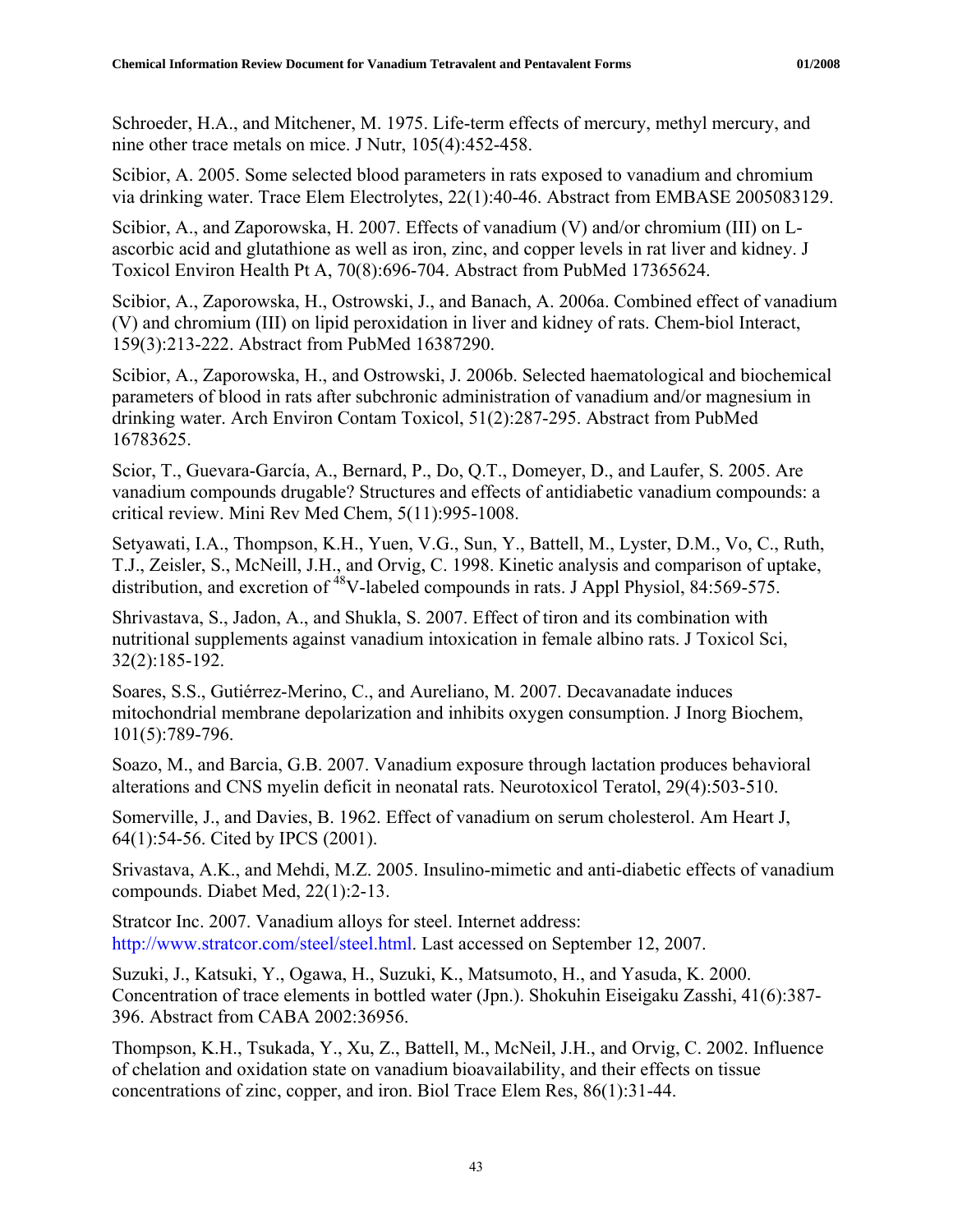Toya, T., Fukuda, H., Takaya, M., and Arito, H. 2001. Lung lesions induced by intratracheal instillation of vanadium pentoxide powder in rats. Ind Health, 39(1):8-15. Available at Available at Internet address:

[http://66.102.1.104/scholar?num=100&hl=en&lr=&q=cache:U3ncIGlm16kJ:server11.niih.go.jp/](http://66.102.1.104/scholar?num=100&hl=en&lr=&q=cache:U3ncIGlm16kJ:server11.niih.go.jp/jp/indu_hel/2001/pdf/IH39_02.pdf+vanadyl+%22redox+cycling%22) [jp/indu\\_hel/2001/pdf/IH39\\_02.pdf+vanadyl+%22redox+cycling%22](http://66.102.1.104/scholar?num=100&hl=en&lr=&q=cache:U3ncIGlm16kJ:server11.niih.go.jp/jp/indu_hel/2001/pdf/IH39_02.pdf+vanadyl+%22redox+cycling%22) (Google cached file). Last accessed on October 25, 2007.

Trumbo, P., Yates, A., Schlicker, S., and Poos, M. 2001. Dietary reference intakes: Vitamin A, vitamin K, arsenic, boron, chromium, copper, iodine, iron, manganese, molybdenum, nickel, silicon, vanadium, and zinc. J Am Dietitic Assoc, 101(3):294-301.

U.S. EPA (U.S. Environmental Protection Agency). 2002a. Integrated Risk Information System (IRIS). Vanadium pentoxide (CASRN 1314-62-1). Reference dose for chronic oral exposure (RfD). Internet address:<http://www.epa.gov/iris/subst/0125.htm>. Last accessed on January 23, 2008.

U.S. EPA. 2002b. Announcement of preliminary regulatory determinations for priority contaminants on the drinking water contaminant candidate list. 40 CFR Part 141. Fed Regist, 67(106):38222-38244. Internet address: [http://www.epa.gov/EPA-WATER/2002/June/Day-](http://www.epa.gov/EPA-WATER/2002/June/Day-03/w13796.htm)[03/w13796.htm.](http://www.epa.gov/EPA-WATER/2002/June/Day-03/w13796.htm) Last accessed on January 23, 2008.

U.S. EPA. 2005. Drinking water contaminant candidate list 2; final notice. Fed Regist, 70(36):9071-9077. Internet address: [http://www.epa.gov/EPA-WATER/2005/February/Day-](http://www.epa.gov/EPA-WATER/2005/February/Day-24/w3527.htm)[24/w3527.htm.](http://www.epa.gov/EPA-WATER/2005/February/Day-24/w3527.htm) Last accessed on January 23, 2008.

US. EPA 2007. Integrated Risk Information System (IRIS); announcement of 2008 program. Fed Regist, 72(245):72715-72719. Internet address: [http://www.epa.gov/fedrgstr/EPA-](http://www.epa.gov/fedrgstr/EPA-RESEARCH/2007/December/Day-21/r24844.htm)[RESEARCH/2007/December/Day-21/r24844.htm.](http://www.epa.gov/fedrgstr/EPA-RESEARCH/2007/December/Day-21/r24844.htm) Last accessed on January 23, 2008.

Veschetti, E., Maresca, D., Lucentini, L., Ferretti, E., Citti, G., and Ottaviani, M. 2007. Monitoring V(IV) and V(V) in etnean [*sic*] drinking-water distribution systems by solid phase extraction and electrothermal atomic absorption spectrometry. Microchem J, 85(1):80-87. Abstract from Internet address: <http://cat.inist.fr/?aModele=afficheN&cpsidt=18398986>. Last accessed on August 30, 2007.

Villani, P., Cordelli, E., Leopardi, P., Siniscalchi, E., Veschetti, E., Fresegna, A.M., and Crebelli, R. 2007. Evaluation of genotoxicity of oral exposure to tetravalent vanadium *in vivo*. Toxicol Lett, 170(1):11-18. Abstract from PubMed 17374461.

Wang, J., Houk, R.S., Dreessen, D., and Wiederin, D.R. 1999. Speciation of trace elements in proteins in human and bovine serum by size exclusion chromatography and inductively coupled plasma-mass spectrometry with a magnetic sector mass spectrometer. J Biol Inorg Chem, 4(5):546-553. Abstract from PubMed 10550683.

WHO (World Health Organization). 2000. Vanadium. Internet address: [http://www.euro.who.int/document/aiq/6\\_12vanadium.pdf.](http://www.euro.who.int/document/aiq/6_12vanadium.pdf)

Wilsey, J., Matheny, M.K., and Scarpace, P.J. 2006. Oral vanadium enhances the catabolic effects of central leptin in young adult rats. Endocrinology, 147(1):493-501.

Yamagushi, M., Oishi, H., and Suketa, Y. 1989. Effect of vanadium on bone metabolism in weanling rats: Zinc prevents the toxic effects of vanadium. Exp Med, 189:47-53. Cited by NRC (2005).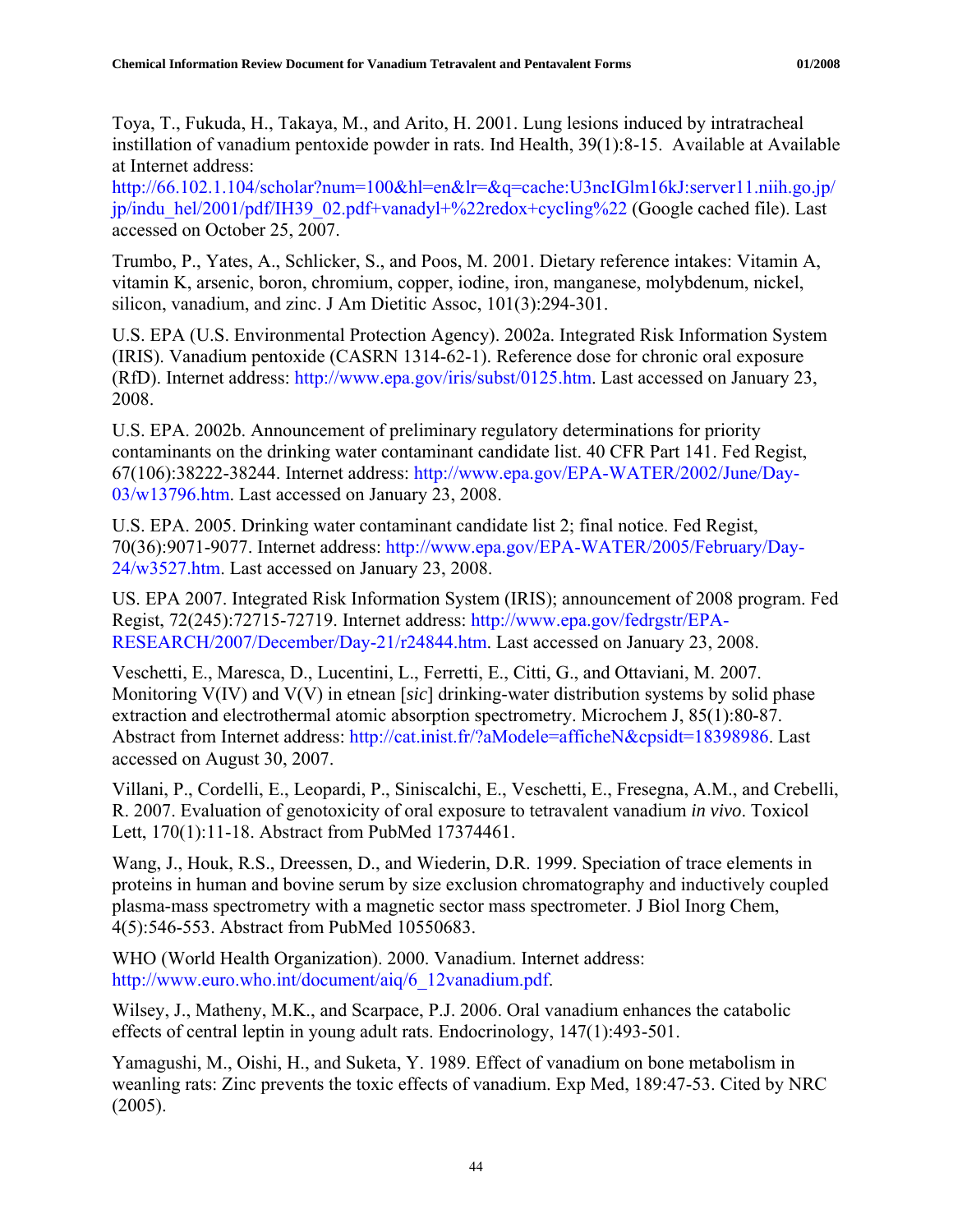<span id="page-51-0"></span>Yang, H., Yao, D., Feng, S., Qin, J., and Chen, Y. 1986a. [A study of the teratogenicity of vanadium pentoxide.] Dukou Sanitary and Anti-Epidemic Station, pp. 35-43 (internal report). Cited by IPCS (2001). [Noted: no other information given in citation, except cited in Sun (1987).]

Yao, D., Zhang, B., et al. 1986b. Study on the acute and subchronic toxicity of vanadium pentoxide. Dukou Sanitary and Anti-Epidemic Station. Cited by IPCS (2001). [Noted: no other information given in citation, except cited in Sun (1987).]

Yeh, G.Y., Eisenberg, D.M., Kaptchuk, T.J., and Phillips, R.S. 2003. Systematic review of herbs and dietary supplements for glycemic control in diabetes. Diabetes Care, 26(4):1277-1294.

Yokel, R.A., Lasley, S.M., and Dorman, D.C. 2006. The speciation of metals in mammals influences their toxicokinetics and toxicodynamics and therefore human health risk assessment. J Toxicol Environ Health Pt B, 9:63-85.

Younes M., and Strubelt O. 1991. Vanadate-induced toxicity towards isolated perfused rat livers: The role of lipid peroxidation. Toxicology, 66:63–74. Cited by IPCS (2001).

Zaporowska, H., and Wasilewski, W. 1991. Significance of reduced food and water consumption in rats intoxicated with vanadium. Comp Biochem Physiol, 99C:349-352. Cited by NRC (2005).

Zaporowska, H., and Wasilewski, W. 1992. Combined effect of vanadium and zinc on certain selected hematological indices in rats. Comp Biochem Physiol, 103C:143-147. Cited by NRC (2005).

Zaporowska, H., Wasilewski, W., and Slotwinska, M. 1993. Effect of chronic vanadium administration in drinking water to rats. Biometals, 6:3-10. Cited by IPCS (2001).

Zychlinski, L., and Buczkowski, J.Z. 1990. Inhibitory effects of vanadium pentoxide on respiration of rat liver mitochondria. Arch Environ Contam Toxicol, 19(1):138-142.

Zychlinski, L., Byczkowski, J.Z., and Kulkarni, A.P. 1991. Toxic effects of long-term intratracheal administration of vanadium pentoxide in rats. Arch Environ Contam Toxicol, 20(3):295-298. Cited by NTP (2002) and Toya et al. (2001).

## **Acknowledgements**

Support to the National Toxicology Program for the preparation of Chemical Information Review Document for Vanadium Tetravalent and Pentavalent Forms was provided by Integrated Laboratory Systems, Inc., through NIEHS Contract Number N01-ES-35515. Contributors included: Scott A. Masten, Ph.D. (Project Officer, NIEHS); Marcus A. Jackson, B.A. (Principal Investigator, ILS, Inc.); Bonnie L. Carson, M.S. (ILS, Inc.); Neepa Y. Choksi, Ph.D. (ILS, Inc.); Claudine A. Gregorio, M.A. (ILS, Inc.); Yvonne H. Straley, B.S. (ILS, Inc.); and Sherry D. Blue, A.A. (ILS, Inc.).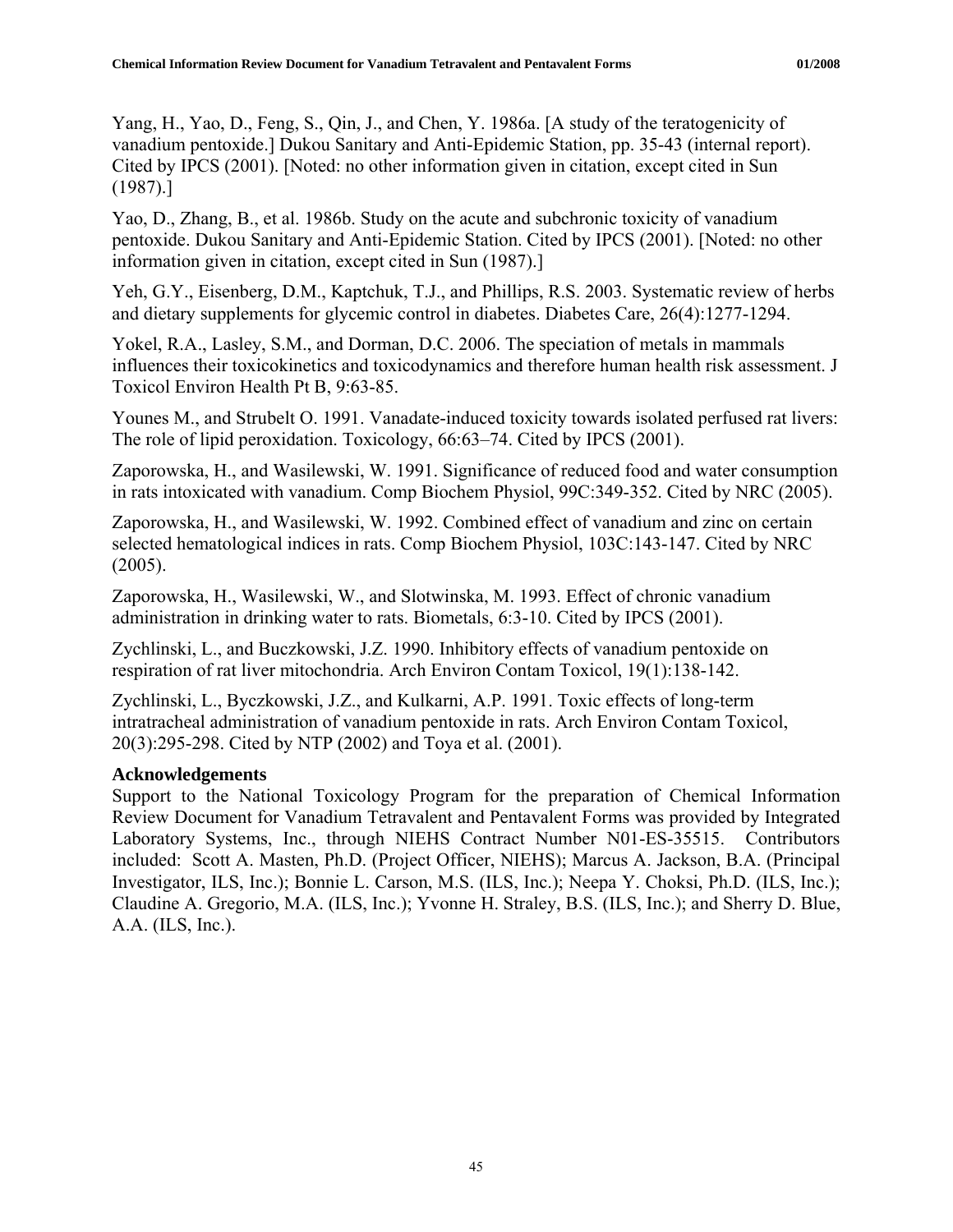#### <span id="page-52-0"></span>**Appendix A: Units and Abbreviations**

 $^{\circ}C$  = degrees Celsius  $\mu$ g/L = microgram(s) per liter  $\mu$ g/m<sup>3</sup> = microgram(s) per cubic meter  $\mu$ g/mL = microgram(s) per milliliter  $\mu$ M = micromolar AAS = atomic absorption spectrophotometry  $bw = body weight$  $CCL = \text{contaminant candidate list}$ CDPH = California Department of Public Health EPA = Environmental Protection Agency  $F = female(s)$  $g = \text{gram}(s)$  $g/mL = gram(s)$  per milliliter  $GI =$  gastrointestinal  $h = hour(s)$ IARC = International Agency for Research on Cancer ICP-OES = inductively coupled plasma-optical emission spectrometer IPCS = International Programme on Chemical Safety  $i.g. =$ intragastric  $kg = kilogram(s)$  $L = liter(s)$  $lb = pound(s)$  $LD_{50}$  = lethal dose for 50% of test animals LOAEL = lowest-observed-adverse-effects level  $M = male(s)$ mg/kg = milligram(s) per kilogram  $mg/m^3$  = milligram(s) per cubic meter  $mg/mL = milligram(s)$  per milliliter  $min = minute(s)$  $mL/kg =$  milliliter(s) per kilogram  $mm = millimeter(s)$  $mM =$  millimolar  $mmol = millimole(s)$  $mmol/kg = millimoles per kilogram$  $mo = month(s)$  $mol = mole(s)$ mol. wt. = molecular weight NIOSH = National Institute for Occupational Safety and Health  $NL =$ notification level NOAEL = no-observed-adverse-effects level  $n.p.$  = not provided NTP = National Toxicology Program OSHA = Occupational Safety and Health Administration PEL = permissible exposure limit ppb = parts per billion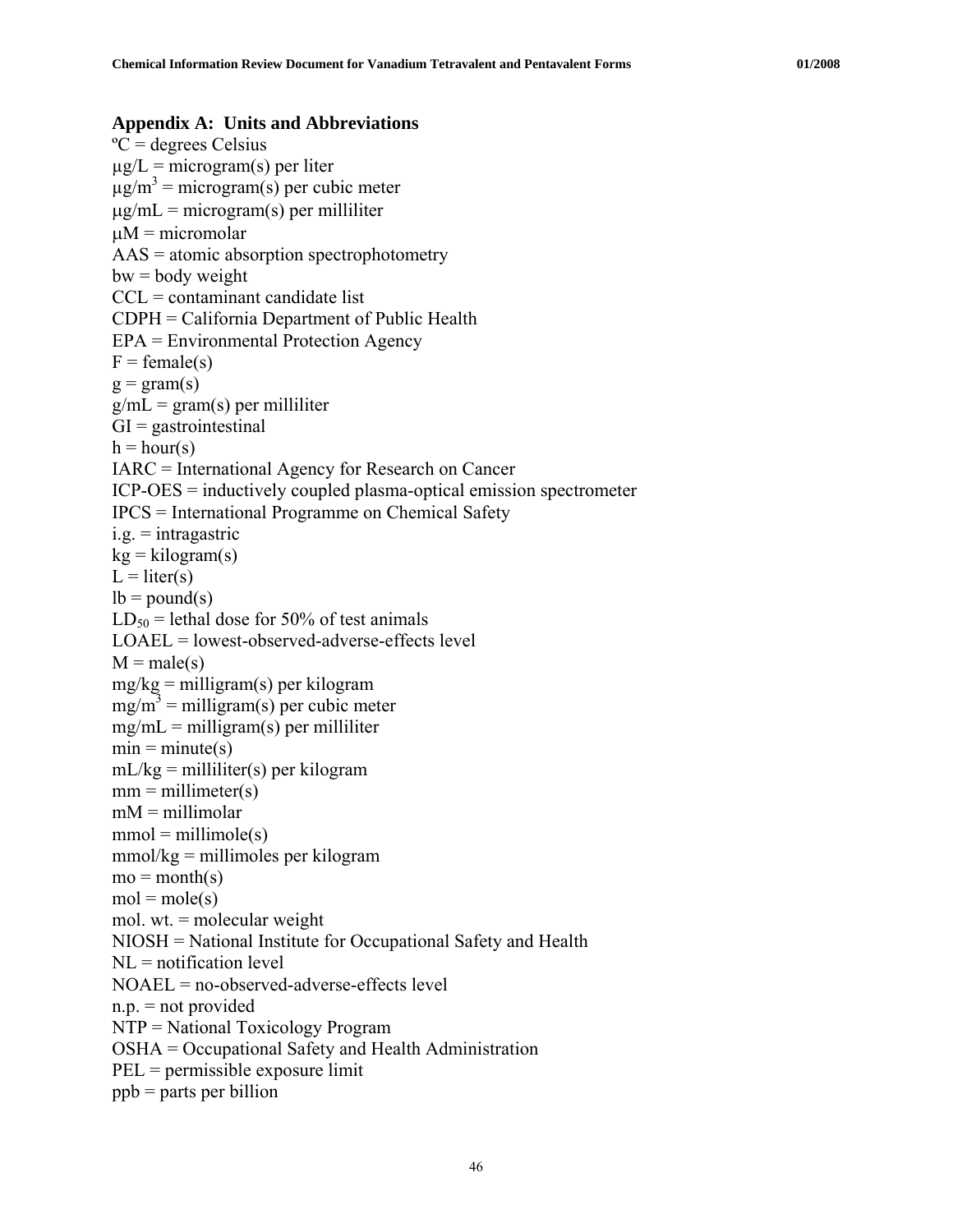ppm = parts per million  $V =$  vanadium  $wk = week(s)$  $yr = year(s)$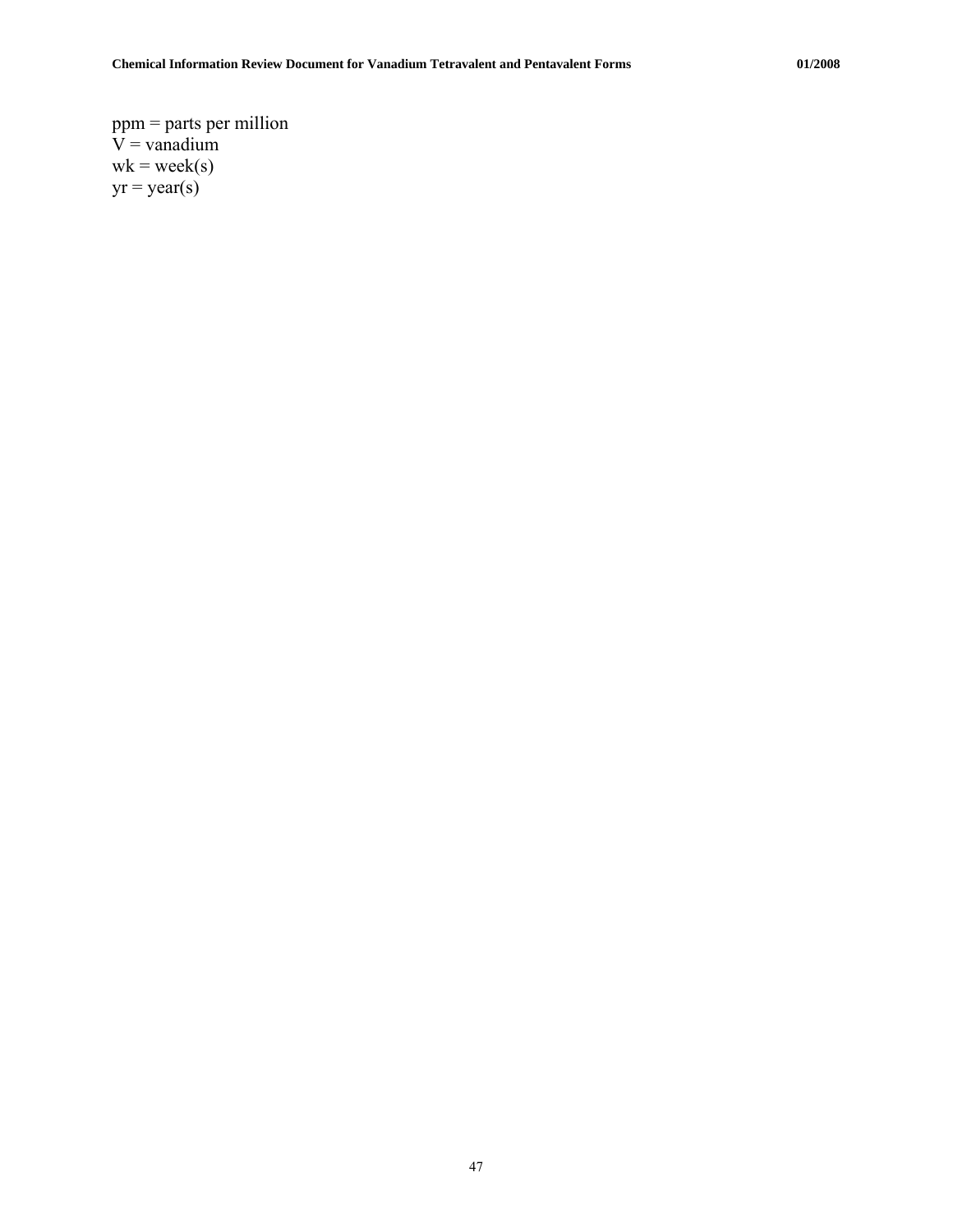#### <span id="page-54-0"></span>**Appendix B: Description of Search Strategy and Results**

#### **Vanadium Oral Toxicity Search Strategy on STN International with a Tally of STN Results by Topic and Publication Dates**

Files MEDLINE, AGRICOLA, CABA, EMBASE, IPA, BIOSIS, TOXCENTER, FSTA, FROSTI, ESBIOBASE, and BIOTECHNO were searched simultaneously on August 15, 2007. Preliminary searches of PubMed and reading of reviews found on the Internet (via PubMed Central, Google, and Google Scholar) helped shape the strategy. Reviews were sought for all time periods. The remaining answers were divided into pre- (1,309) and post-2007 sets (2,310 without duplicate removal). The original pre-2000 answer set had been reduced further by removing records with terms for several poultry species and other livestock and by requiring terms related to humans, laboratory animals, or toxicity. The CAS Registry Numbers were selected from vanadium compounds listed in the original TSCA inventory. The history of the August 15 online session is reproduced below:

| L1         |                                                                    | 67750 S VANAD? OR ORTHOVANAD? OR METAVANAD? OR TRICHLOROXOVANADIUM OR<br>TRICHLOROOXOVANADIUM OR OXOVANADIUM OR DICHLOROVANADIUM OR<br>OR DIVANADIUM [Tetrachlorovanadium was used but misspelled.]        |  |  |
|------------|--------------------------------------------------------------------|------------------------------------------------------------------------------------------------------------------------------------------------------------------------------------------------------------|--|--|
| L2         |                                                                    | 6834 S 11115-67-6 OR 7803-55-6 OR 13718-26-8 OR 11105-06-9 OR 1314-62-1<br>OR 1314-34-7 OR 7727-18-6 OR 10213-09-9 OR 27774-13-6 OR 12439-96-2<br>OR 14708-82-8 OR 13769-43-2                              |  |  |
| L3         |                                                                    | 2647 S 13721-39-6 OR 13476-99-8 OR 10580-52-6 OR 7718-98-1 OR 7632-51-1<br>OR 12036-21-4 OR 12057-86-2 OR 12035-98-2 OR 12036-21-4 OR 1315-03-3<br>OR 13701-70-7 OR 16229-43-9 OR 12165-48-9 OR 69235-01-4 |  |  |
| L4         |                                                                    | 7708 S L2 OR L3                                                                                                                                                                                            |  |  |
| L5         |                                                                    | 68139 S L1 OR L4                                                                                                                                                                                           |  |  |
|            |                                                                    | SAVE L5 X470NAMES/A                                                                                                                                                                                        |  |  |
| L6         | 7358 S L5 AND (INGEST? OR DRINKING(W)WATER OR FEED? OR FED OR FOOD |                                                                                                                                                                                                            |  |  |
|            |                                                                    | OR DIET? OR SUPPLEMENT? OR INTRAGASTRIC?) [Retrieved 2000-2007 "oral"                                                                                                                                      |  |  |
| records in |                                                                    |                                                                                                                                                                                                            |  |  |
|            |                                                                    | a second session.]                                                                                                                                                                                         |  |  |
| L7         |                                                                    | 2500 S L6 AND (2000-2007)/PY                                                                                                                                                                               |  |  |
| L8         |                                                                    | 4858 S L6 NOT L7                                                                                                                                                                                           |  |  |
|            |                                                                    | SET DUPORDER FILE                                                                                                                                                                                          |  |  |
| L9         |                                                                    | 4169 DUP REM L6 (3189 DUPLICATES REMOVED)                                                                                                                                                                  |  |  |
|            |                                                                    | 712 ANSWERS '1-712' FROM FILE MEDLINE                                                                                                                                                                      |  |  |
|            |                                                                    | 105 ANSWERS '713-817' FROM FILE AGRICOLA                                                                                                                                                                   |  |  |
|            |                                                                    | 347 ANSWERS '818-1164' FROM FILE CABA                                                                                                                                                                      |  |  |
|            |                                                                    | 560 ANSWERS '1165-1604' FROM FILE EMBASE                                                                                                                                                                   |  |  |
|            |                                                                    | 13 ANSWERS '1605-1617' FROM FILE IPA                                                                                                                                                                       |  |  |
|            |                                                                    | 1149 ANSWERS '1618-2766' FROM FILE BIOSIS                                                                                                                                                                  |  |  |
|            |                                                                    | 1200 ANSWERS '2767-3966' FROM FILE TOXCENTER                                                                                                                                                               |  |  |
|            |                                                                    | 43 ANSWERS '3967-4009' FROM FILE FSTA                                                                                                                                                                      |  |  |
|            |                                                                    | 135 ANSWERS '4010-4144' FROM FILE FROSTI                                                                                                                                                                   |  |  |
|            |                                                                    | 20 ANSWERS '4145-4164' FROM FILE ESBIOBASE                                                                                                                                                                 |  |  |
|            |                                                                    | 5 ANSWERS '4165-4169' FROM FILE BIOTECHNO                                                                                                                                                                  |  |  |
| L10        |                                                                    | 262 S L9 AND (REVIEW? OR REVIEW/DT)                                                                                                                                                                        |  |  |
| L11        |                                                                    | 262 DUP REM L10 (0 DUPLICATES REMOVED)                                                                                                                                                                     |  |  |
|            |                                                                    | 66 ANSWERS '1-66' FROM FILE MEDLINE                                                                                                                                                                        |  |  |
|            |                                                                    | 8 ANSWERS '67-74' FROM FILE AGRICOLA                                                                                                                                                                       |  |  |
|            |                                                                    | 30 ANSWERS '75-94' FROM FILE CABA                                                                                                                                                                          |  |  |
|            |                                                                    | 89 ANSWERS '95-183' FROM FILE EMBASE                                                                                                                                                                       |  |  |
|            |                                                                    | 13 ANSWERS '184-194' FROM FILE BIOSIS                                                                                                                                                                      |  |  |
|            |                                                                    | 38 ANSWERS '195-232' FROM FILE TOXCENTER                                                                                                                                                                   |  |  |
|            |                                                                    | 29 ANSWERS '233-261' FROM FILE FROSTI                                                                                                                                                                      |  |  |
|            |                                                                    | 1 ANSWER '262' FROM FILE BIOTECHNO                                                                                                                                                                         |  |  |
| L12        |                                                                    | 262 SORT L11 1-262 TI                                                                                                                                                                                      |  |  |
|            |                                                                    | SAVE L12 X470REVU/A                                                                                                                                                                                        |  |  |
| L13        |                                                                    | 2393 S L7 NOT L12                                                                                                                                                                                          |  |  |
| L14        |                                                                    | 4703 S L8 NOT L12                                                                                                                                                                                          |  |  |
| L15        |                                                                    | 2329 S L13 NOT (CHICK? OR HEN OR HENS OR POULTRY OR DUCK? OR GEESE)                                                                                                                                        |  |  |
| L16        |                                                                    | 1309 DUP REM L15 (1020 DUPLICATES REMOVED)                                                                                                                                                                 |  |  |
|            |                                                                    | 189 ANSWERS '1-189' FROM FILE MEDLINE                                                                                                                                                                      |  |  |
|            |                                                                    | 20 ANSWERS '190-209' FROM FILE AGRICOLA                                                                                                                                                                    |  |  |
|            |                                                                    | 122 ANSWERS '210-331' FROM FILE CABA                                                                                                                                                                       |  |  |
|            |                                                                    |                                                                                                                                                                                                            |  |  |